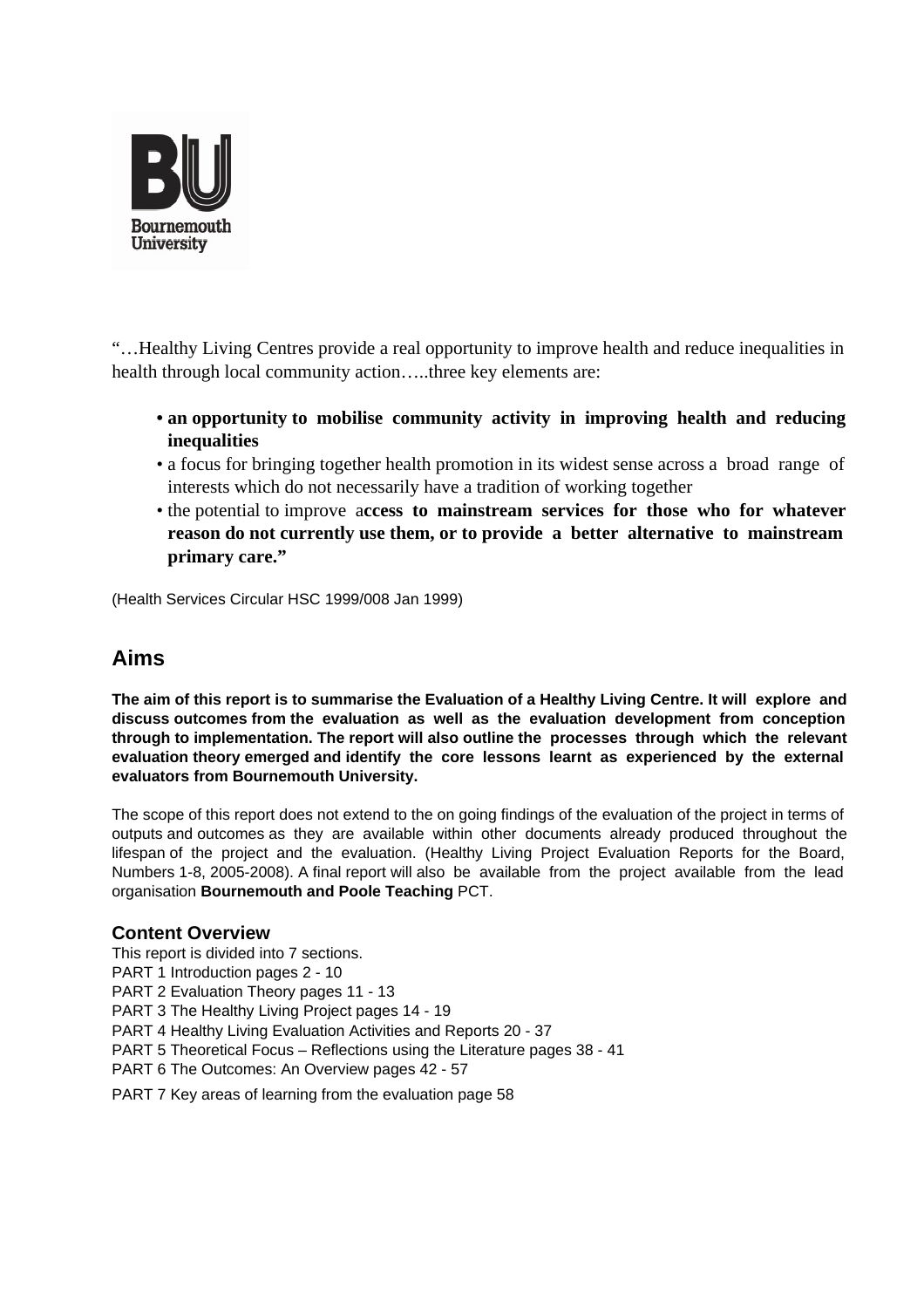## **PART 1 Introduction**

## **1. Introduction**

## **1:1 Policy Context and National Strategies appertaining to Public Health**

Improving the nation's health and well being has been central to government initiatives for many years Indeed, 16 years ago the white paper "The Health of the Nation " (1992) identified physical activity as a factor which may reduce mortality and ill health whilst contributing to a more healthy way of life for the nation. The Health Education Authority also addressed this in their 1994 publication "Moving on :International Perspectives on Promoting Physical Activity" whilst the Department of Health published "Strategy Statement on Physical Activity" in 1996.

The Acheson Independent Inquiry into Inequalities in Health Report (1998) highlighted the role of the community in health improvement.

 "Our Healthier Nation" 1999 outlined the "killer" diseases, inequalities, and the healthy behaviours that would make a difference whilst later publications such as "The NHS Plan" (2000) set targets and action plans for the NHS to improve health and address inequalities.

"Tackling Health Inequalities: A programme for Action" (2003) addressed inequalities in health and highlighted what Primary Care Trusts, local government and local communities could do.

."Game Plan" (2002) saw the publication of a government strategy delivering sport and physical activity objectives with a focus on the significant health gains that can be achieved through active participation. " At least Five a week" (DOH 2004) suggested that no single organisation will have sufficient impact alone to champion an increase in physical activity throughout the nation. The document suggests "We will need concerted effort from a range of key partners – Government (at national, regional and local levels), leisure and sports services, schools and colleges, town and regional planners, transport planners and providers, architects, countryside agencies, the NHS and social care, voluntary and consumer groups, employers and the media. All will need to work in a coordinated and comprehensive way to influence the way we live." (DOH 2004, p.iv)

Of particular relevance, is the work of Derek Wanless whose reports highlight the links between physical activity and health and in particular their impact on the National Health Service. The two significant reports are "Securing our future health: taking a long term view: final report." (2002) and "Securing good health for the whole population: final report "(2004).

In the 2002 report, Wanless outlined a key role for the government in ensuring that the public has access to the information necessary for decisions pertaining to health matters. He examined future trends and identified factors determining the long term needs of the National Health Service. The report highlighted the considerable difference in expected cost depending on the productivity of the National Health Service and crucially how engaged the population became with their own health. Three scenarios were outlined within the report, slow uptake, solid progress and fully engaged. In the pessimistic, "slow uptake" scenario patients do not adopt healthier lifestyles, the NHS is unresponsive with low levels of technology uptake and low productivity. Life expectancy rises marginally but older people do not live in good health. In the "solid progress" scenario, the health service is responsive and efficient, people look after themselves better and life expectancy rises considerably. In the most optimistic "fully engaged" scenario, people are much healthier, live longer and enjoy a highly efficient health service. (Association of Chartered Accountants website, 2004).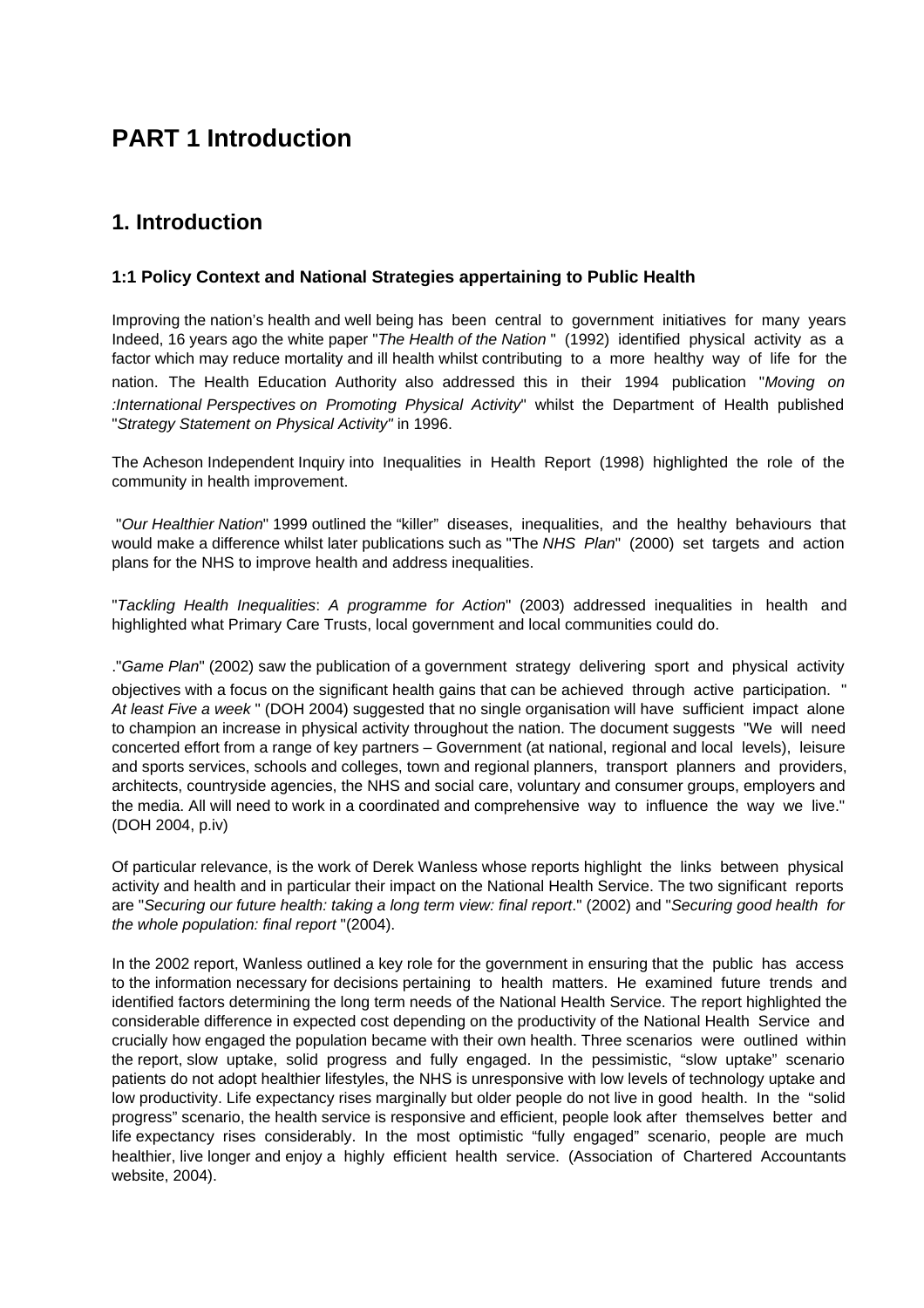The second report by Wanless focused on measures needed to improve public health whilst the first assessed the resources required for long term provision of health services.

" Although there is often evidence on the scientific justification for action and for some specific interventions, there is generally little evidence about the cost-effectiveness of public health and preventative policies or their practical implementation. Research in this area can be technically difficult and there is a lack of depth and expertise in the core disciplines. This, coupled with a lack of funding of public health intervention research and slower acceptance of economic perspectives within public health, all contribute to the dearth of evidence of cost-effectiveness. This has led to the introduction of a very wide range of initiatives, often with unclear objectives and little quantification of outcomes and it has meant it is difficult to sustain support for initiatives, even those which are successful. It is evident that a great deal more discipline is needed to ensure problems are clearly identified and tackled, that the multiple solutions frequently needed are sensibly co-ordinated and that lessons are learnt which feed back directly into policy................... There are practical difficulties but they should be capable of being overcome to produce high quality, convincing evaluations of public health interventions. To achieve the objective of allocating funding more efficiently between health care and public health, it is vital that similar analytic methods are used for both." (Wanless, 2004, p5)

"However, there are opportunities to generate evidence from current public health practice, which has much potential for use as natural experiments. If evaluation became an explicit component of their implementation, it would inform the evidence base for public health" (Wanless, 2004, p6)

The plethora of government documents can perhaps be seen as confusing, identifying strategies, evidence base, recommendations and subsequent policies. Eq. "5 a week" was a report from the chief medical officer on the impact of physical activity and its relationship to health "Choosing Health?" was a consultation document to improve people's health, "Choosing Health? Choosing Activity" was a consultation document on how to increase physical activity thus improving health, "Choosing Activity" was the action plan following on from "Game Plan "which set out the strategy for delivering government sports and physical activity objectives. "Delivering Choosing Health: making choices easier" was the deliver plan outlining the key steps to enable "Choosing health :making healthier choices easier".

All these documents however acknowledge the need to improve the nation's health and to facilitate and empower individuals to assume responsibility for their health.

**In summary, the current drive to engage the British nation in health promotion activities is clearly not a new concept. All government documents since 2000 have focussed on addressing the state of the nation's health and strategies for improvement.**

**The development of Healthy Living Centres is one such strategy.**

## **1:2 Healthy Living Centres (HLC) – Background Context**

#### **1:2:1 1998…**

Healthy Living Centres have been described as part of the government's overall public health strategy, in 1998, Tessa Jowell Minister of State for Public Health, stated "Healthy Living Centres must belong to the communities that they serve, and must not be parachuted in from Whitehall. What they must do must be meaningful to and valuable to the people that use them. They need to be involved in the planning and operation of projects. They need to have a role in steering their work…I see them as projects which have an understanding of what affects the health of the community – an understanding based on dialogue with people in the community as well as expert knowledge….I see them moving beyond the old simple public health model of individual behavioural inputs – smoking, diet and so forth – leading to adverse health outputs……and what I really hope is that the centres will have a rounded vision which encompasses the psychological dimensions of health – which seeks to work with local agencies to alleviate the problems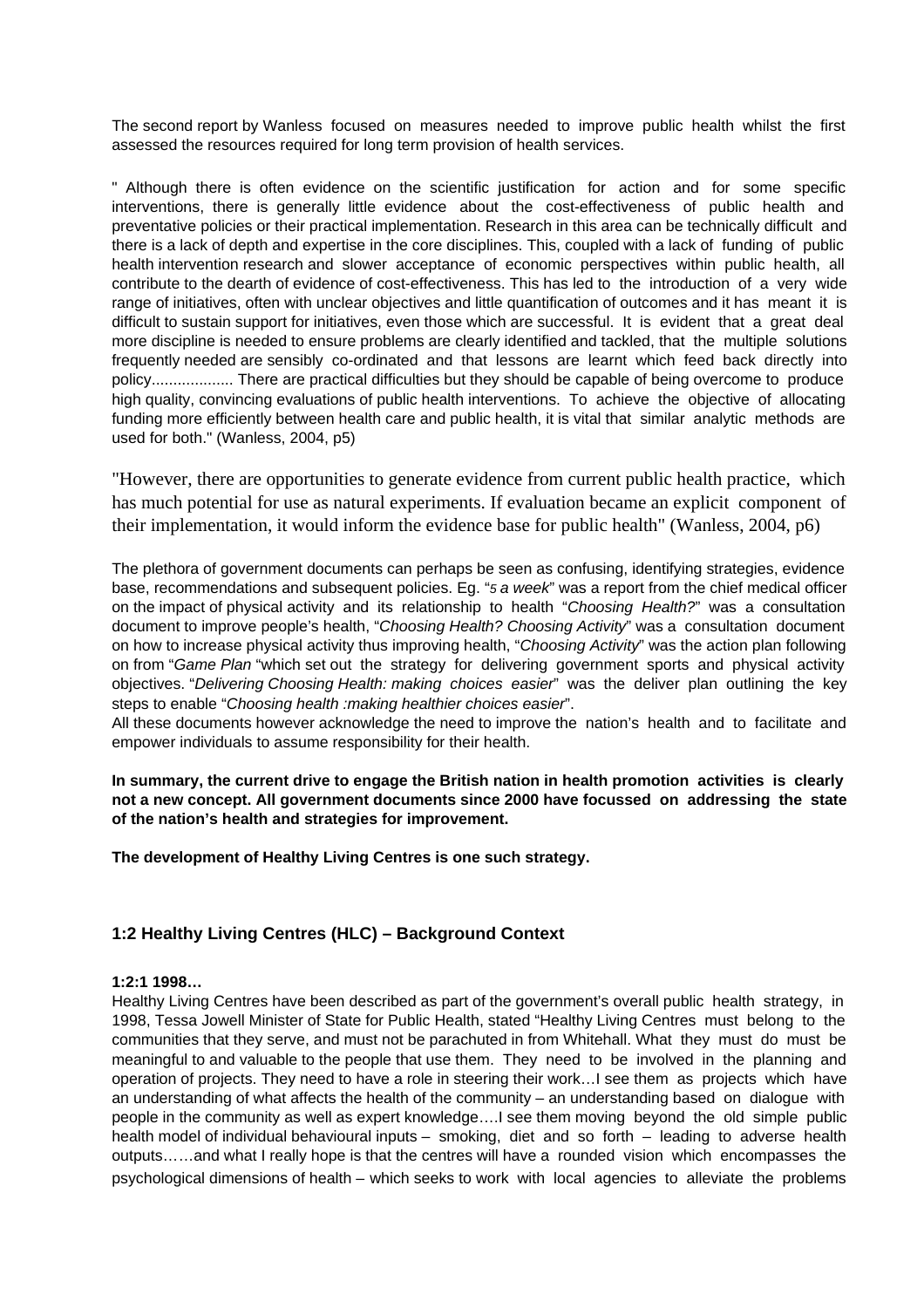which feed a mentality of despair and which tries to build the self confidence, self-esteem and self reliance which is a bed-rock of good health" (Tessa Jowell, Seminar Report 1998)

The HLC Initiative therefore emerged as a £300 million grant programme for Healthy Living Centres across the UK, the centres to be accessible to a fifth of the population. They were primarily designed to help reduce the health gap between richer and poorer groups and improve health overall and were partly modelled on the inter-war health-improving initiatives of the pre-NHS era. Ie. HLCs aimed to influence the wider determinants of health, such as social exclusion, poor access to services, and social and economic aspects of deprivation that can contribute to inequalities in health.

The initiative focussed on target areas and groups that represented the most disadvantaged sectors of the population. Funding for the centres was initially through the New Opportunities Fund although projects were expected to find a proportion of their funding from partnership sources at the outset with inbuilt plans to demonstrate sustainability.

The initial described vision of Healthy Living Centres highlighted the flexibility of the centres meeting local needs, bringing about innovations and new initiatives but retaining issues of quality and excellence. Partnership working was seen as key and lead roles not necessarily from the NHS or local authorities but also voluntary, community and private sectors. The was no perceived need for there to be an actual centre as such but a focal point for co-ordination of services for example. (Jill Vincent, "Report of a seminar held on 2 April 1998") Funding was often via regeneration or Lottery sources, rather than mainstream sources, and allows flexibility and experimentation.

#### **1:2:2 …..2007**

 The Big Lottery Fund Annual Report and Accounts for the financial year ended 31 March 2007 confirms that £300 million was made available to support the creation of HLCs across the UK and that the programme was developed in collaboration with the Department of Health and with regional and local statutory and voluntary organisations. All funding has now been committed with 17 grants funded by open, competitive bid in total. This covers 350 HLCs across the UK: 257 in England8

> 46 in Scotland, 29 in Wales

> > 19 in Northern Ireland.

0Centres support the Government's and devolved

#### **Funding**

Most HLCs have developed a broad mix of funding provided by health authorities, local authorities, charities, education authorities, European agencies and other area-based initiatives. 208 HLCs have 11 or more partners 34 are single organisations with large partnerships including health organisations, local authorities, and voluntary and community sector organisations. Most projects were funded for 3-5 years, with the final project due to end in 2009.

#### **Priorities**

The majority of HLCs reflect one or more national health priorities in their aims and objectives through on average between 3 and 20 activities. Activities can be directly health related or offering other types of support eg. Counselling, befriending, mentoring, arts, and creative pursuits such as gardening, food coops, complementary therapies and relaxation which also address health and well being. Changes in the offered activities may and can reflect changing community needs. Offered activities can be delivered by and include training for community members. It is of note that HLCs do not need to exist as actual centres but may operate as a network of activities.

## **2. Evaluation of Healthy Living Centres – Literature Review**

#### **2:1 National Evaluation– The Bridge Consortium**

The Bridge Consortium (NOF Fund commissioned the consortium - The Tavistock Institute, University of Edinburgh, Cardiff University, Lancaster University, The Institute of Public Health in Ireland, London School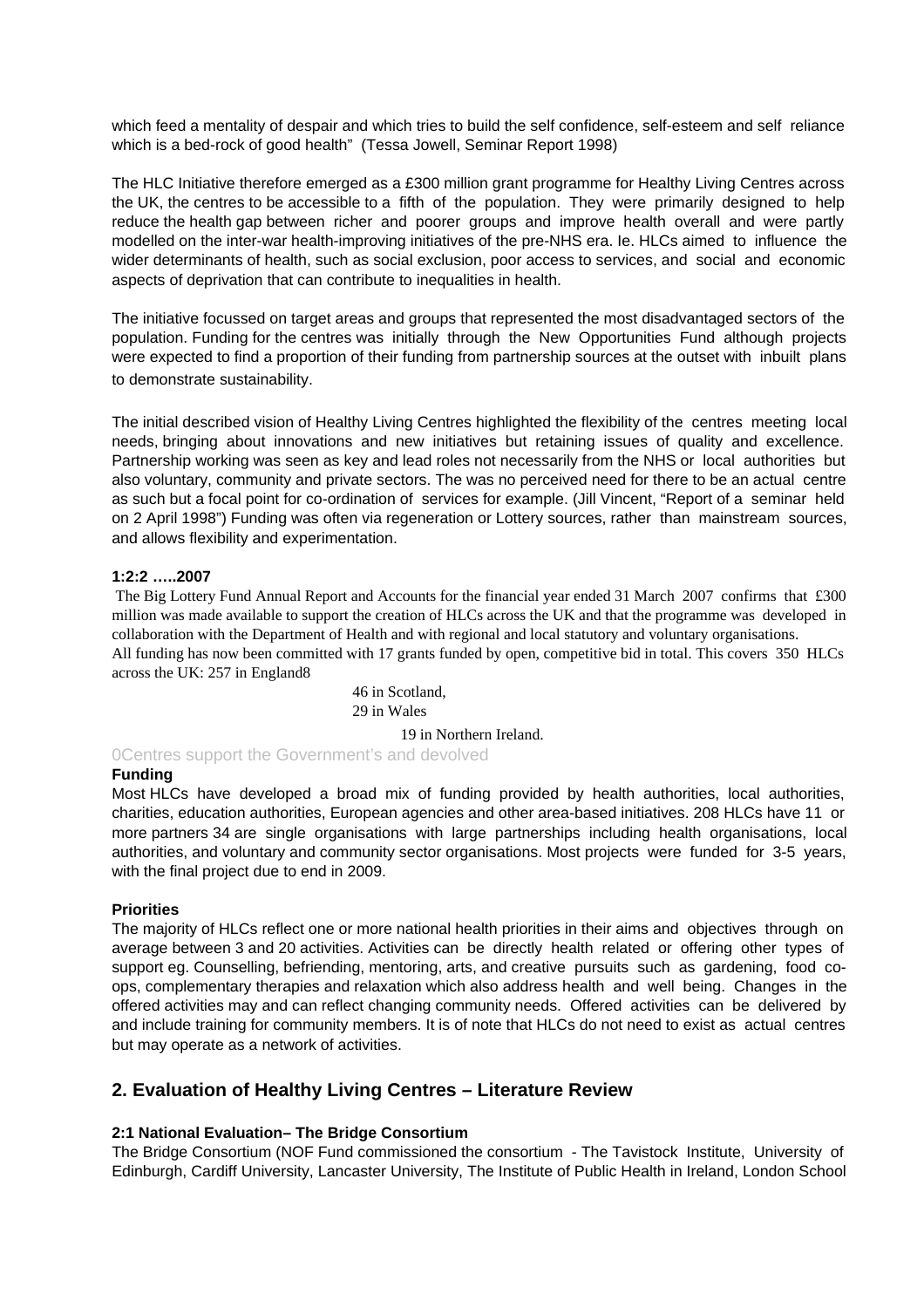of Economics and Glasgow University - to carry out a four year evaluation of the HLC programme which focuses on health impact monitoring, issues of sustainability, partnership and social exclusion, and how delivery of the initiative by the Fund has impacted on these.

#### **2:1:2 The consortium's approach to evaluation.**

The table below summaries the consortium's approach to evaluation.

#### **Table 1 The Bridge Consortium Summary approach to evaluation**

| Challenges for Evaluation                                                                                                                               | Evaluation Objectives                                                                                                                                             | Main Evaluation<br>Activities                                                                                                                                                                         |
|---------------------------------------------------------------------------------------------------------------------------------------------------------|-------------------------------------------------------------------------------------------------------------------------------------------------------------------|-------------------------------------------------------------------------------------------------------------------------------------------------------------------------------------------------------|
| The size and diversity<br>overall of the programme                                                                                                      | to evaluate HLC programme Health Monitoring<br>success in terms of the<br>aims of NOF and Healthy<br>Living Centres themselves                                    | System: survey of<br>HLC users                                                                                                                                                                        |
| Multiple programmes and<br>initiatives taking place in<br>HLC areas.                                                                                    | to contribute to the<br>evidence-base regarding<br>the successful strategies<br>to improve health and<br>reduce health<br>inequalities;                           | 40 case studies                                                                                                                                                                                       |
| Difficulties in measuring<br>outcomes - particularly in<br>the short term.                                                                              | to assist HLCs and their<br>partners to learn from<br>overall programme<br>experience in order to<br>develop their capacity<br>and improve their<br>practice; and | Policy analysis                                                                                                                                                                                       |
| Several simultaneous<br>evaluations taking place at<br>any one time, namely<br>programme evaluation,<br>national evaluations, and<br>local evaluations. | to help NOF with the<br>management and<br>development of the<br>programme as well as with<br>future programme and<br>policy development                           | Workshops with HLCs<br>and local evaluators                                                                                                                                                           |
| Meeting other demands for<br>information eg. Annual<br>Monitoring Reports,<br>development and support<br>programme surveys.                             |                                                                                                                                                                   | Survey of all<br>centres (2006)                                                                                                                                                                       |
|                                                                                                                                                         |                                                                                                                                                                   | Use of information<br>from parallel<br>evaluations:<br>Database of<br>intentions and<br>baseline info on all<br>HLCs (DoH<br>evaluation)<br>Annual monitoring<br>data<br>Data from<br>development and |
|                                                                                                                                                         |                                                                                                                                                                   | support activities<br>Local evaluations                                                                                                                                                               |

The consortium identified common elements within HLCs, namely:

- Broad based approach to health to improve 'health and wellbeing' and address wider determinants of health
- Aim to promote innovation and responsiveness to local situation
- Targeting of disadvantaged areas and groups
- Intention to reflect and complement national and local public health plans and priorities
- Partnership working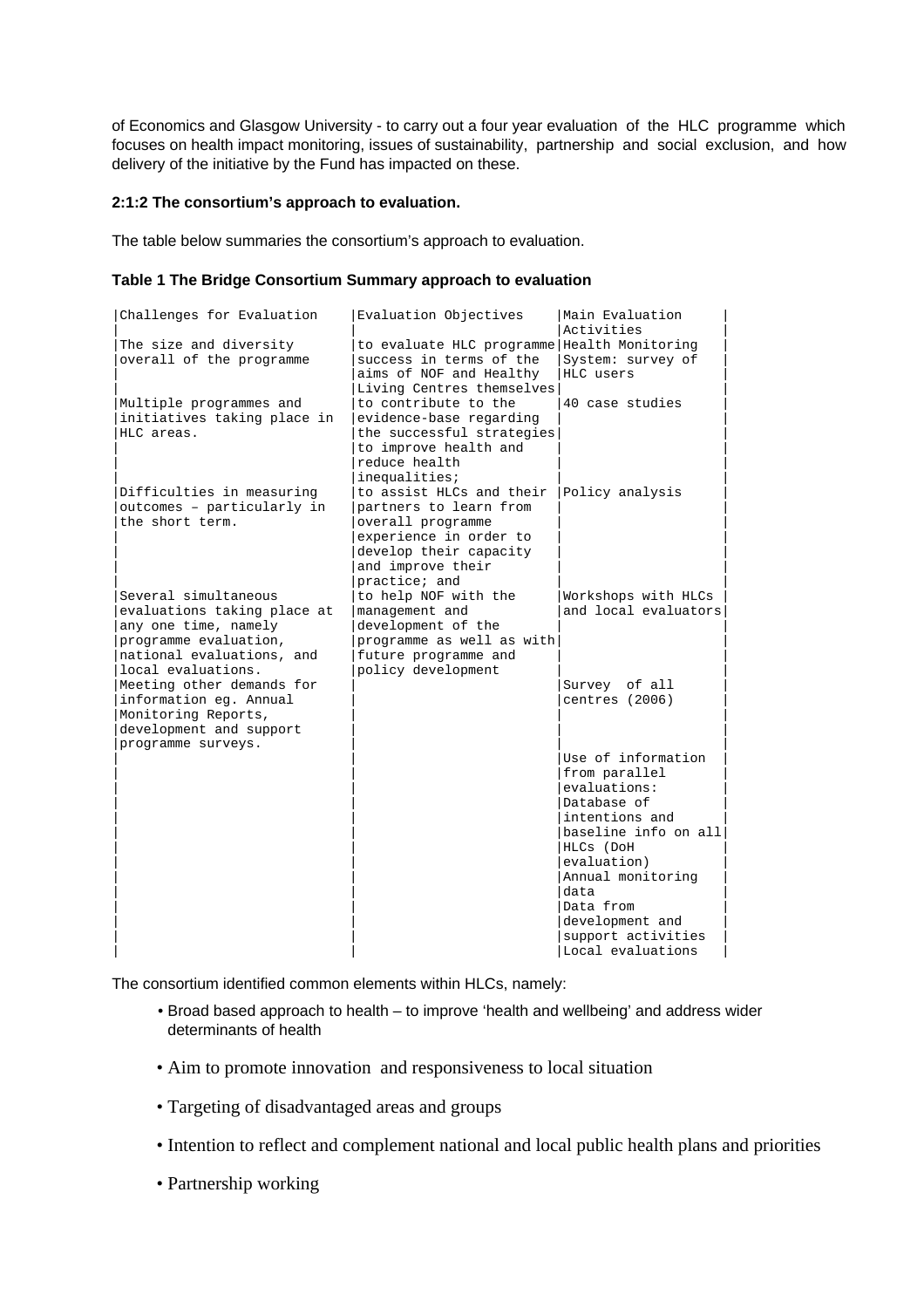- Community engagement
- Sustainability

#### **2:1:3 Variations in Programme Delivery across HLCs**

The consortium also acknowledged key variation in programme delivery across HLCs and the wide range of HLC activities.

#### **Table 2. Summary of Variations in Programme Delivery**

| Key Variations in Programme                                | HLC Activities                | Broad programmes of HLC s     |
|------------------------------------------------------------|-------------------------------|-------------------------------|
| Delivery                                                   |                               | often include                 |
| Lead agency: NHS 24%, LA 23%,                              | Addressing health behaviour:  | Social opportunities and      |
| partnerships 10%, vol and                                  | e.g. health information and   | emotional support, activities |
| community sector 33%                                       | advice, physical activities,  | to encourage self help and    |
| General 'vision of health':                                | healthy eating activities,    | mutual support                |
| whether targeting life style,                              | stop smoking projects         | Activities to address some of |
| service development,                                       | Addressing lack of services:  | the causes of poverty - poor  |
| community capacity building                                | health care and screening,    | literacy skills, and lack of  |
| or wider health determinants                               | support and counselling,      | information about benefits    |
| (poverty, unemployment etc.                                | services for children and     | and services which might      |
| Structure: whether a physical families, older and disabled |                               | provide assistance.           |
| centre, a network or 'hub and people                       |                               | Engagement of individuals in  |
| spoke' model                                               | Social activities (addressing | the work of the centre        |
| Focus: whether a geographical                              | social isolation and social   | through consultation          |
| neighbourhood, a particular                                | exclusion)                    | structure, volunteering,      |
| group (older or young people,                              | Addressing poverty and        | joining the staff, or         |
| ethnic group) or particular                                | unemployment (training, work  | developing and running groups |
| issue (mental health,                                      | experience, credit unions,    | and activities of their own.  |
| physical exercise, diet and                                | benefits advice)              |                               |
| nutrition).                                                |                               | Building close working        |
| Level of involvement with                                  |                               | relationships with other      |
| statutory sector (NHS, local                               |                               | local groups and              |
| authority)                                                 |                               | organisations, including      |
| Approach to community                                      |                               | local statutory sector.       |
| involvement                                                |                               |                               |

#### **2:1:4 Local Evaluations**

The consortium also identified common themes for local evaluations, addressing the following:

- 1) Engaging with the community local involvement in the HLC, working with different groups, provision of different activities, improving health awareness
- 2) The management and organisation of HLCs effective management structures, steering groups, financial arrangements, staff recruitment
- 3) Partnerships impact of partnership working, relationships between HLCs and partners in relation to resources/skills, policy, funding and learning
- 4) Sustainability plans for sustainability (particularly regarding finances and complementary or competitive position), social learning and innovation
- 5) Understanding the wider context relationship of HLCs to national and local policy, local health plans, and existing research resources

#### **2:1:5 Widening the Brief for HLCs**

The consortium clarified further the rationale for the funding of the HLC programme, as it had become clear that many HLCs were building on existing projects/activities. "Funding programmes provide shape to the projects because even if the project already exists, it will bend its work to give priority or emphasis to the funding programme. This programme gave the projects a wide brief on health." (Hills, D 2005) That wide brief could include the following: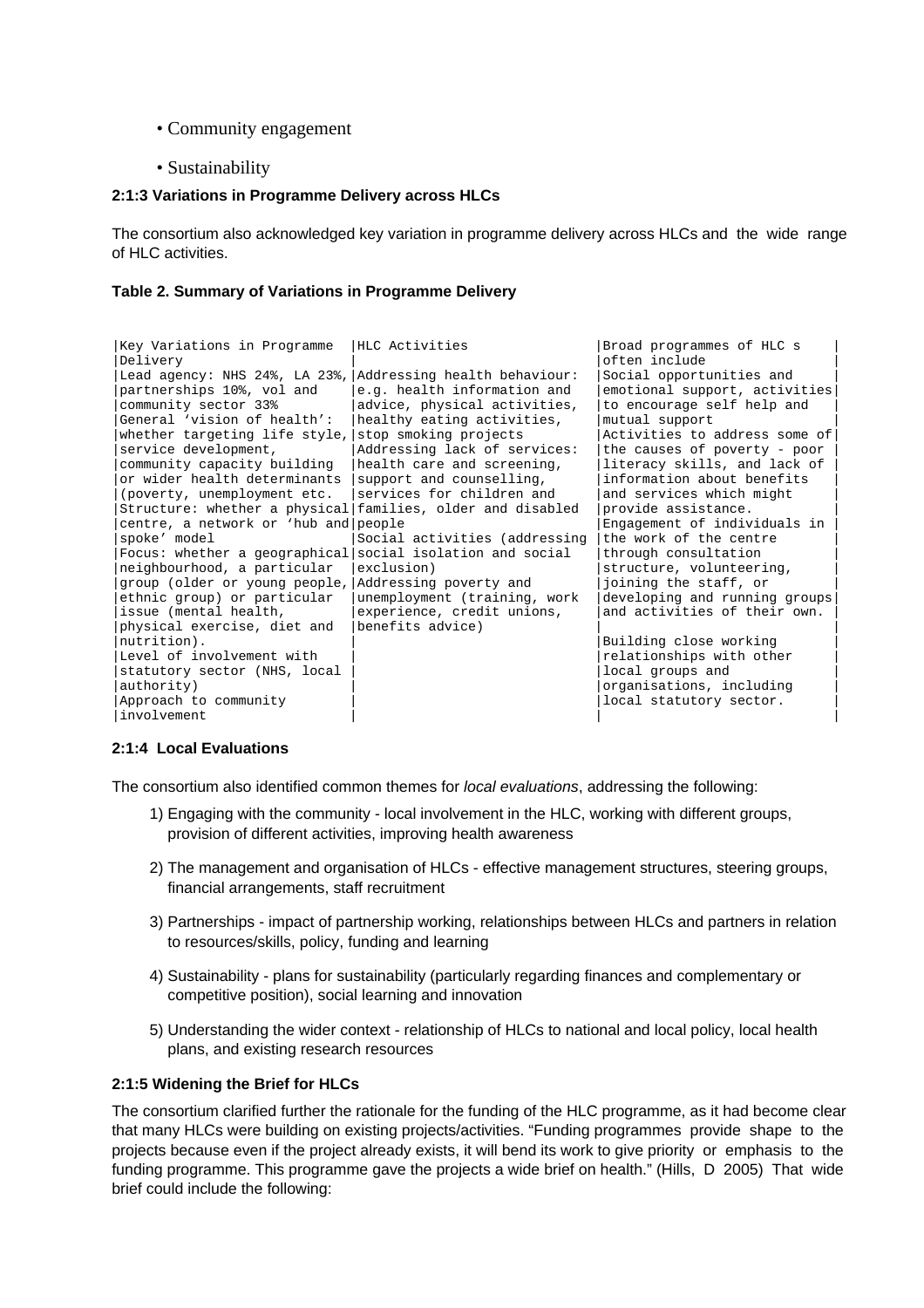- 1) Improving access for particular groups to access health services and activities.
- 2) Providing affordable access to complementary therapies and mental health sessions. Prevention rather than crisis approach.
- 3) Providing a platform to coordinate the community and local organisations responses around health inequality issues
- 4) Providing ways to tackle economic and environmental issues. Food co-ops, credit unions, employment training, benefit advice, advocacy etc.
- 5) Improving the community's skills and confidence, providing social as well as health benefits, encouraging local people to get involved, and in some cases run the HLC services themselves

#### **2:2 National Perspective on Local Evaluations– Health Education Authority**

Meyrick and Sinkler (1999), commissioned by the Department of Health, produced a seminal document for Healthy Living Centre Evaluation at a local level. They suggest that at the outset of the evaluation consideration needs to be given to:

- 1) Identifying what is needed from the project by those intended to use it
- 2) Deciding how the evaluation will meet those needs.
- 3) Identifying what outcomes will identify that the needs have been met.

The authors confirm that the form the evaluation may take will vary between each HLC, and the methods employed will reflect those differences eg. Use of monitoring data, or more qualitative data using participant reflections and feedback.

A key theme within the document is user involvement. "A key principle of the HLC initiative is involving the community in the planning and management of HLC work and thus they should be involved in it's evaluation" (Meyrick and Sinkler 1999, p.8) The benefits described include the following:

- 1) Helps to ensure that the project is meeting community needs.
- 2) Strengthens a feeling of community ownership and alliance with the project.
- 3) Enhances health through skills development.
- 4) Contributes to the sustainability of the work beyond the project lifetime.

#### **2:3 General Perspectives for HLC Evaluation**

Monitoring and evaluation have been described as critical for the strategy of the whole Healthy Living Centre initiative questioning whether they "work" ie. achieve their goals, and do they offer "value for money". Jill Vincent suggests that for effective evaluation, there needs to be agreement as to what is important and views from different perspectives, she goes on to suggest:

- 1. How does the HLC help participants and individuals
- 2. How does it help projects
- 3. How does it help the Healthy Living Centres initiative as a whole

(Jill Vincent, "Report of a seminar held on 2 April 1998")

The same speaker proposes a necessary move from traditional methods of evaluation to a more qualitative approach. Indicators and measures of success must be related to the project's own [agreed] aims and objectives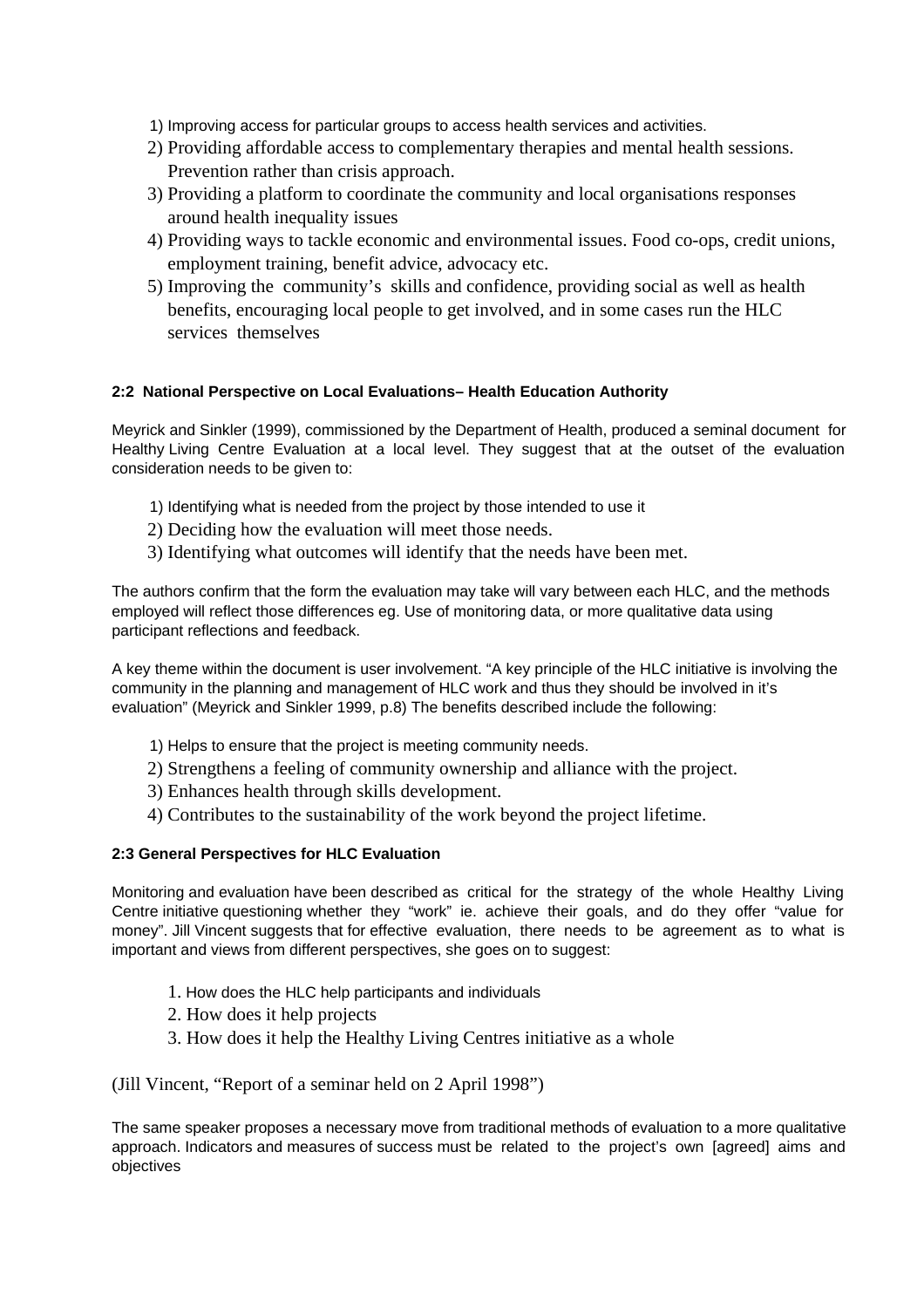Meyrick and Sinkler (1999) identify 3 mains reasons to evaluate HLCs:

- 1. To inform programme planning identifies "what is working and what is not"
- 2. Provides funders with evidence of success

3. Provides feedback for those involved – community members, service users and project partners wish to know what the HLC is providing and also provides the opportunity for further contribution to the project. Findings may also inform other similar projects ie. Provides the opportunity for dissemination of learning.

Vincent (1998) suggests process measures might include the project's success in reaching it's target group and the quality of the experience when they were reached. Outcome measures proposed included impact on employment, educational attainment, and action on debt or psychological effects such a self-esteem and self-efficacy. If agreed as outcomes, targets such as improving transport, diet, income, or reducing loneliness can also be used in the evaluation.

## **Summary**

The Bridge Consortium demonstrate a general approach to HLC evaluation with the consideration of health impacts, sustainability, partnership working and the addressing of social exclusion. Their chosen methods included case studies, user surveys and policy analysis. They also acknowledged the importance of the broad spectrum of activities within HLCs and the need for innovative practise responsive to local populations especially within the more deprived areas. Community engagement and sustainability were seen as common elements within HLCs.

A key finding was the many and varied types of HLCs across the country – there was no standard format for delivery.

HLCs were also seen to be able to address wider issues such as access to health services, tackling economic and social issues, improving community skills and confidence with the resulting benefits for health. These issues are also factors contributing to inequalities in health. The importance of user initiated and led activities was also acknowledged.

The need for user involvement is also identified as key when considering local evaluations – which, similar to the projects themselves need to be responsive and address the needs of the individual HLC.

## **3. Local Context - Brief Profile of Boscombe West and Springbourne**

The 'Indices of Deprivation 2004' document was published in Spring 2004. Overall, Bournemouth is ranked 94 out of 354 local authorities across England where 1 is the most deprived and 354 the least deprived. This puts it just outside the most deprived quartile. The Index also ranks the 32,482 Super Output Area at Lower Layer (SOA) across England. The Indices are split into seven domains and these have subdomains including a children/young people sub-domain. The extent of deprivation varies across the Borough. There are 32,482 SOAs in England and the most deprived in Bournemouth ranks 477 while the least deprived SOA in Bournemouth ranks 28,904. There are nineteen SOAs in Bournemouth that rank in the top quintile of most deprived SOAs in England. The most deprived SOAs include areas of Boscombe, Central Bournemouth, Kinson, West Howe and Townsend. Central Boscombe is the most deprived area in Bournemouth (www.bournemouth.gov.uk)

Despite being only a few miles from Poole, one of Britain's most expensive seaside resorts, tourism in Boscombe has been in declinein recent years, with many hotels and guest houses closing down. Boscombe West, a thriving neighbourhood at the turn of the century, has seen an unwelcome upturn in antisocial behaviour in recent years, much of it linked to drug abuse and related crime and prostitution. Along with Springbourne, originally built to accommodate the town's artisans, many of its problems have been exacerbated by a rapid population turnover. A survey in 2003 found 36% of residents had moved in the past two years. Thirty-nine per cent (compared to 7% nationally) rent from private landlords, many in houses in multiple occupation (HMOs). HMO tenants are proportionately more likely to be offenders than owner occupiers but also more likely to be victims of crime living in bed-sits with common entrances, poor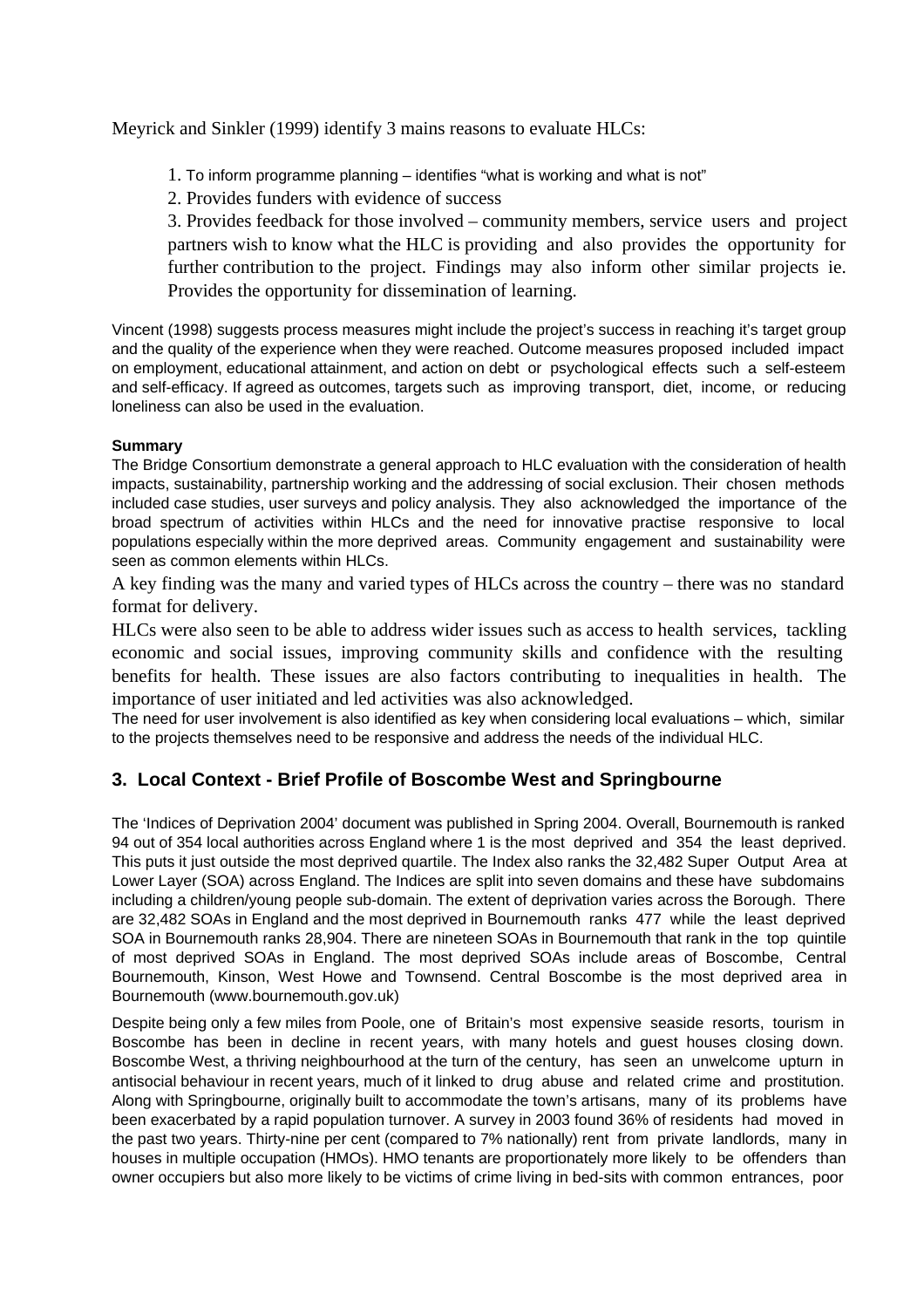security and no insurance.

Unemployment in the Boscombe area is much higher than the rest of Bournemouth and in common with many seaside towns, a high number of those in work depend on seasonal jobs in hotels or catering. And while homelessness is down according to official counts, it persists - particularly affecting drug users and people with mental health problems

The East Cliff and Springbourne ward borders the sea with a resident population of 10,061 in 4,701 households, and an average household size of just over two people. The largest ethnic grouping in this ward is the 'White-Other' ethnic group accounting for 5% of the population. The area also has a larger proportion of the 18-44 year olds but a smaller proportion of 45-64 year olds than the borough as a whole. There is a significant proportion of households in privately rented accommodation although the majority of households are owner-occupiers. The major property type is flats, both purpose built and converted. There is a larger proportion of lone parents than in England and Wales but a smaller proportion of dependent children. Around a third of households do not have a car and a much smaller proportion have two or more cars than in other areas. The number of people living in overcrowded conditions is more than double that of England and

Wales. (http://www.bournemouth.gov.uk/Partner/CommunityPlan/AreaProfiles/East\_Cliff\_and\_Springbourne .asp)

Springbourne and Boscombe West Neighbourhood Management identify Neighbourhood Management priorities which convey a pen portrait of the area. Their focus is cited as on the following:

- Reducing concern about drug dealing and associated problems a concern of 64% of residents
- Enhancing the quality and visual appeal of housing in the area a survey identified 465 properties considered eyesores and 160 in need of repair
- Tackling environmental blight 66% of residents said litter and rubbish were a problem, with abandoned cars mentioned by 61%
- Improving support for children with additional needs in schools 46% of 10- to 11-year-olds had moved to the area after starting school elsewhere
- Reducing crime in 2002/03, there were 372 reported domestic burglaries, 73 street robberies and 479 cases of vehicle crime
- Helping people secure stable employment unemployment in the area, at 7.7% much higher than the rest of Bournemouth (4.6%)
- Stabilising the neighbourhood. Creating the conditions that will encourage residents to set down roots here - a survey found 23% of residents had lived at their current address for less than one year.

Issues faced by residents include rundown, neglected housing - 160 properties in disrepair, 465 eyesores, high proportion of privately rented homes in shared or converted houses (39.2% against 4.4% nationally) with 34% of residents sharing a bath or shower and toilet and lacking central heating, against 18% nationally . There around 400 HMOs, representing 40% of all those across Bournemouth.. On the indices of multiple deprivation Boscombe West ranks 1,787th out of 32,482 in one output area for 'barriers to housing and services' .The Boscombe and Springbourne locality has a highly transient population, with 23% living at their current address for less than a year. Litter and rubbish is cited as a problem by residents as is vandalism, graffiti, abandoned cars and noisy neighbours. (http://www.creatingexcellence.org.uk/print-section-article92.html, Oct 2004)

The issues cited above demonstrate the substantial social and health challenges for the residents of Boscombe West and Springbourne.

Despite the rather bleak portrait of the area, considerable progress had already been made by residents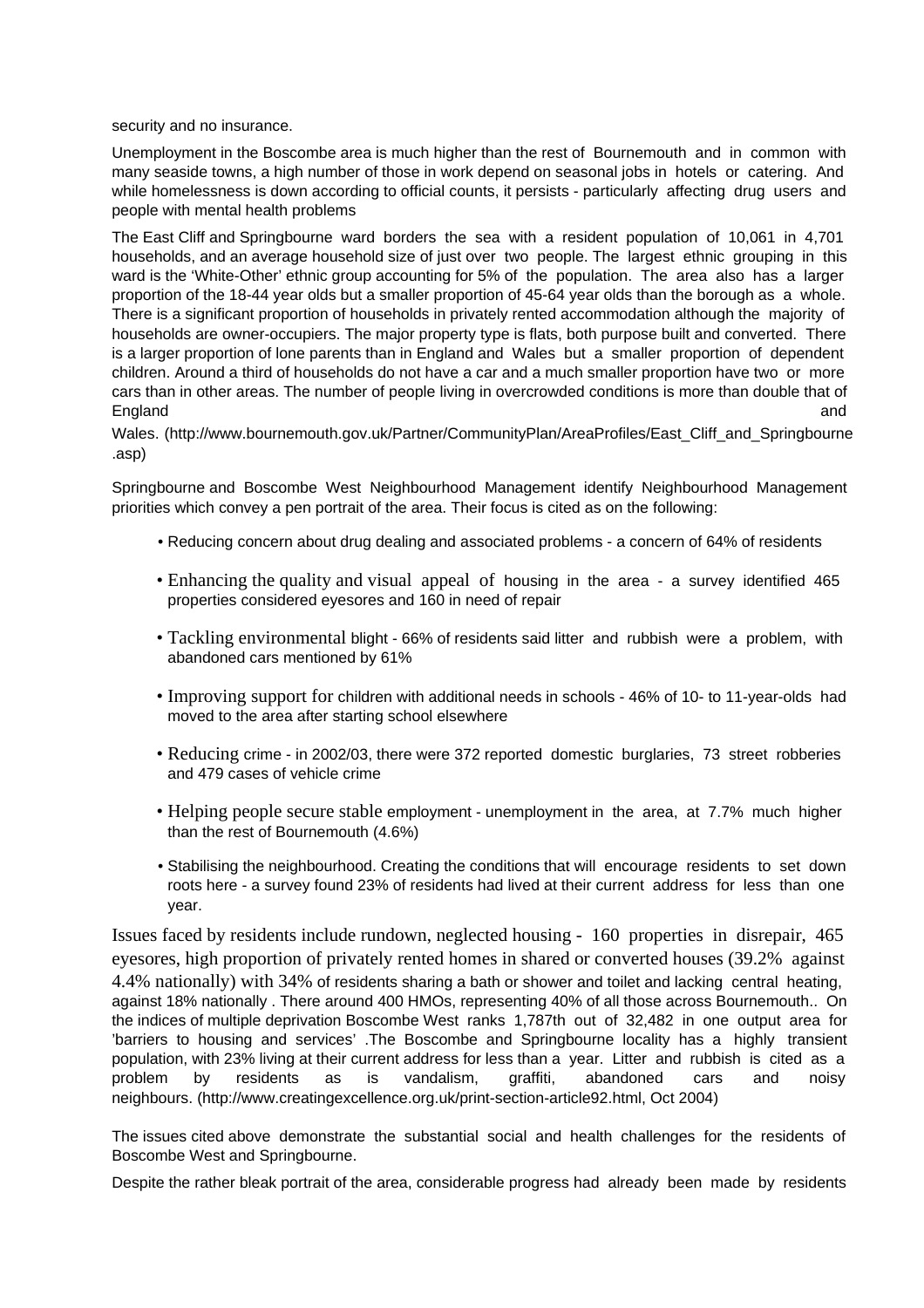and local organisations to tackle many of these issues effectively, the Healthy Living Project philosophy sat well within the regeneration framework already in place for the area with it's own, more specific focus, on health.

Further information about the locality can be found in the Appendix within the document summarising the census 2001 findings.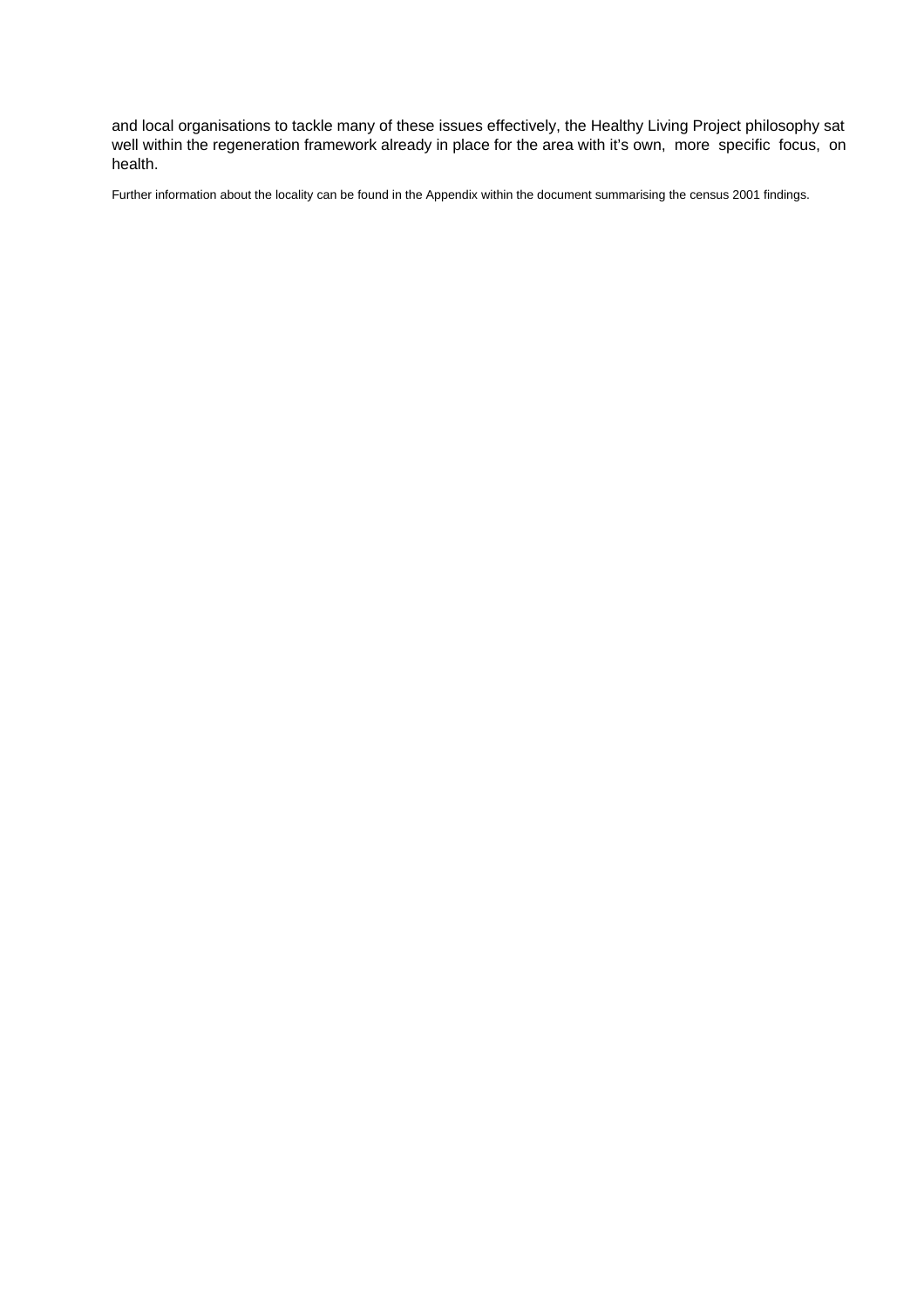# **PART 2 Evaluation Theory**

## **4. Evaluation and the Community, Theoretical Perspectives**

#### **Clarifying monitoring, evaluation and research.**

There is often much confusion concerning the differences and/or similarities between monitoring, evaluation and research. Is it not uncommon to see these terms used interchangeably within general research and research methods and methodology literature. There are however clear differences between the three, broadly speaking, in terms of application, implementation, dissemination and use.

### **4:1 Evaluation**

The generic goal of most evaluations, public and private sectors, is to influence decision making or policy formulation by providing empirically driven feedback. (McNamara, 1997)

"Evaluation is a methodological area that is closely related to, but distinguishable from more traditional social research. Evaluation utilises many of the same methodologies used in traditional social research, but because evaluation takes place within a political and organisational context, it requires group skills, management ability, political dexterity, sensitivity to multiple stakeholders and other skills that social research in general does not rely on as much." (Trochim, 2006) Cornell states that evaluation is "The systematic acquisition and assessment of information to provide useful feedback about some object"

Evaluation can be described as a systematic endeavour and the term 'object' could refer to a program, policy, technology, person, need, activity, and so on. There is an acquiring and assessing of information rather than assessing worth or merit because all evaluation work involves collecting and sifting through data, making judgements about the validity of the information and of inferences we derive from it, whether or not an assessment of worth or merit results. (Trochim,2006). Trochim suggests that the major goal of evaluation should be to influence decision-making or policy formulation through the provision of empiricallydriven feedback.

#### **4:1:2 Evaluation Strategies**

There are arguably 4 broad evaluation strategies:Scientific-experimental models, management-oriented systems models, qualitative/anthropological models, and participant-oriented models.

For the purposes of this paper the latter will be under discussion as it is perceived as most relevant to the current evaluation as it emphasises the central importance of the evaluation participants ie, it is a consumer orientated evaluation system.

## **4:1:3 Evaluation Types – Formative and Summative**

When considering evaluation types, there are many to consider depending on the object for evaluation and the purpose of the evaluation. Patton (1997) has identified 100 different types!

The two main types of evaluation can be viewed as formative and summative evaluations.

Formative evaluations aim to strengthen or improve the object being evaluated by examining the delivery of the program or technology, the quality of its implementation, and the assessment of the organisational context, personnel, procedures, inputs, and so on.

Summative evaluations examine the effects or outcomes of some object, through summary they describe what happens subsequent to delivery of the program or technology; assessing whether the object can be said to have caused the outcome; determining the overall impact of the causal factor beyond only the immediate target outcomes; and, estimating the relative costs associated with the object. (Trochim 2006).

#### **4:2 Evaluation and Monitoring**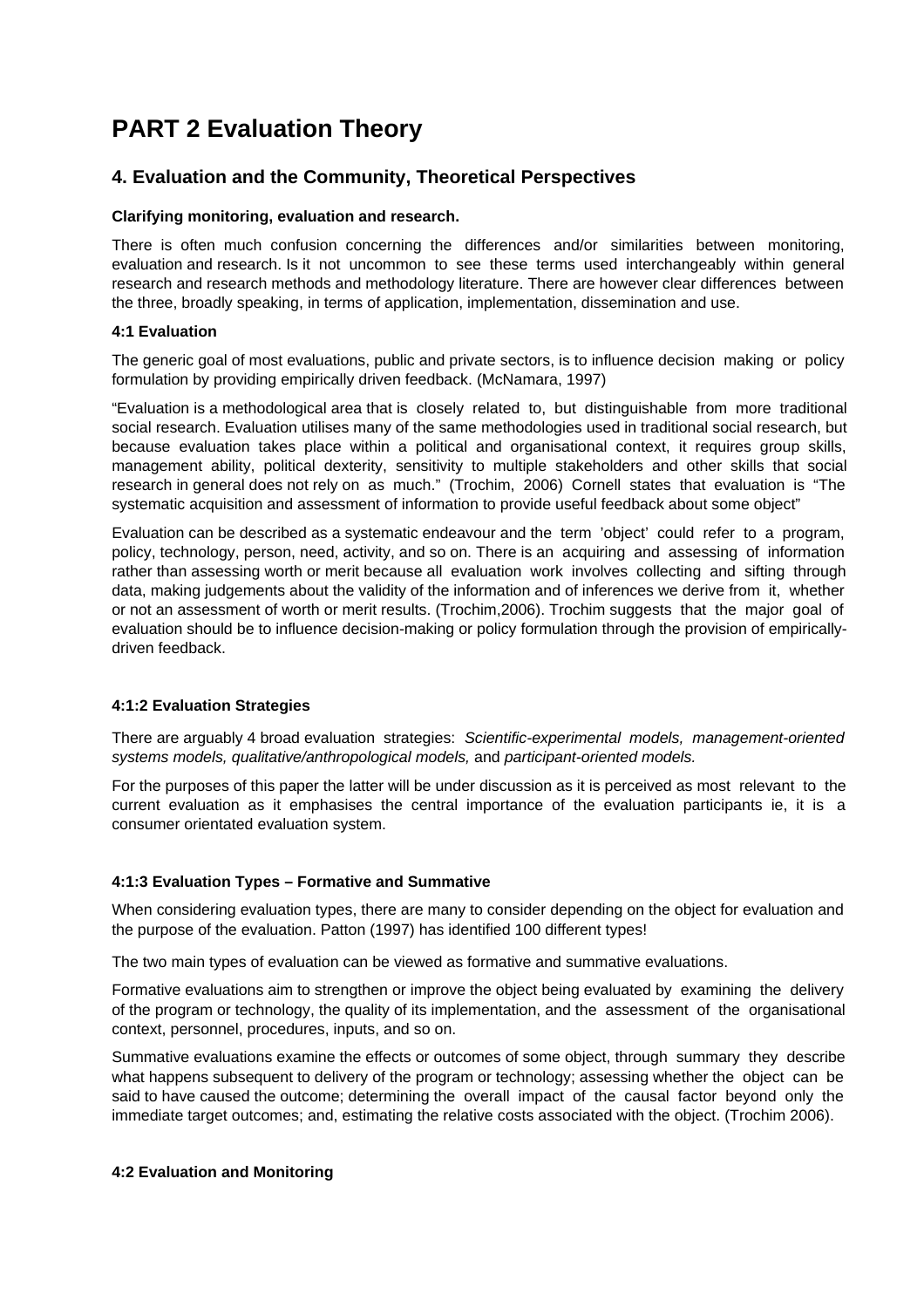Monitoring and evaluation have two distinct but complementary roles. Table 3 summarises the most commonly perceived differences for practical use.

#### **Table 3 Monitoring and Evaluation - Differences**

| Monitoring                                                                                                                                                                                                                                                           | Evaluation                                                                                                                                                                                                                                                                                                                                  |
|----------------------------------------------------------------------------------------------------------------------------------------------------------------------------------------------------------------------------------------------------------------------|---------------------------------------------------------------------------------------------------------------------------------------------------------------------------------------------------------------------------------------------------------------------------------------------------------------------------------------------|
| Usually involves numbers<br>Perceived as an ongoing process<br>There is a continuous and regular<br>collection of key information and<br>Assists in establishing whether a project difference does the project as a whole<br>is reaching an identified target group. | A systematic assessment of whether the<br>stated aims and objectives of an<br>intervention have been met.<br>It can address such questions as what<br>make and which activities make have the<br>most impact. Self evaluation identifies"<br>What we are doing, How well are we doing<br>it? What are we learning from it?" (Shah,<br>2003) |

(adapted from Shah 2003)

#### **4:3 Evaluation and Research**

A basic definition of the differences between research and evaluation can be described as follows: research is usually conducted with to the intent to generalize the findings from a sample to a larger population. Evaluation, on the other hand, usually focuses on an internal situation, such as collecting data about specific programs, with no intent to generalize the results to other settings and situations. In other words, research generalizes, evaluation particularizes. (Priest S (2001). Michael Patton states "Research is aimed at truth. Evaluation aimed at action. Conclusion orientated as opposed to decision orientated" (Patton, 1986)

#### **4:4 Evaluation within the Community**

Having considered the need for evaluation and gaining an understanding what evaluation means, there needs to be consideration as to the context of the evaluation.

Evaluation of complex community-based initiatives is an important facet of improving health and reducing inequalities in the UK (Sullivan et al.2004: Judge, 2000 as quoted in Sharkey 2006). Sharkey (2006) goes on to suggest that "Successful evaluation of community based initiatives is arguably a collaborative effort by all stakeholders." (Sharkey, 2006, p.3). This concept acknowledges the need to recognise the many players that have a key within the evaluation alongside the evaluators themselves. Bauld et al (2005) also draws attention to the principles of networking, shared learning as well as the theoretical stances embedded within partnership and whole system approaches to evaluation.

The development of participatory and partnership approaches to evaluation has seen an increase in the reporting of positive outcomes beyond the original evaluation scope eg. A developed sense of ownership of the programme under evaluation, community empowerment and control as community evaluators become change agents for their community and become acknowledged as experts in their own lives. (Sharkey, 2006)These positive outcomes can be achieved through an enabling environment such as adopting a participatory framework for evaluation. Sharkey (2006) identifies further positive outcomes from a literature review of international studies on evaluation methods, these include improved public participation, sustainability and better multi-disciplinary working. (Sharkey, 2006, p.3)

**A key message within the Sharkey's (2006) paper is that evaluators working within community programmes "need to have the skills to support stakeholders involvement to be a safe and satisfying experience for them, as well as identifying objectives for a programme evaluation." (Sharkey, 2006 p.3)**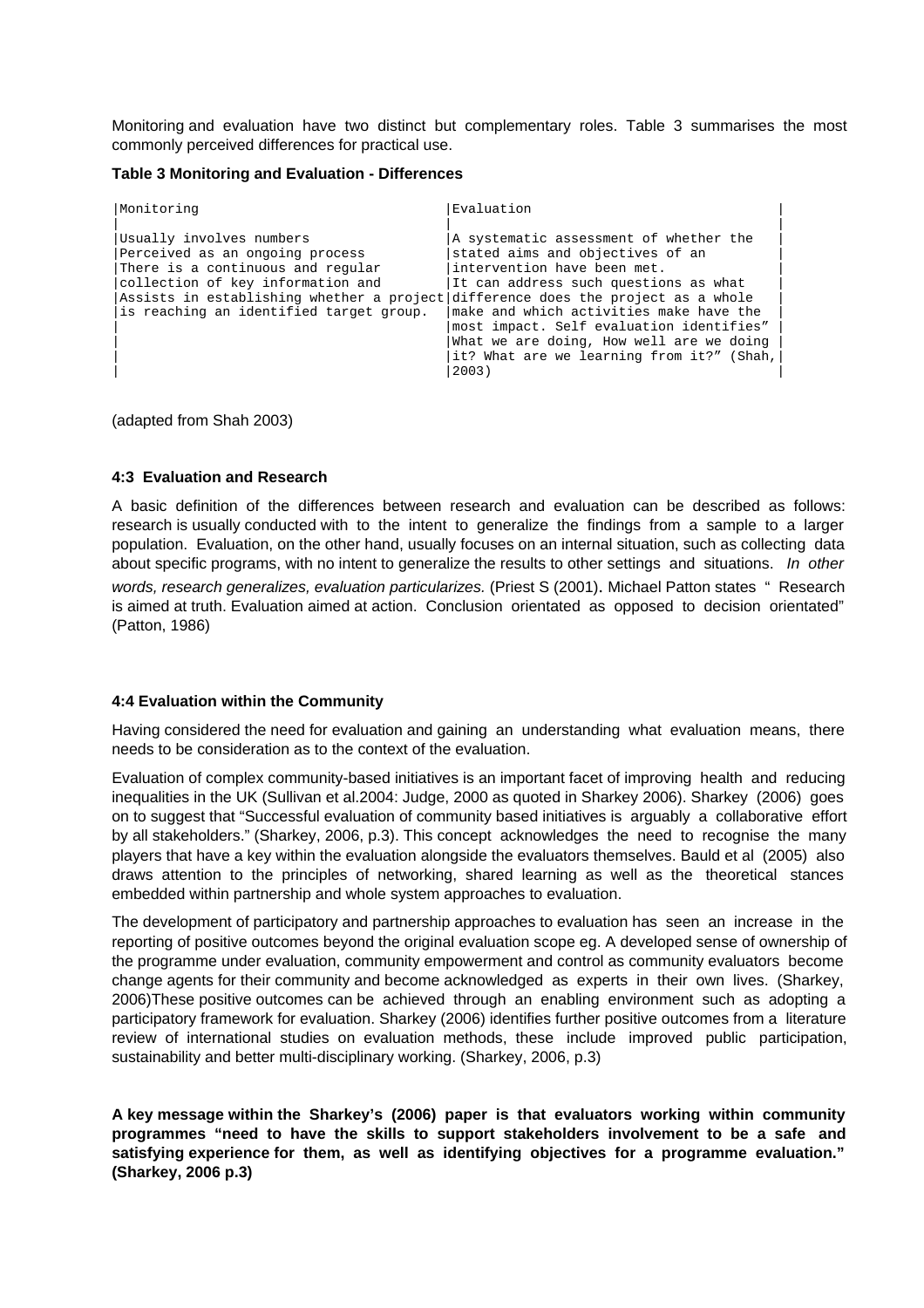A crucial skill for the evaluators to possess is that of **negotiation.**

The Boscombe West and Springbourne Healthy Living Centre can be described as a "Complex Communitybased Initiative" (CCI) if the definition as described by Sharkey (2006) is accepted ie. It is "a programme which aims to promote change in individuals, families and communities; develop mechanisms for improvement and build community empowerment ".

The Healthy Living Project had the broad remit to reduce health inequalities in the local area, reduce barriers to health (such as accessibility, affordability and childcare costs) with the overarching theme of improving health and lifestyles within the community.

In more specific terms, the project sought to promote healthy eating, promote more active lifestyles and also provide general support and information for health and social issues. From the CCI perspective, the project sought to promote change in individuals, families and communities with regard to their health and by involving the local community as stakeholders in the project from the start to also promote empowerment and a sense of ownership.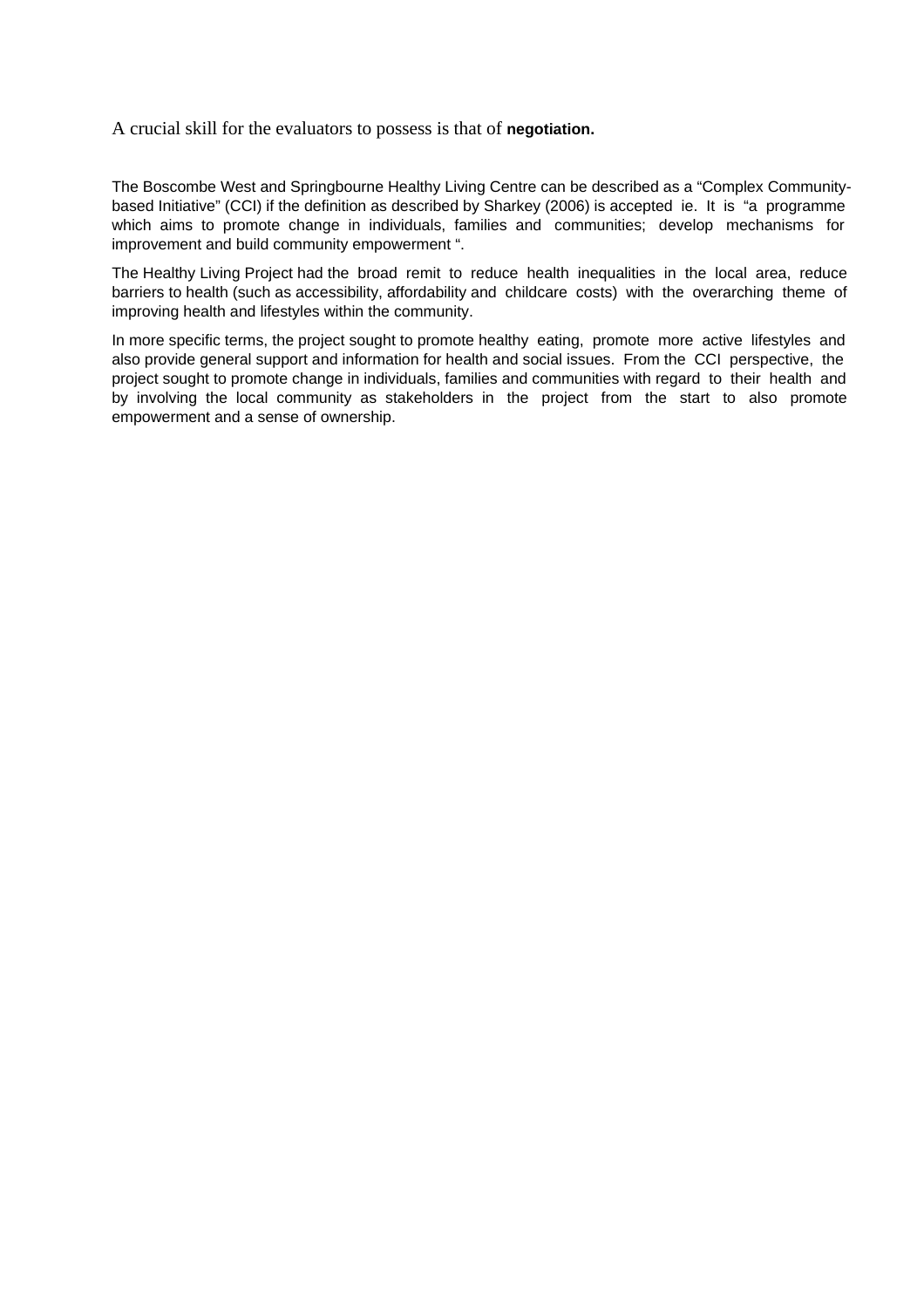# **PART 3 The Healthy Living Project**

## **5. Emergence of the Healthy Living Project and the Evaluation**

The following pages discuss the general and specific background to the Healthy Living Project in Boscombe West and Springbourne (localities in Bournemouth, Dorset).

### **5.1 Early Community Projects within Boscombe**

Since the mid 1990's Boscombe and other recognised local areas of deprivation sought to address inequalities in health and pursue health improvement for local residents. Indeed, the original bid to the lottery fund for the Healthy Living Project emerged from the local community seeking to improve their health and lifestyles (Healthy Boscombe Business Plan, Bournemouth and Poole Primary Care Trust,

## January 2002)

The original project, the Boscombe Project, was a community based facility and arose from a review of Health Visiting Services in Boscombe with a simultaneous exploration of the needs of the local community circa 1997. It emerged funded by Bournemouth University, Dorset Healthcare Trust and supported by Abbey Life, Dorset Community Action, Boscombe Link, Boscombe Family Drop In, and the Springbourne Family Project.

This successful project and working partnerships became central to the original bid for the Healthy Living Project. The themes identified at that time for the community were inexpensive exercise classes for residents with crèche facilities, addressing healthy eating with access to low cost healthy food, and support and information especially in relation to parenting.

The Boscombe Project became part of a health improvement programme over 3 local sites, Boscombe, Townsend and West Howe, with each site having a project co-ordinator in jointly funded posts between Dorset Healthcare Trust and Bournemouth University. The Boscombe Team of workers was made up of residents, volunteers, local family workers, University Staff, private business staff and statutory agency representatives.

This project was based on health improvement through empowerment, community development, and social inclusion with the work effectively combining research, education and practice development targeting local health needs and service priorities. Moving the Boscombe project forward saw the development of the Academic Centre for Health Improvement and Evidence of Effectiveness (ACHIEVE) Project with the same working partnerships.

#### **In summary, within the Boscombe locale, there had been successful initiatives in addressing health improvement and projects tackling inequalities in health with effective key working partnerships at their core.**

#### **5.2 The Boscombe West & Springbourne Healthy Living Centre**

The Healthy Living Programme was set up in 2003 (funded by the Big Lottery Fund supporting the work of Bournemouth Teaching Primary Care Trust) to reduce health inequalities in the Boscombe West and Springbourne Area, the aim to reduce barriers such as accessibility, affordability and childcare, by offering appropriate support so that anyone regardless of age or status, can achieve a healthier lifestyle. It was seen as an initiative to encourage active lifestyles, healthy eating and provide information to the residents initially targeting those on low incomes, older people, single parents and children building on the previous successful joint public health project with Bournemouth University and local health trusts as exemplified by The ACHIEVE Project, and the Boscombe Project.

This programme bid, as with the project before it, also aimed to work in partnership with local GP Practices, Bournemouth Borough Council and network with local community groups and to be managed by a project manager who would report to a board made up of local residents and local organisations.

The bid was successful and the project was underway by 2003.In 2004 funding was secured for another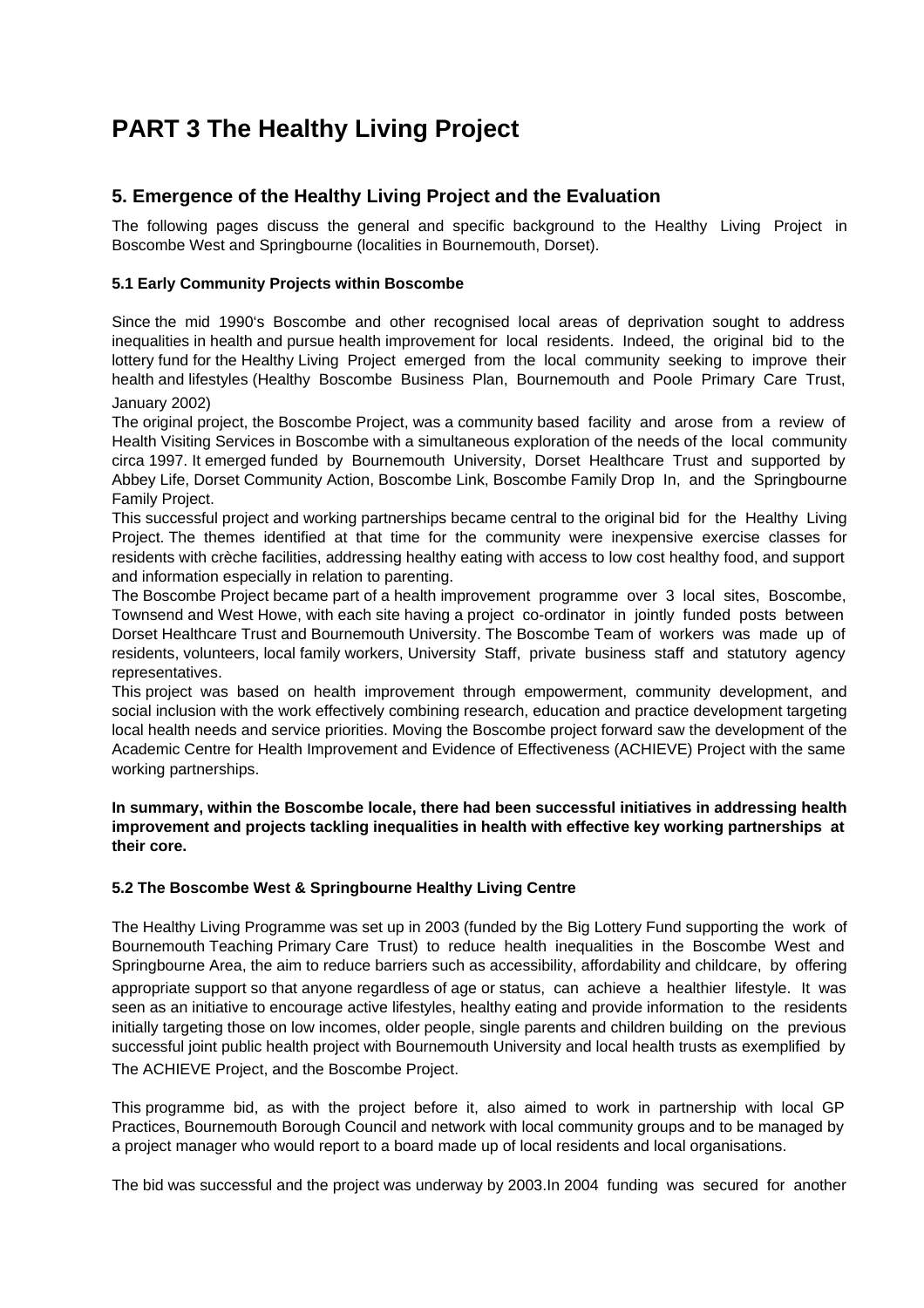four and a half years to further develop services to include fitness classes, free weight management courses, food donation services, cookery classes and Christmas boxes for the homeless. Previous successful innovations included a Men's MOT Healthcheck, exercise classes with crèche facilities, food donations to local drop ins, creative movement and reminiscence in local care homes, community health walks, free fruit and vegetable donations to local groups and the creation of a school garden for vegetable growing Bournemouth Teaching Primary Care Trust cites the Healthy Living Project as an example of "Existing Good Practice in Health Improvement" alongside other developments such as the Bournemouth Health Network, the Pier Project and the Crime and Disorder Partnership.

(www.Bournemouth.gov.uk/News/press\_office/Press\_Releases/2004/November)

Bournemouth University was later commissioned to work with the project on an evaluation and began work in 2005; it was of note at that time, that the formal evaluation was not begun at the project's start. Prior to this there was an annual monitoring report sent to the NOF and the Big Lottery Fund including the projected spend for the project. At that time The Healthy Living Project Board received a report every two months and included the presentation of a Target Monitoring Sheet which was a basic audit and monitoring tool. The first targets were set by the Board addressing the locally targeted Super Output Areas, the second addressed 'what was working' and included sub groups such as environmental health, dieticians, and representation from the Littledown Leisure Centre in Central Bournemouth. The third set of targets included long and short term objectives and addressed issues about sustainability.

## **6. Introduction of the Evaluation**

In September 2005, Bournemouth University was commissioned to undertake an evaluation of the Healthy Living Project.

The summary of activity was as follows:

"Bournemouth University will provide an evaluation of the Healthy Living Centre [Project} programme of services. The Healthy Living Project needs evaluative research that could have the potential to gain publicity and funding for the future while meeting the requirements of the Big Lottery Fund" (Hemingway, 2005).

The lead organisation for the Healthy Living Centre was the Bournemouth and Poole Primary Care Trust.

The ACHIEVE project successfully used the "Youth Work and the Curriculum Development Model" developed by John Huskins (see appendix) which, as described by Hemingway et al (2004), actively encourages progressive participation in decision-making and enables the move from dependence to independence by those involved therefore it seemed appropriate to consider using the model again for all those participating in the evaluation. The key groups initially identified for involvement with the evaluation were identified as the local community, the Healthy Living Project Board (members from the local community, the PCT, and from local voluntary and statutory sectors), and the Healthy Living Project Steering Group (members from the local community and staff).

The Evaluation Team members were agreed as being one researcher from the University (to co-ordinate and undertake the research) under supervision from the Project Lead, and [a] local residents working (ie. To be paid from the evaluation budget) as research assistants with training/development provided by the university. Involving residents in all aspects of the evaluation, not just as members of the Evaluation Team, was seen as imperative, as such a Healthy Living Evaluation Group was established to meet on a 6 weekly basis to feed into the evaluation, this meeting was open to all residents and attended by the University staff involved in the evaluation, the venue was neutral and local to the community, children welcome. Feedback from this group would be incorporated into the quarterly reports to the Healthy Living Project Board.

At the time of the initial drafts (Hemingway, 2004) for the evaluation outlined that there was a clear need for robust monitoring of the project to inform programme planning, provide funders with evidence of success and provide feedback for those involved. The rationale for strong community involvement was to ensure that the project met community need, to strengthen community ownership, enhance health through skill development (empowerment) and to contribute to the sustainability of the work the project lifetime. (Meyrick and Sinkler, 1999)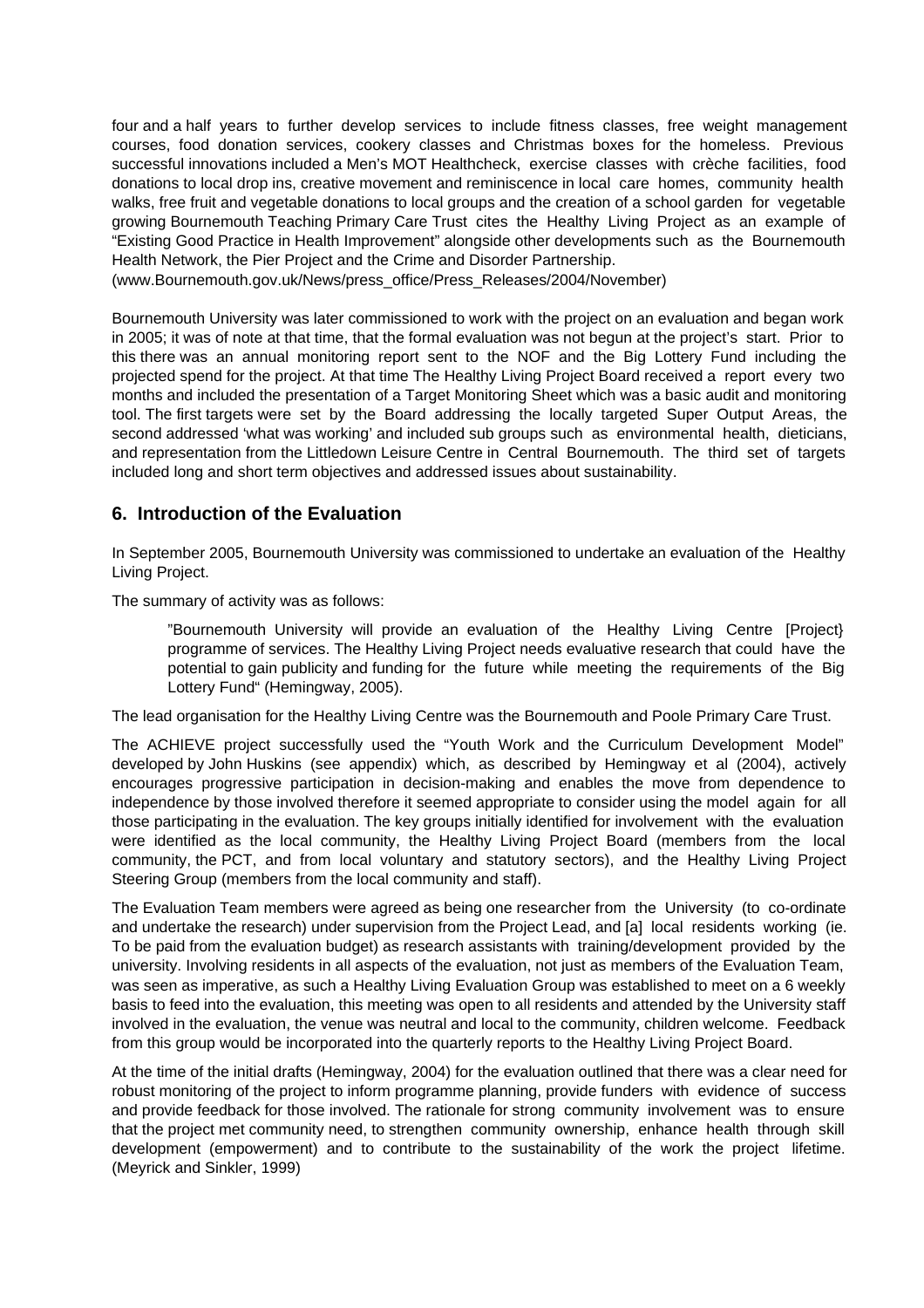#### **6:2 Literature Review**

Prior to beginning the evaluation, the Evaluation Staff reviewed the literature and background to the Healthy Living Centre Initiative.

#### **6:2:1 Local Evaluations**

Having reviewed the literature and background, some of which is described above, the Evaluation Team were aware of the myriad of approaches to Evaluation of Healthy Living Centres, indeed there was no set protocol to follow. A considerable trawl of the literature was made to learn from other Healthy Living Centre Evaluations eg "Evaluation of Healthy Living Barnsley"( 2004), "South Wye Healthy Living Community: An Evaluation of the Co-ordinating Role"( 2005), "An Evaluation Resource for Healthy Living Centres" (1999),"Bromley by Bow Centre research and evaluation project: integrated practice – focus on older people" (2002-2005), "Healthy Living Centres in Greater Glasgow-Assessing the Impact; moving to sustainability" (2007).

There was no consistent approach to evaluation in terms of methodology however, all suggested the need to work flexibility to meet the needs of the project itself and to continuously involve the project and the wider community both to increase the likelihood of the findings being of use and thus used practically as well as enabling, empowering and building the capacity of residents. This literature review also highlighted the differing inputs, outputs and outcomes used as measurements for each individual Healthy Living Centre.

Platt et al (2005) also suggest that "evaluations should attempt to capture the indirect benefits of the intervention such as capacity building, training of users, employment, and other benefits (or otherwise) reported by volunteers" (Platt et al, 2005, p6) The Evaluation were mindful of incorporating these into the agreed evaluation aims and objectives.

#### **6:2:2 Approaches to Evaluation – Considered Methods**

At the initial Evaluation Steering Group meetings there were many discussions about the evaluation with the focus on the sharing of knowledge amongst the team – similar to that discussed within this document eg. The definitions and differences between monitoring, evaluation and research. The aim of the dissemination was to provide the team with as much information as possible to facilitate meaningful agreement on progress and strategies for the evaluation. Sharkey (2006) suggests this kind of dialogue is essential "All parties involved in the evaluation need to make choices about how to go about it, guided by aims, principles and impetus of the programme namely negotiated and shared." (Sharkey, 2006, p.5).

It was agreed in principle by the Steering Group that it would be beneficial to adopt what is described by Patton (2002) as a 'real world' approach to the evaluation, and that the evaluation needed to make a difference to the project and individuals, in a positive way. An underpinning theme for the evaluation was to ensure that all perspectives from those in the project were captured and raised for discussion. The meaningful involvement for all stakeholders – who were viewed as everyone who was / could be involved – was viewed as essential by the Evaluation Team therefore the open and transparent manner adopted for the evaluation was seen as trying to facilitate stakeholders being able to see a role for themselves within the evaluation and to begin the negotiation processes for the evaluators and stakeholders to work together.

Sharkey (2006) discusses "Negotiation Theory" at length within her paper, the scope of this paper does not allow for such a full description, suffice to say that the application of negotiation theory within the evaluation ensured addressing the need to empower, involve and collaborate with the project. It also highlighted the need for the Evaluation Team staff members to have considerable negotiation skills, interpersonal skills, and have an ability to work with the often emotional experiences for those involved with the evaluation.

The Evaluation Team fed back the findings from a literature search which was used to identify whether an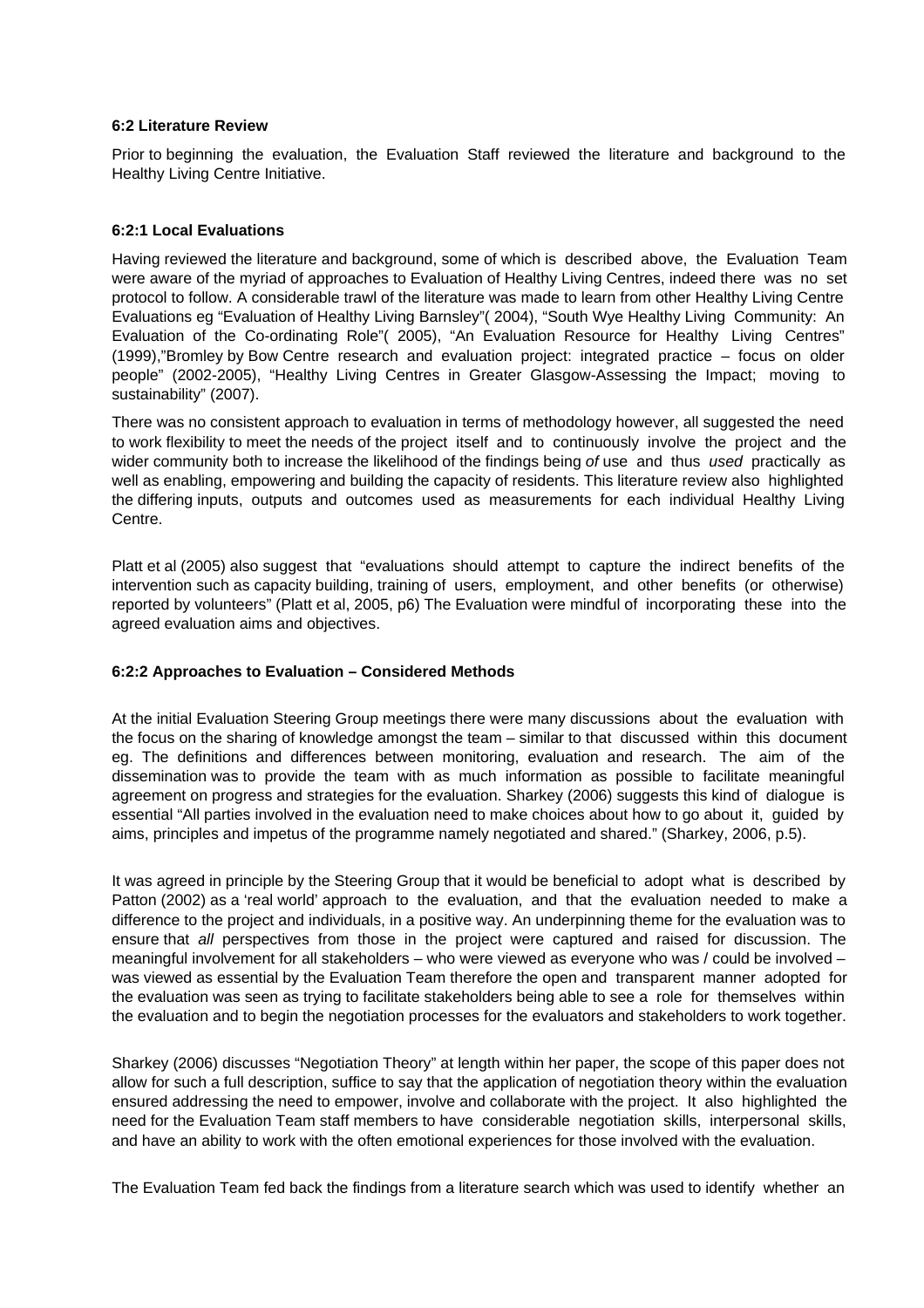established methodology could be employed for the evaluation. Although the literature search did provide valuable information as to the theory and development of relevant tools/methodology, they did not suggest a set format that could be used for this evaluation. Reports such as "Research Methods for Policy Evaluation" (Purdon et al, 2001), and "Evaluation of community-level interventions for health improvement :a review of the experience in the UK" (Hills, 2004) were useful in facilitating focus on the needs for the evaluation for this individual project. The "Rough Guide to Learning for Healthy Communities through Evaluation" by the Community Development and Health Network of Northern Ireland proved useful for prompting discussions with the project as a whole as to the background, remit and processes for the evaluation. A recurring discussion between the Evaluation Team and the project is mentioned within the report and is quoted thus "…one of the most difficult stages of the evaluation journey is moving from the particular questions of performance in relation to objectives to broader issues of fundamental purpose that underpinned the project in the first place" (Community Development and Health Network of Northern Ireland, p.9). In the beginning the project focus for evaluation tended to be on outputs and use of monitoring data, however the Evaluation Team were keen to widen the perspective to include the core principles for HLCs which are described in the "Rough Guide" as:

- 1. Addressing inequalities
- 2. Involving the community
- 3. Additionality
- 4. Partnership working
- 5. Sustainability
- 6. Supporting health aims

The "Rough Guide" also outlined methods that could be used for evaluation, which were again used in discussions with the project and the Evaluation Steering Group. The guide makes clear the distinction between approaches to evaluation by giving consideration to issues such as :

- Issues about how people experience their engagement with the HLC, how they feel, think and act in relation to it, in which case you will wish to apply qualitative methods,
- Questions of 'how many', 'what proportion' 'how much' 'what financial cost', in which case, more quantitative methods are appropriate.

The methods suggested included observing, documentary analysis, listening through focus groups and interviews, and answering questions through surveys, all of which were agreed to and ultimately used for this evaluation.

**In summary, the methodologies and approaches developed to meet the specific aims of this project blended Participatory Evaluation Research and Utilization Focused evaluation to ensure all stakeholders were involved and to enable and empower others with the project itself being able to use the findings on an ongoing basis.**

#### **7 Evaluation Team introduction to the Project**

The Evaluation Team, especially the staff members, were aware for the need to immerse themselves, and be accepted within the project to implement the evaluation effectively. The staff researchers inducted themselves into the project by meeting existing staff and residents as well as members of the community. Relationships and networks were built up using telephone communications and emails. Time was spent with staff observing their work and day to day lives within the project. This relationship building was crucial to the evaluation process as was the developed understanding of what the project was "about" from all the perspectives available.

Another initial challenge was to have the evaluation valued as an entity, therefore motivational factors had to be discussed with the project both formally and informally. Discussions surrounded the value of the evaluation for the project eg. To provide collection of information on its performance to improve efficiency and effectiveness, provide financial information, encouragement of reflection on aims and objectives to clarify goals, demonstrating impact to encourage and motivate all those involved. The project was also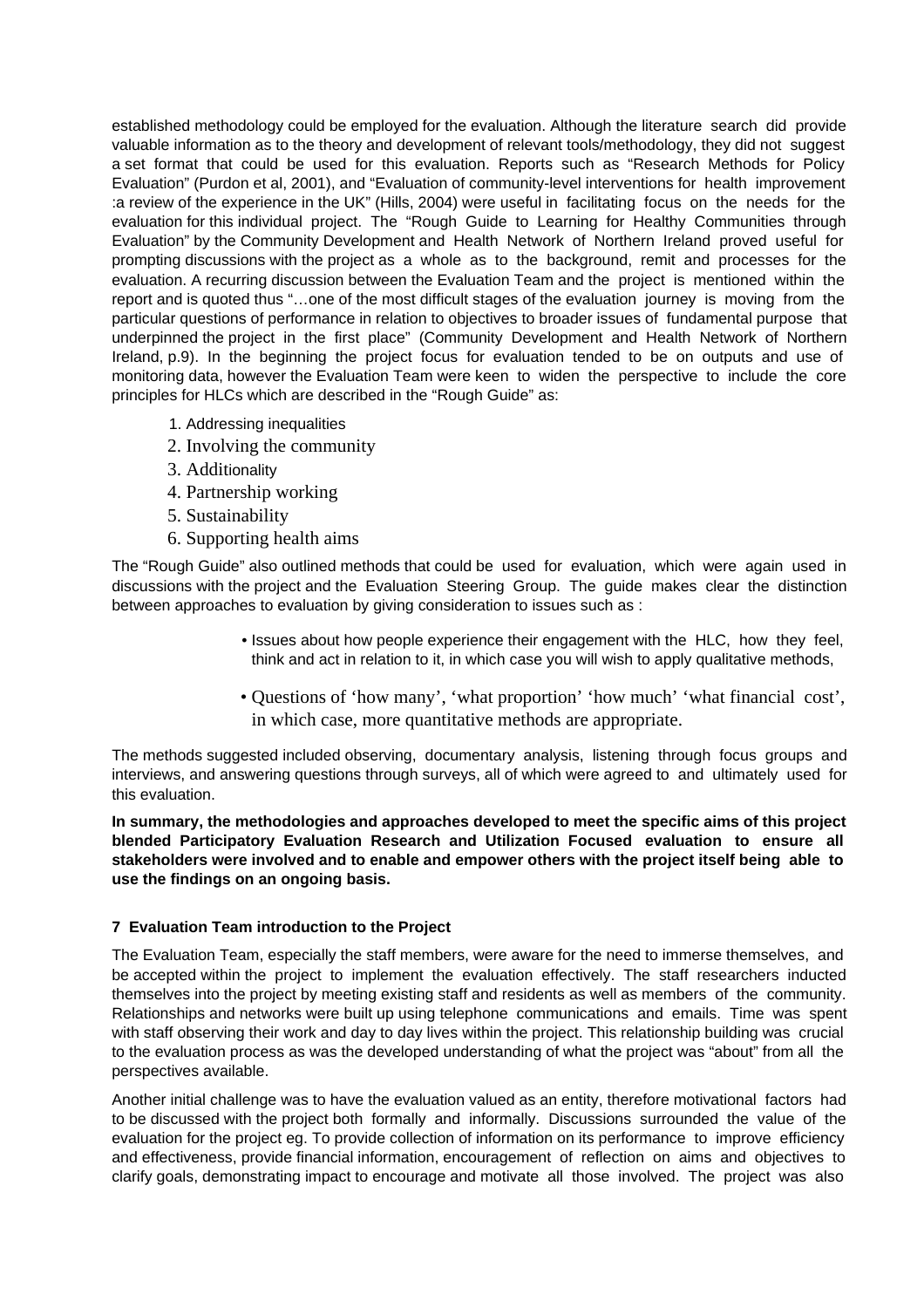made aware of the possibility that the evaluation contributes to the project's ability to be a learning organisation – "one that learns from its experience to develop and improve" (Cupitt et al,2003 p.12 ) It was also essential to discuss with the project that evaluation resources were limited and needed to be focused in order to provide useful insights into the project's activities.

#### **7:1 Initial Evaluation Plan**

The initial evaluation plan followed Meyrick and Sinkler's (1999) proposal whereby there were set aims and objectives, identification of evaluation indicators, chosen research methods and a plan for dissemination and action.

The original areas identified for evaluation were as follows:

- 1) Provide a measurable analysis of the impact of Healthy Living Centre activities on the lifestyles of those taking part.
- 2) Gather information on how residents feel that individual initiatives have benefited their own health and well being and maximise community participation and ownership of the evaluation
- 3) Collect information from and the views of workers, and volunteers involved in the project.
- 4) Quarterly reports to the Healthy Living Project Board to include information on methods of evaluation, and a final report at the end of the 3 years of the project.

A mixed method approach was adopted as the most appropriate research method with which to obtain the evidence. It was expected that there would be ongoing collection of monitoring data and statistical returns to provide regular and ongoing information associated with working practices and delivery of services. There was also expected to be a another source for information, less routine, to provide descriptions and assessments of service processes, impacts and outcomes – methods perhaps to include surveys, scale measurements, interviews, reflective diaries, observations, documentary analysis and focus groups. The table below outlines the methods and activities for the evaluation as agreed within the Evaluation Steering Group.

#### **Table 4 Methods and Activities for Evaluation**

| Method/Tools                            | Data Type                | Approach            |
|-----------------------------------------|--------------------------|---------------------|
| Ouestionnaires                          | Oualitative and          | Formal              |
|                                         | Ouantitative             |                     |
| Focus Group                             | Oualitative              | Formal              |
| Interviews with Staff                   | Oualitative              | Formal              |
| Documentary Analysis                    | Oualitative              | Formal              |
| Data Collection and                     | Ouantitative             | Formal              |
| Monitoring                              |                          |                     |
| Mapping of Activities                   | Ouantitative             | Formal              |
| Observation/participation               | Oualitative              | Formal              |
| of Project Activity                     |                          |                     |
| Observation/participation               | Oualitative              | Formal and Informal |
| of Staff within the Project             |                          |                     |
| Attendance and                          | Qualitative/Quantitative | Formal              |
| participation at Board                  |                          |                     |
| Meetings                                |                          |                     |
| Meetings and on                         | Oualitative              | Informal            |
| communication about the                 |                          |                     |
| evaluation with staff and               |                          |                     |
| residents                               |                          |                     |
| Attendance at residents                 | Oualitative              | Informal            |
| meetings for observation                |                          |                     |
| Facilitation of Away-Day to Qualitative |                          | Informal            |
| address evaluation issues               |                          |                     |
| Informal visits to resident Qualitative |                          | Informal            |
| led projects                            |                          |                     |

Having agreed the plan in principle, it was expected that by doing so the plan would guide the planning and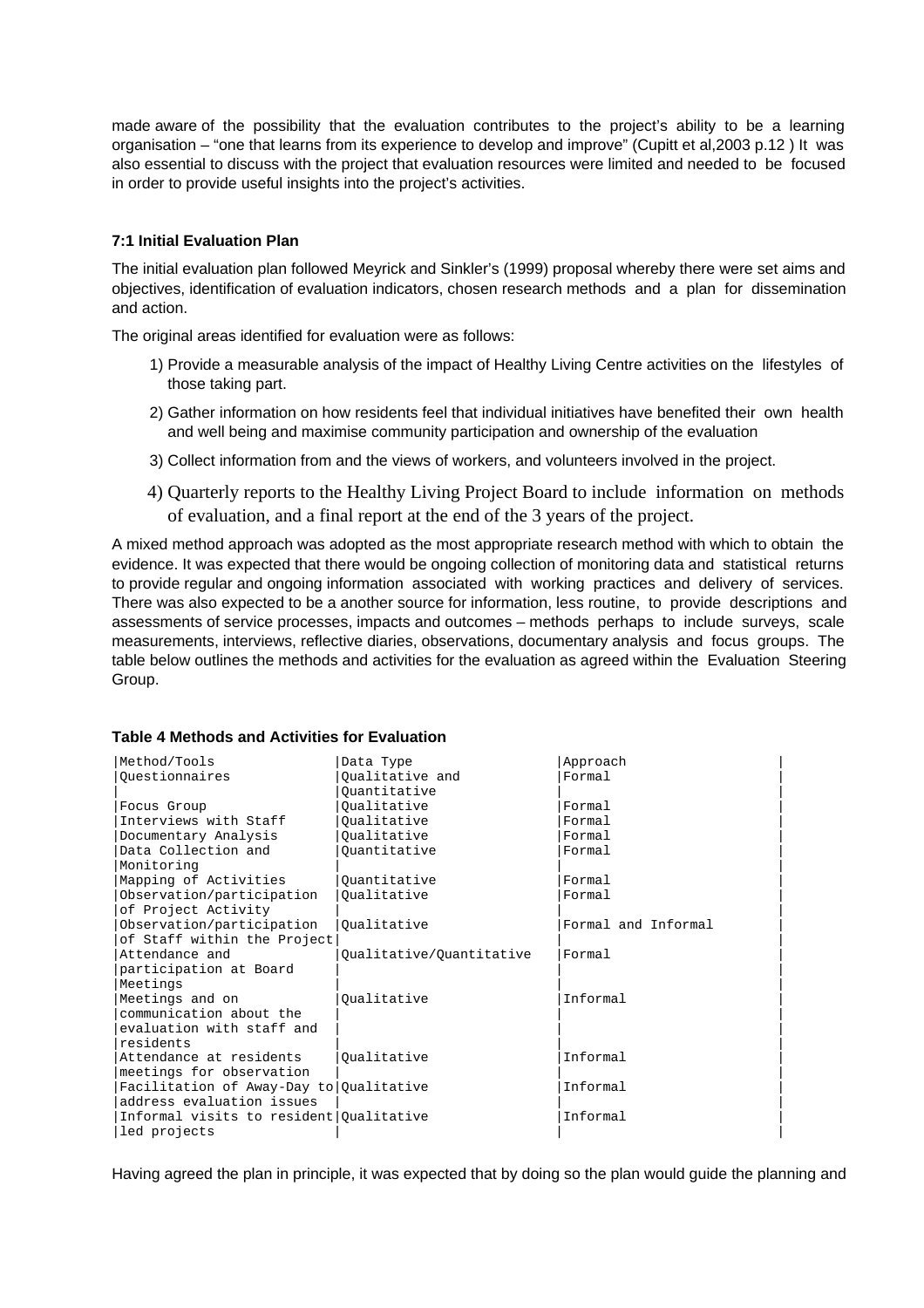management of the evaluation, create a realistic and reasonable timetable, determine what information was needed to avoid unnecessary work and data collection, identify areas of difficulty and address, identify expected and unexpected successes, and finally, to be able to use the results in a useful way. (Meyrick and Sinkler, 1999, p.9)

After careful consideration and discussion with the Research Governance Department at the university, it was decided that it would not be necessary to seek ethical approval for this study, however, confidentiality and ethical issues were to be tabled at the relevant meetings.

The outputs were identified as being a collaborative and mutually beneficial evaluative research study resulting in a final report for the Healthy Living Centre Board and the Big Lottery Fund on completion of the project. The Evaluation start was September 2005 to complete October 2008.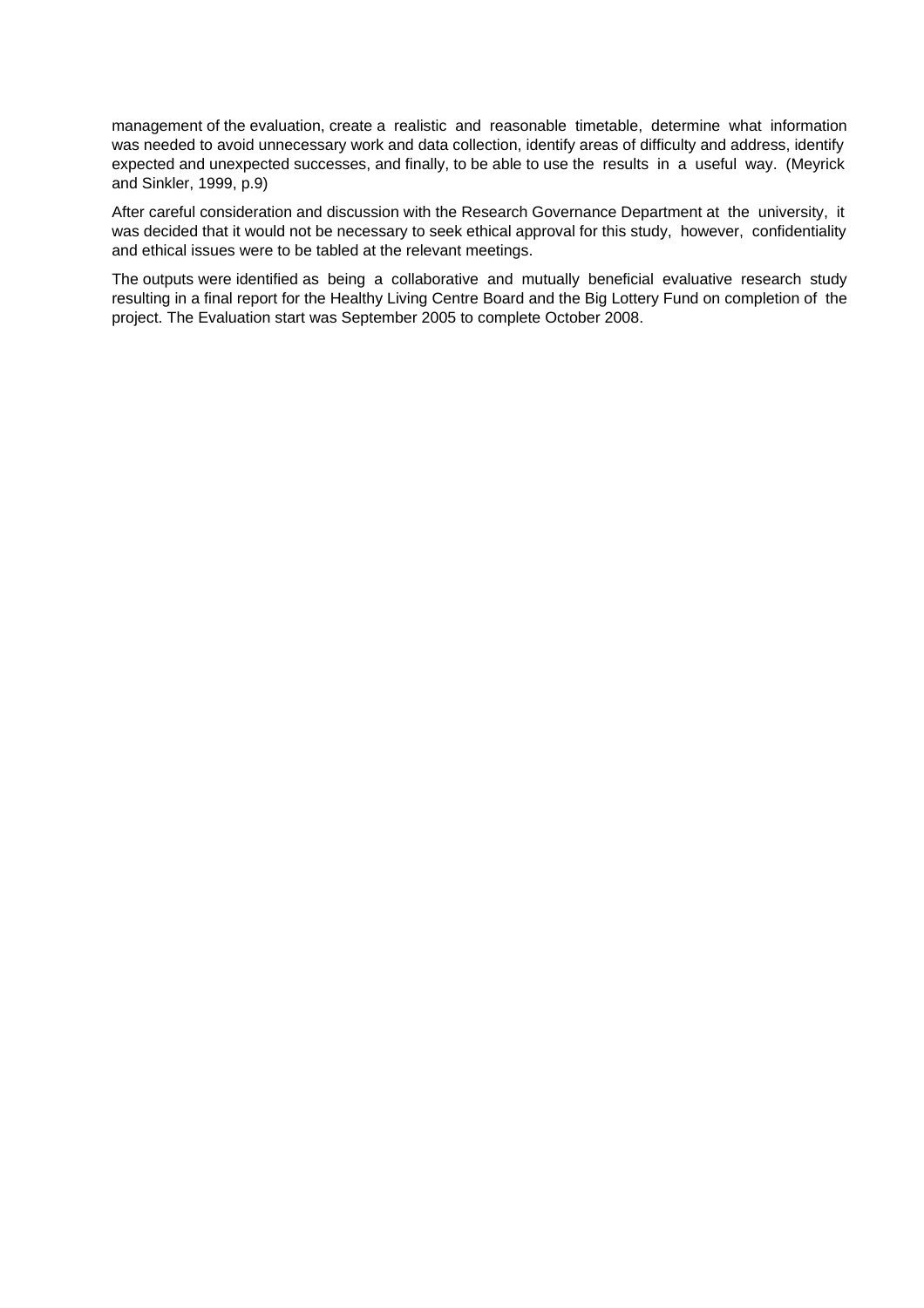# **PART 4 Healthy Living Evaluation Activities and Reports**

**8**. An effective way to summarise 3 years of evaluation activities was felt to be a review of the eight reports prepared for the Healthy Living Steering Group and Board.

As described earlier, the methodologies and approaches developed to meet the specific aims of this project blended Participatory Evaluation Research and Utilization Focused Evaluation to ensure all stakeholders were involved and to enable and empower others with the project itself being able to use the findings on an ongoing basis. It should also be noted that the developing of effective relationships within the project was ongoing at this time for the Evaluation Staff as the process of immersion continued.

#### **8:1 Initial Activities**

#### **8:1.1 Mapping**

The mapping of activities and initiatives was the first exercise for the evaluation. This made use of the data already collected by the Project Administrator. The information provided data eg. as to the numbers of people attending the activities and from what local areas they came from. The type of information generated was similar to the following:

The majority of attendees were female, from the Boscombe areas and were most likely to attend the Exercise Classes or a Healthcheck Session.

Those who attended the Exercise Classes were more likely to attend another activity such "Health Walk" and "Weight to Go" sessions.

**It was of note that at the commencement of the evaluation it was not clear from data previously collected by the project team whether those from the deprived areas of Boscombe and Springbourne were represented within the figures.**

#### **8:1:2 Questionnaire Design**

It was agreed at the Evaluation Steering Group that a questionnaire would be an appropriate method through which views and opinions from residents and staff could be ascertained on a variety of issues pertinent to the project and the evaluation. The matters raised for inclusion concerned board meeting processes, budgetary issues, the level of community involvement, value for money, volunteer participation, and the overall impact of the project on the community.

The issues raised reflected residents' consideration of the aims and objectives set out for the project within formal monitoring documents eg for the Big Lottery Fund, GM02 - The three main target areas were addressing Physical Activity/Active Lifestyle, Healthy Eating, and Support Services.

#### **8: 1:3.Long Term Evaluation**

As had been agreed within the original evaluation plan, there was to be an evaluation of the long term impact of attendance at an activity over time on health which would address the issue of sustainability viz the cost saving health benefits of activities.

It was noted that during the process for the above activities it was recognised that there was still a lot of groundwork to be covered, in particular in identifying specific areas of the project for study. Agreement within the Steering Group and the project as a whole seemed difficult to attain, especially as the project, being responsive to the community's changing needs, was also changing, the evaluation became aware that the evaluation may need to be more fluid than originally expected, and be prepared to change over time eg. Modification of the markers for evaluation.

## **9. Evaluation Progress**

**9:1** The mapping of activities progressed into regular monitoring for the HLC Board and Steering Group, it was suggested that the evaluation take this forward and focus on the postcode areas of attendees, with a view to monitoring the representation of the more deprived areas in the locale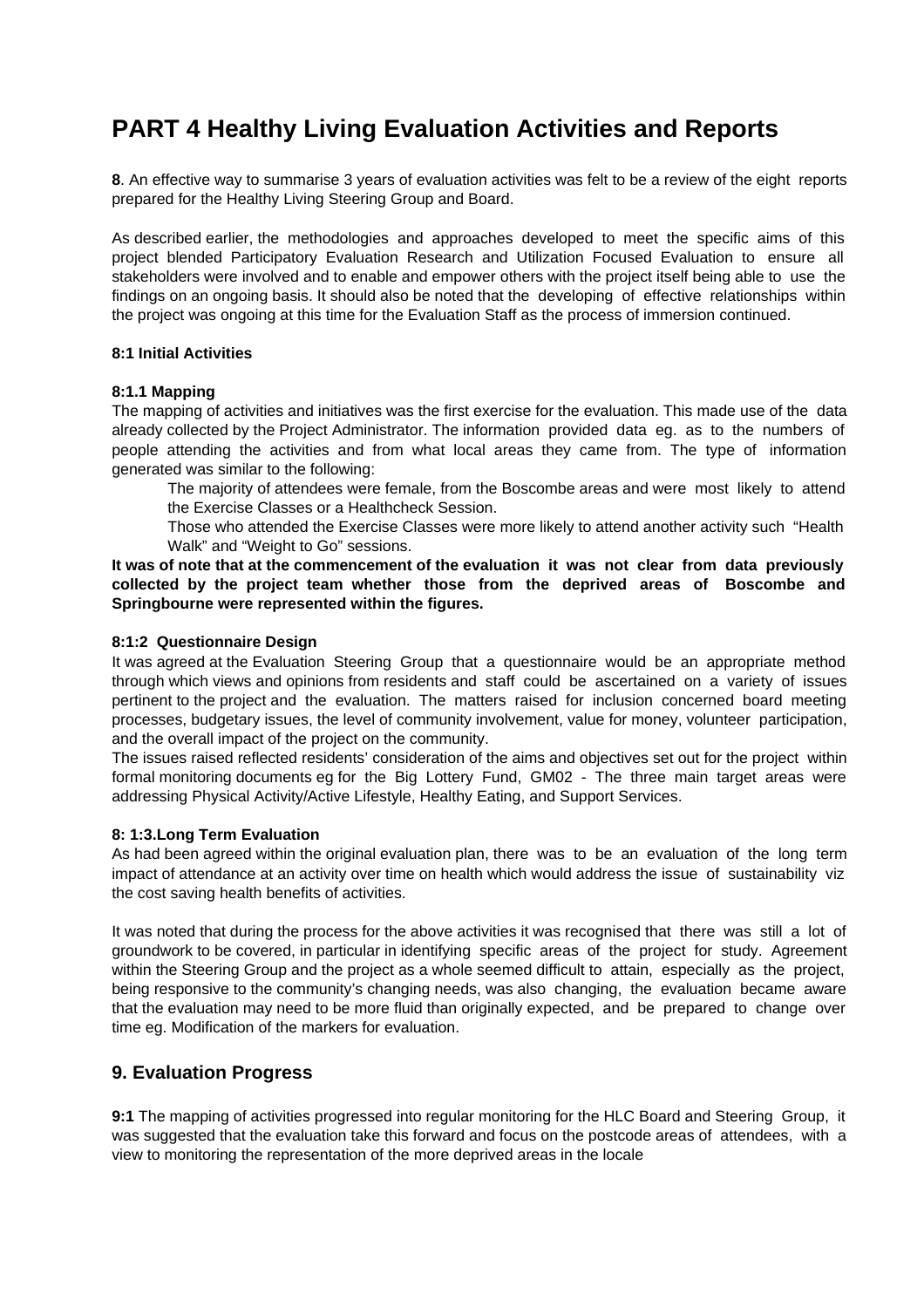**9:2** In April 2006 64 Self report questionnaires were distributed to Steering Group, Exercise Classes, the Board, volunteers and Breast Friends in. The focus generally was to gather information as to how residents felt that individual initiatives had benefited them, their families, their relationships with other residents and the wider community. The staff of the project were also sent questionnaires at the same time as the residents. Maintaining confidentiality was a key issue for all those who responded – i.e. It was made clear within the returned documents that they wished to remain anonymous (where possible) and confidentiality was to be addressed – with limited use of quotes.

Both sets of questionnaires addressed the same issues and concerns. (Full details available from the Healthy Living Project if required). A summary of the issues are as follows, in no particular order:

- 1. Develop a formal agreed structure/protocol for dealing with aggressive or unreasonable behaviour experienced within the project.
- 2. Address communication issues considering all forms of communication –verbal, written, reports, agendas etc. developing standards for acceptable/unacceptable communications, ensuring clarity, enhancing inclusion and reducing opportunities for misunderstandings or ambiguity.
- 3. Consider and ensure that information flows freely and is available to all within the project simultaneously and not just within selected clusters.
- 4. Develop guidelines for the sharing and presentation of information eg. observer status at board meetings. Board papers, agenda items/minutes from meetings etc.
- 5. Develop a mechanism for acknowledging and addressing discord within the project effectively.
- 6. Foster/enable community development, including the development of individuals.
- 7. Raise HLP profile within the community.
- 8. Formalise and agree on decision making processes eg. ideas for project involvement/development etc.
- 9. Develop support and supervision within the workplace (and project as a whole) –both formal and informal strategies including agreed appraisal processes.
- 10. Identify and clarify roles within the project including management structures for staff.
- 11. Recognise, acknowledge and address low morale within the project, for both staff and residents.
- 12. Clarify, identify and develop a strategy for project sustainability.

It was of note that overall, project staff and residents appeared to share many of the same concerns and opinions.

**9:3** By the 6 month point the Evaluation Steering Group was established and had agreed in principle to focus on the long term impacts by concentrating on the community school/garden, the fruit trees project and the Breast Feeding Group. Issues to address were to include the cost, who attends these activities (including post code areas) and with what, if any, benefit. The evaluation steering group had also been involved in the development of the questionnaire and resident members had also been involved in the distribution.

**9:4** The Staff Researcher working on the evaluation also spent time attending the Healthy Living Project Dentistry Service at the local night shelter in an attempt to evaluate the aforementioned service. This service was developed by the Community Project Co-ordinator (who left half way through the project's life –the post was left unfilled) who felt that the homeless within the area were in greatest need for the project's input therefore this development was a dental service for the homeless only. The researcher found it to be a service highly valued by users who preferred to talk about the benefits face to face at that time rather than be involved in any written activities,or meetings/groups at a later date. The users described the staff attending the service as being very experienced and aware of their lifestyle limitations on health and were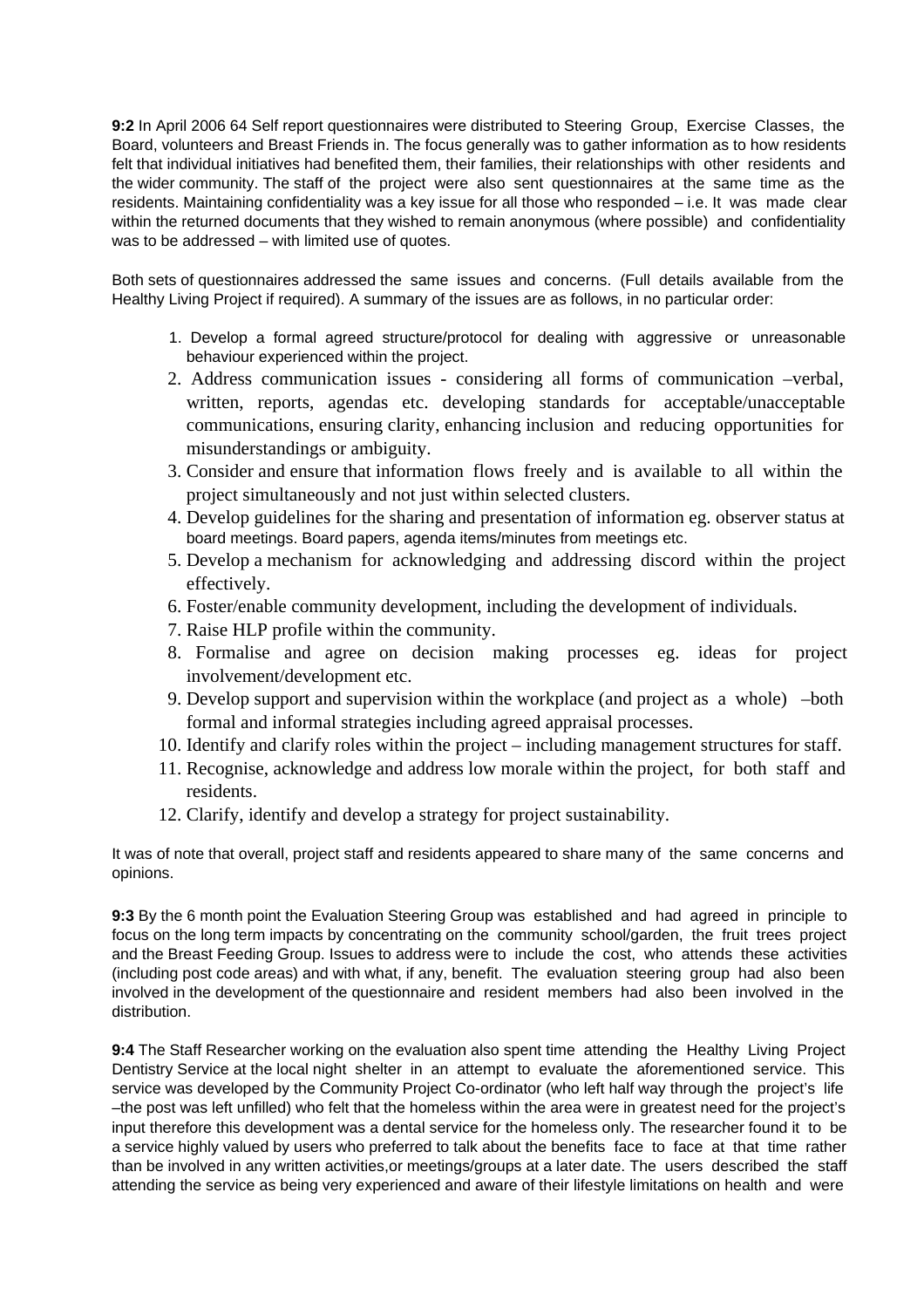not judgemental, they appreciated the work done for them and described the benefits in terms of health – ability to eat again, and self –esteem – ability to smile and interact confidently.

This activity was extended into podiatry for the homeless and then successfully mainstreamed into the health services provided by the local Trust.

The homeless can be seen as example of a "hard to reach" group as reported by other Healthy Living Centres, however this project successfully engaged with them and managed to negotiate and work in partnership with other organisations to provide a very valued sustainable service. Similar partnership working was evident with the distribution of Christmas Boxes for the homeless involving local retailers and market stall holders.

## **10. Emerging Themes**

#### **10:1 Communication Issues**

By the end of the first year of the evaluation, two of the residents involved in the evaluation had moved on to paid employment. The recruiting of new resident volunteers for the evaluation began, but proved difficult to achieve. One of the possible reasons may have been the issues surrounding communications within the project which can be seen to underpin the social capital factors of linking, bonding and social glue. (see later in the report for further explanation and theoretical detail), suffice to say that within the project between residents, staff, the Board and the Trust, effective communications were proving difficult. A key feature seemed to be the irregular format/policy for the sharing of information which impeded involvement as wells as fostering exclusion and hindering unity and teamwork.

An "Away-Day" (to focus on communication issues and identifying formal processes for resident led project developments) for the project Board, and possibly staff members, was suggested with the Evaluation Project Lead from the University as the facilitator for the day, this took place in May 2006 and proved to be a successful event, although the suggestion for a follow-up session was not taken up.

Communications began to improve within the project as those in new appointments to the project (see 10:3) established their roles, and the Board appeared to become unified and worked well with the new chairperson in post. The project was successful in establishing a Market Stall as a successful enterprise, able to overcome challenges and obstacles under the new Board leadership and hard work and support from committed residents and staff.

The project itself was able to improve its profile (via one to one contacts at the stall and leaflet dissemination). Post code data from work at the stall demonstrated that more residents from the deprived areas were able to have meaningful contact with the project and further community engagement was successful.

The improvement in communications within the project saw discussions about a proposal for the development of a Healthy Living/Hub shop using the property being used for the Market Stall and discussions about the possibility for a Food Co-op run by residents.

#### **10:2 Reaching the Target Groups and the Concept of Resident/Community Development**

Monitoring had continued with a focus on uptake of the project activities by those residents living within the more deprived areas of the neighbourhood, it had become apparent that there was less uptake for those residents, the reasons for which were unclear. The idea of "the HUB" initiative emerged from these issues – which was to provide a local, accessible, focal point for access to the Healthy Living Project Activities and information.

#### **10:3 Staff….Importance of Key Roles and Supervision/Support**

At the end of 2006, An experienced community worker had been employed on a part time basis as a consultant to bring her expertise to the project. Local and national organisational changes within health and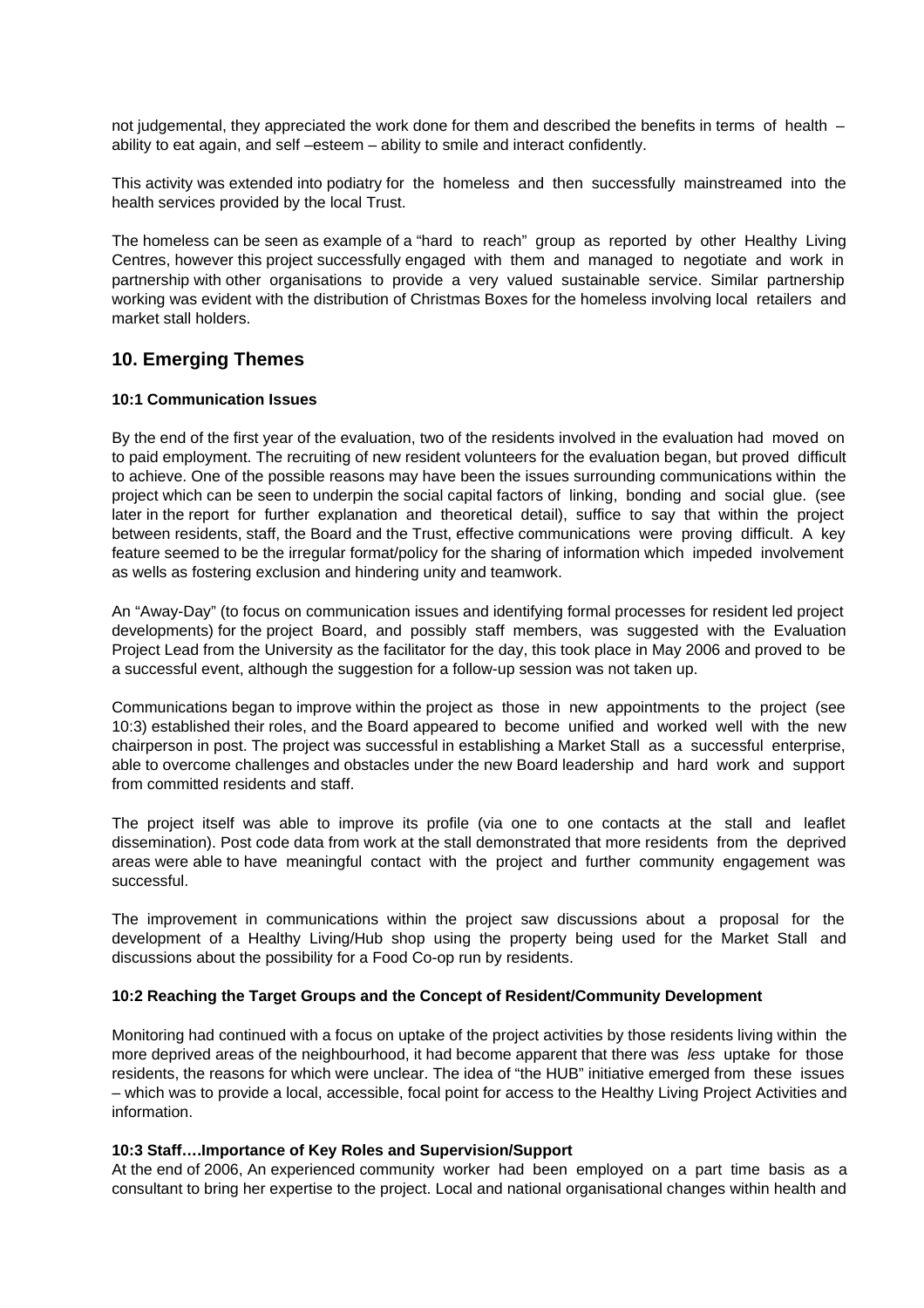social care saw changes in personnel at the local Trust with a new Trust lead for the Project Board. A new chairperson was also appointed to the project Board.

Following these changes subsequent developmental work with residents saw the development of a Market Stall initiative to promote Healthy Eating, Exercise Activities, and the project itself. The Market Stall was set within the heart of the local community sought to include those living in the more deprived areas.

The Evaluation Team established at that point also that there needed to be effective appointment to the key roles for the project with productive supervision and management – seen as central to competent practice. These roles included the senior staff appointed to the project and the Trust Lead and Board members.

By this point, three key themes had consistently emerged through the evaluation activities:

- 1. Communication Issues.
- 2. Lack of development opportunities for residents and staff.
- 3. Target groups not benefiting from the Healthy Living Project.

The Evaluation Team also recognised, that there was a need for reflection and re-focus on their roles as evaluators for the project, therefore a supervision session was set for the end of the year with a University senior academic and senior manager.

#### **10:4 Enabling….through the Evaluation**

By the start of 2007, two new residents had become involved with the evaluation. The Evaluation Team recognised that enabling and developing residents, either collectively or individually, is integral to successful participation in the evaluation. All interested community members were invited to attend the Steering Group Meetings to hear more about the work. The Resident Volunteers identified tasks within the evaluation in which they wished to take part and identified the training and support they would need at a time suitable to them given their other commitments. Payment was negotiated as either cash or food/book vouchers depending on the Resident Volunteer benefit status (if relevant). The Volunteer Residents had considerable skills and talents that were used both by the project and the evaluation eg. Photography skills, negotiation skills, observational skills, writing skills, group work skills and many more. The Evaluation Team noted that they needed to identify these skills with the volunteers, and provide encouragement and support to develop the confidence for volunteers to take these skills forward and use them effectively.

Throughout the Evaluation, general training and development (eg. Research or IT skills) had been on offer to residents as well as bespoke training for individual residents.

As has been described previously, The ACHIEVE project successfully used the "Youth Work and the Curriculum Development Model" developed by John Huskins (see appendix) which, as described by Hemingway et al (2004), actively encourages progressive participation in decision-making and enables the move from dependence to independence by those involved in community projects therefore it seemed appropriate to consider using the model again for all those participating in the evaluation. The table below highlights how the Boscombe community developed over time through the evaluation.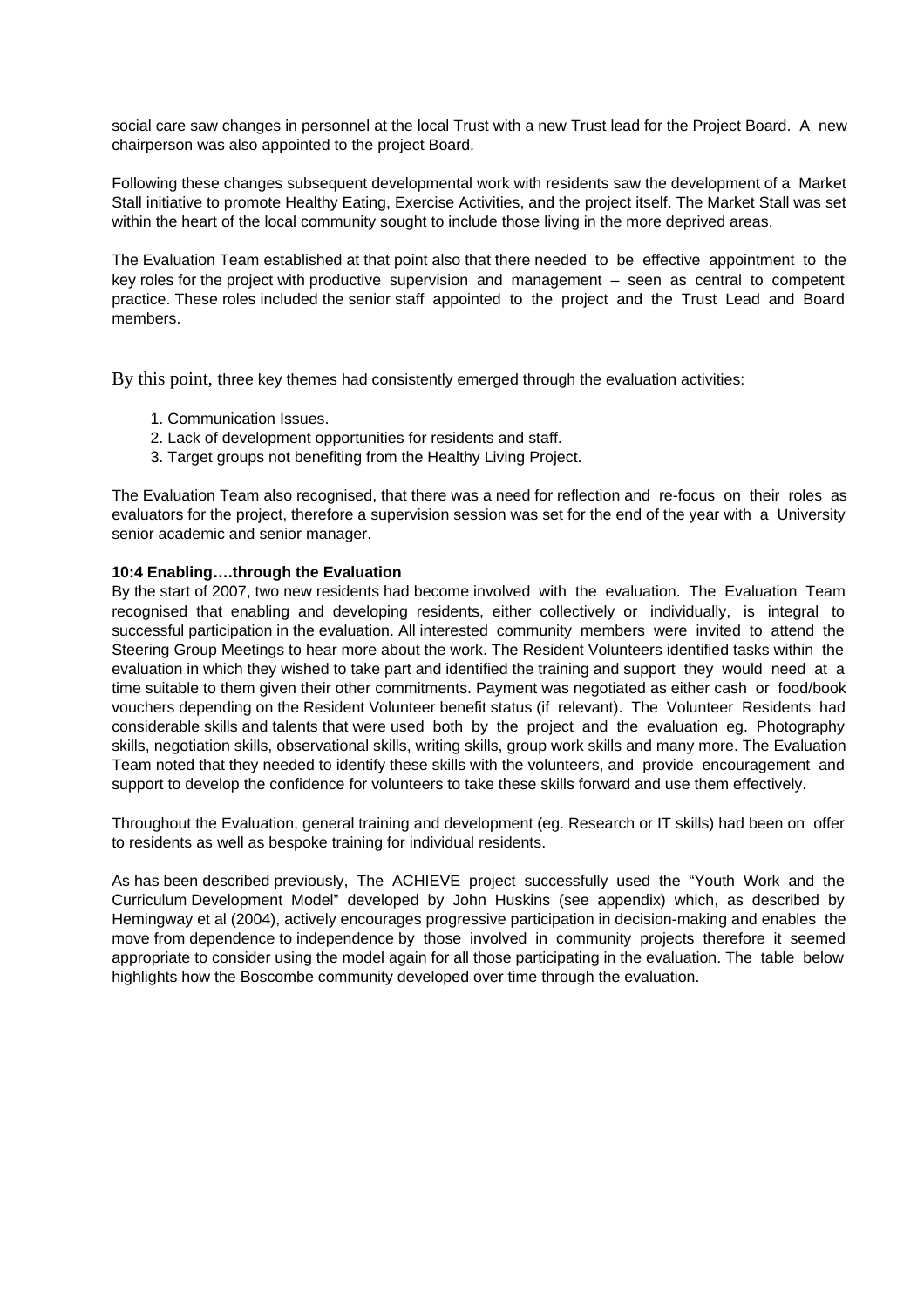#### **Table 5 Evaluation and Huskins' Model**

| Stage                               | Activity             | Resident                                                                                                                                                                                                                                                                                                                                                                                                                                                                                                                                                                                                               | Action Taken for Action taken for the Project                                                                                                                                                                                                                                                                                   |
|-------------------------------------|----------------------|------------------------------------------------------------------------------------------------------------------------------------------------------------------------------------------------------------------------------------------------------------------------------------------------------------------------------------------------------------------------------------------------------------------------------------------------------------------------------------------------------------------------------------------------------------------------------------------------------------------------|---------------------------------------------------------------------------------------------------------------------------------------------------------------------------------------------------------------------------------------------------------------------------------------------------------------------------------|
| Stage 1<br>Make Contact opportunity | Access: Information, | Evaluators<br>Open community<br>invitations to<br>Evaluation<br>Steering Group<br>Time and locale<br>suitable to<br>residents,<br>children<br>welcome.<br>about the<br>evaluation<br>given, as often<br>as necessary, in<br>plain English.<br>Full information                                                                                                                                                                                                                                                                                                                                                         | Evaluators met with project<br>staff and residents.<br>Relationship building was seen<br>as ongoing and necessary with<br>all means of communication<br>used eg. Email, telephone,<br>face to face etc.<br>Evaluators attended all<br>relevant meetings with the<br>Full information project eg. Board meetings.                |
| Stage 2<br>Meet others              | Expressing Needs     | about training<br>and development<br>given.<br>Contact details<br>given that were<br>accurate and<br>useable<br>Evaluators<br>attempted to<br>operate in an<br>open and<br>transparent<br>manner and be as<br>friendly and<br>approachable as<br>possible.<br>Evaluators<br>identified the<br>skills that<br>residents could<br>bring to the<br>evaluation and<br>where required.<br>Support for<br>resident<br>evaluators was<br>as available as<br>was feasibly<br>possible within<br>working hours.<br>Payment was in a<br>form suitable<br>for the<br>residents eq.<br>Perhaps food<br>vouchers or book<br>tokens. | The evaluators listened to the<br>project's view as to the needs<br>of the evaluation for the<br>project - however this proved<br>difficult at times as the<br>needs expressed varied between<br>offered training different groups of residents<br>and development   eq, between the Board and the<br>staff or other residents. |
| Stage 3<br>Socialise                | Trust                | confidential<br>nature were<br>raised in the<br>relationship                                                                                                                                                                                                                                                                                                                                                                                                                                                                                                                                                           | Many issues of a Trust was difficult to<br>establish for a myriad of<br>reasons eg. Expectations of<br>the evaluators as people,<br>their roles, their status,                                                                                                                                                                  |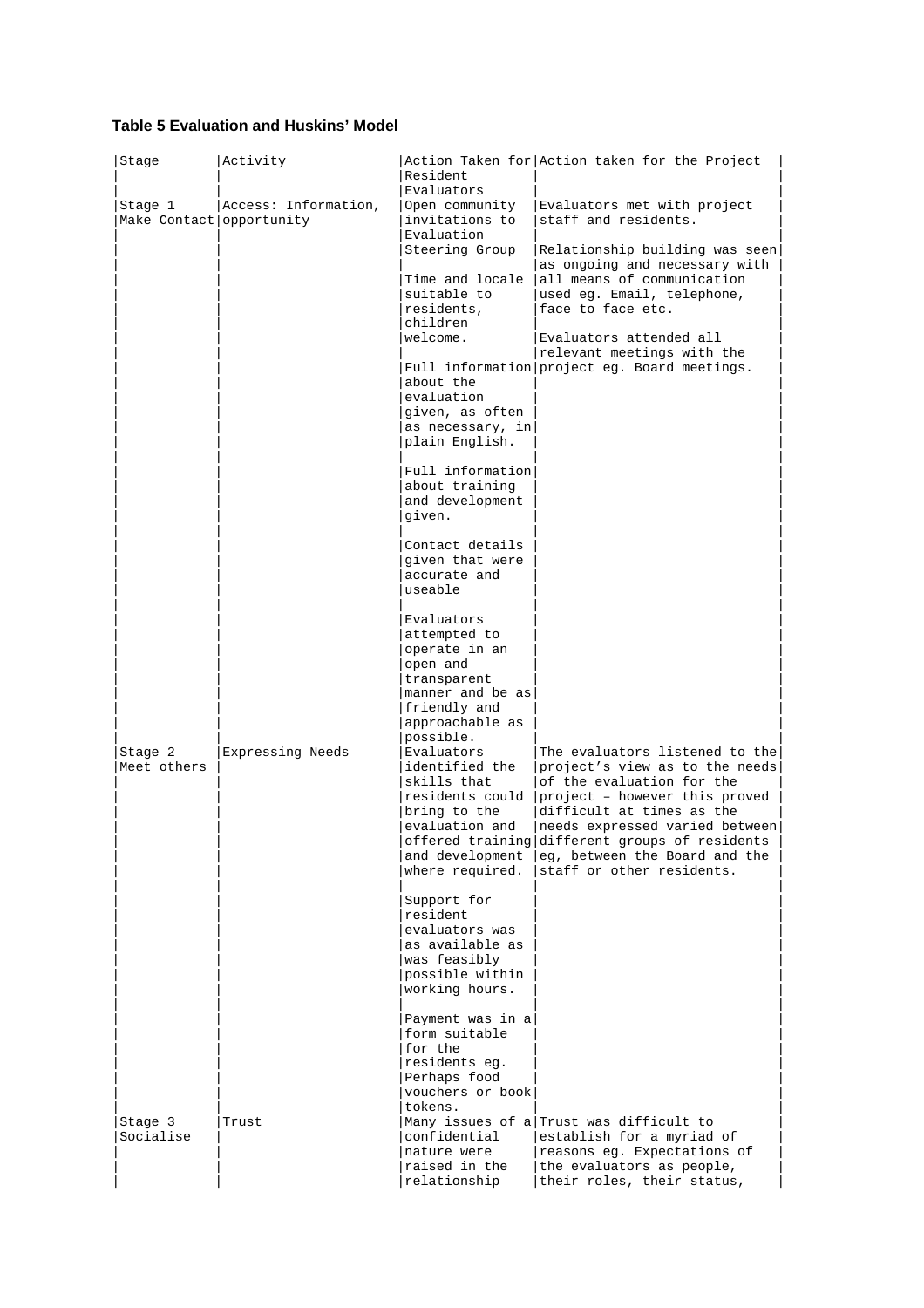| Stage 4<br>Taking Part | Participation         | building with<br>the resident<br>evaluators -<br>this was never<br>compromised and<br>facilitated a<br>mutual genuine<br>supportive,<br>facilitative,<br>and<br>developmental<br>learning<br>relationship<br>The residents<br>evaluation<br>undertaking<br>tasks to great<br>effect and made<br>valuable and<br>necessary<br>the project.<br>The work<br>undertaken had<br>more impact | their remit, and a perception<br>their power. This improved<br>over time, but was always a<br>challenge.<br>Informal exchanges became<br>mutually bonding over time.<br>The project staff in<br>took part in the particular, were very willing<br>to give of their time and<br>working knowledge of the<br>project throughout the<br>evaluation.<br>They responded quickly and<br>contributions to effectively to requests for<br>information.<br>The Board struggled at times<br>with some of the evaluation |
|------------------------|-----------------------|----------------------------------------------------------------------------------------------------------------------------------------------------------------------------------------------------------------------------------------------------------------------------------------------------------------------------------------------------------------------------------------|---------------------------------------------------------------------------------------------------------------------------------------------------------------------------------------------------------------------------------------------------------------------------------------------------------------------------------------------------------------------------------------------------------------------------------------------------------------------------------------------------------------|
| Stage 5<br>Involved    | Setting the Agenda    | and attributes<br>of the<br>residents.<br>The resident<br>evaluators made<br>their own<br>suggestions for<br>evaluation<br>activities and<br>demonstrated a<br>clear<br>understanding of<br>the working<br>behind their<br>work evidence by<br>their verbal and<br>written<br>feedback.                                                                                                | given the skills findings and were reluctant at<br>times to publicly share them.<br>Residents often came forward<br>with local knowledge and<br>information they felt was<br>pertinent to the evaluation -<br>although the views sometimes<br>were in conflict with each<br>other!<br>The project as a whole was<br>slower to grasp the<br>fundamentals of evaluation -<br>due to the communication<br>difficulties and conflicting<br>perceptions and opinions of<br>some members.                           |
| Stage 6<br>Organise    | Taking Responsibility | The resident<br>evaluators<br>facilitated a<br>focus group<br>independently<br>and undertook an monitoring.<br>observational<br>study.                                                                                                                                                                                                                                                 | The project staff and resident<br>led projects used Service<br>Level Agreements as part of<br>the process with built in<br>aspects of performance                                                                                                                                                                                                                                                                                                                                                             |
| Stage 7<br>Lead        | Independence          | into employment<br>and one also<br>into higher<br>education.                                                                                                                                                                                                                                                                                                                           | All the resident The resident led projects<br>evaluators moved became autonomous and<br>independent of the project and<br>project staff.<br>This independence saw reduced<br>contact with the original<br>project and restricted access<br>to their monitoring data which<br>would have made a valuable<br>contribution to the evaluation<br>itself.                                                                                                                                                          |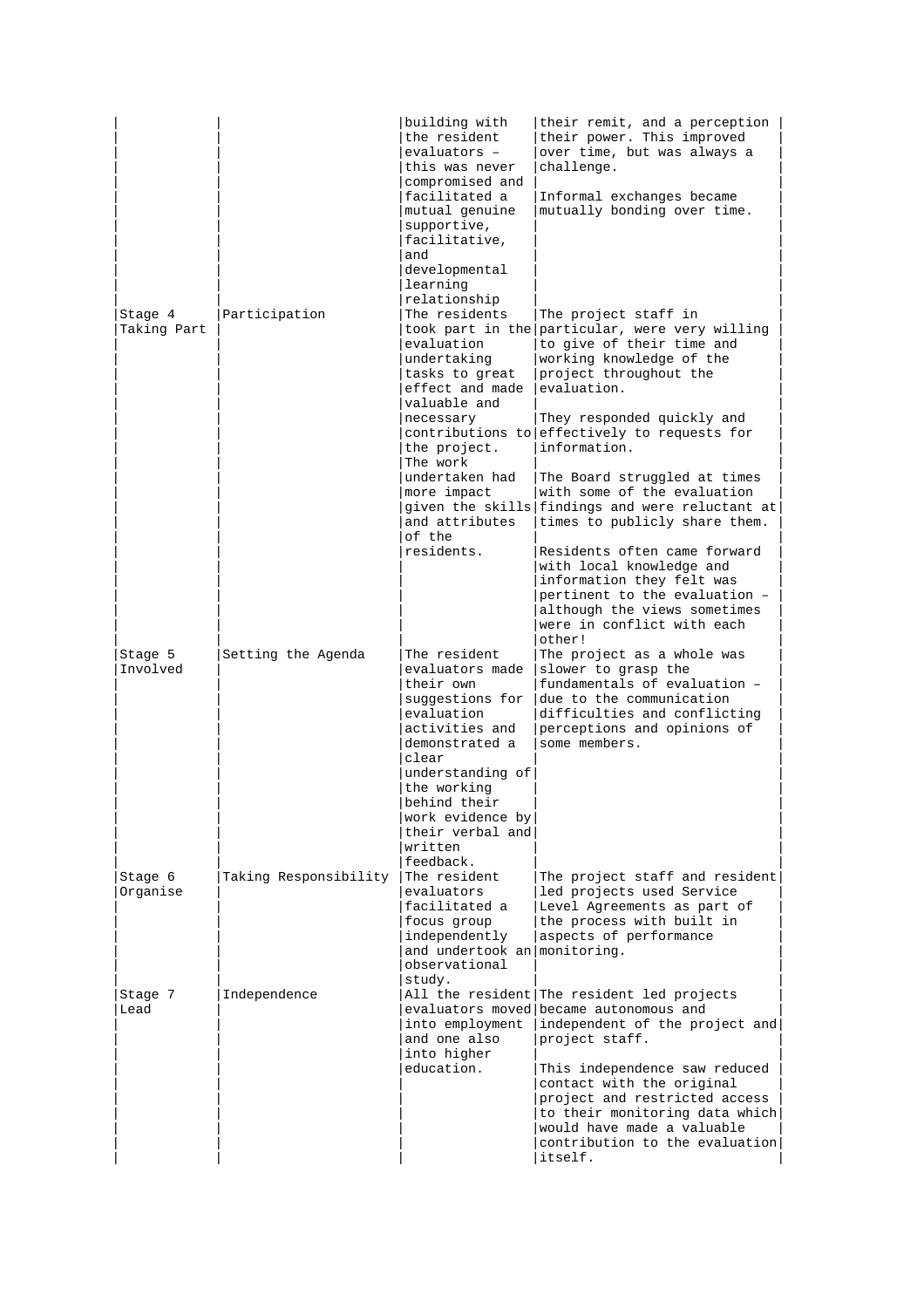The lack of volunteer members was seen as being an issue when addressing the second phase of the Evaluation – seeking to establish the long term impacts of the evaluation. The ongoing literature review was also demonstrating the long term impacts were very difficult to measure for Healthy Living Projects generally.

#### **10:5 Enabling…within the Project – Starting to Build Capacity and Take Risks**

The ability of the project to build capacity was becoming apparent as training and development for residents and staff was necessary to set up the Market Stall eg. Food and Hygiene Certification and Nutrition as well as business skills for seeking and establishing the lease for the shop. The employed Consultant provided support as well as expertise and guided the Board through taking the necessary financial and individual risks necessary to realise ideas.

Following on from this new development was the agreement to set up a recognised volunteer database, establish and develop new and existing relationships with volunteers and formulate a volunteer policy. The developments under consideration (Hub/shop. Food Co-op) were also viewed with possible opportunities to work alongside other local organisations and members of the community.

The Evaluation Activities continued to amass the above information using existing monitoring activities and documentary analysis of minutes from the assortment of meetings held within the project. The open and transparent nature of the evaluation permitted open dialogue both formally and informally with staff and residents.

## **11. The Final Progression**

#### **11:1 Volunteering**

One Resident Member of the Evaluation Team was keen to take on board and explore the issue of volunteering within the project and was encouraged to run an Evaluation Focus Group for Volunteers involved in the project in the summer of 2007. After training and support, the resident successfully ran the group which was co-facilitated by the other Resident Volunteer for the evaluation.

Several key points emerged which are detailed in the table below.

#### **Table 6 Project Volunteering**

|                                                     | General Issues about Becoming A Volunteer Issues specific to the Boscombe Project         |
|-----------------------------------------------------|-------------------------------------------------------------------------------------------|
| In Any Community Project                            |                                                                                           |
| Volunteers offer time and practical                 | Volunteer and resident steering groups had been                                           |
|                                                     | assistance, therefore expect to "join in" successfully used as a discussion forum to move |
|                                                     | forward ideas                                                                             |
|                                                     | Volunteers wish the experience to benefit Lack of awareness as to how to become involved  |
| themselves and others.                              | in the project as a volunteer                                                             |
| Volunteers want to achieve something -              | Difficult to feel valued as a volunteer.                                                  |
| not "just be doing"                                 |                                                                                           |
| Volunteering is ideal as a precursor to             | Training opportunities perceived as not                                                   |
| returning to employment after a period of available |                                                                                           |
| ill health.                                         |                                                                                           |
| Different personalities involved in                 | Communications an issue within the project -                                              |
|                                                     |                                                                                           |
| community projects can make successful              | volunteers did not feel listened to.                                                      |
| volunteering difficult - whether a                  |                                                                                           |
| project trying to establish meaningful              |                                                                                           |
| volunteering, or the volunteers wishing             |                                                                                           |
| to engage. Personality clashes can                  |                                                                                           |
| inhibit participation, especially if some           |                                                                                           |
| community members are very vocal which              |                                                                                           |
| can sometimes be interpreted as                     |                                                                                           |
| threatening.                                        |                                                                                           |
|                                                     | Conflicting opinions and views amongst staff<br>and residents - often dependent on the    |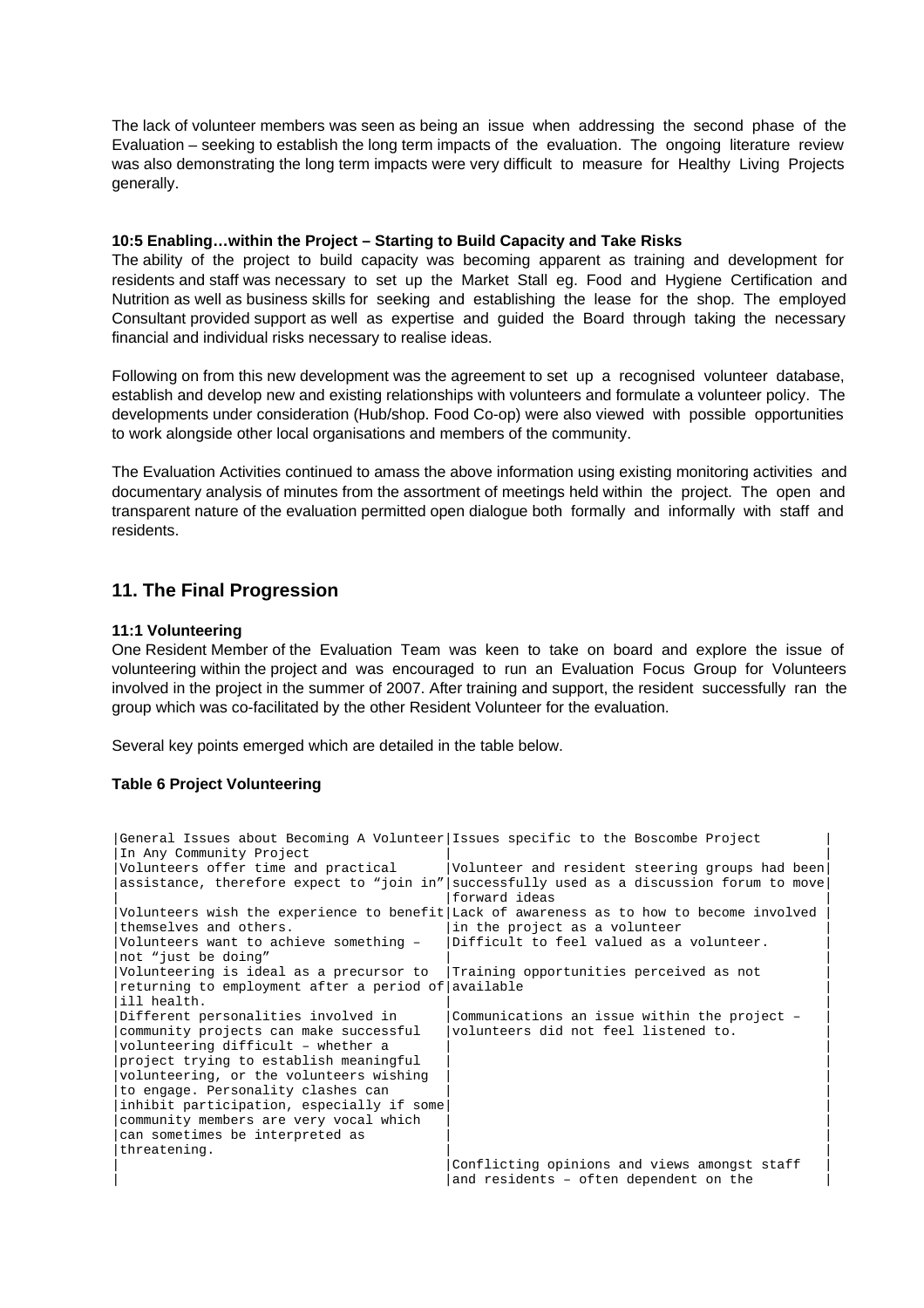resident's role eg. Member of the community or | |Board member. |

The findings were presented to the Board and some of the issues were addressed, not all were able to be considered given that the project was entering the final stages, however a Volunteer Policy had been developed, agreed by the Board and subsequently put into action.

#### **11:2 Communication Analysis**

As communications had been an issue throughout the project thus far, in May 2007 the Evaluation Steering Group decided to perform a communications analysis with the help of a Resident Volunteer for the Evaluation. The aim of this activity was to explore and identify issues within the project surrounding communications with a view to establishing "the lessons learnt". In the short term the objective was to raise awareness as to how communication difficulties may arise or have arisen in the past, and what measures may be taken from herein to improve and enhance existing communications. Prior to this activity and in response to the previous issues raised, the new Project Manager (the Community Consultant previously involved was approached and appointed early 2007) developed several policies for the project clearly outlining expected standards and processes for both behaviour and communications. These policies included:

1. "The Code of Conduct at Meetings" which sets out the expected level of behaviour of those people attending any meeting convened on behalf of the Boscombe and Springbourne Healthy Living Project".

2. The Internal Communications Policy which seeks to "to maintain a good working, social and personal environment, to promote efficiency, and to generate better understanding of the Project's objectives……ensuring that no board member, staff member, volunteer or resident or other group are made to feel outside of the project."

The Evaluation Steering Group asked their Resident Volunteer Evaluation Team Member to observe communications within the project eg. At meetings such as Board meetings, written communications, and general interactions taking place within the project office in Boscombe using the above policies as baseline tools. The observations were written up for discussion with the Evaluation Team. A documentary analysis was also made of reports and minutes from meetings. Theoretical and practical support was provided by the team prior and during the activity. Written information was sent to the staff researcher for thematic analysis.

#### **11:2:1 Communications: Findings**

Investigation of the issues surrounding communication identified firstly, that the dynamics of the actual interactions were of concern and, secondly, that often the dynamics between individuals themselves and their role within identified groups caused difficulties.

A literature review of material relevant to the functioning of community groups, social capital and utilisation focussed evaluation addressed many of the issues raised within this activity not least that the Evaluation Team, as already stated, whilst needing to be immersed and involved in the project, also need to be clear as to their role and the boundaries that are set.

The theoretical framework for analysing the data used John Heron's Six Category Intervention Analysis.

Data collection began May 2007 on site at the Boscombe Office, communications were observed at various locations including the main "Link Office" (staff base), Roumelia Lane (Boscombe Whole Food Coop Base), and Board Meetings as well as through informal channels and documentary analysis. Final data was collected July 2007. Personal interactions were recorded as well as written communications. There were no formal non- verbal communications recorded. It is acknowledged that there is an element of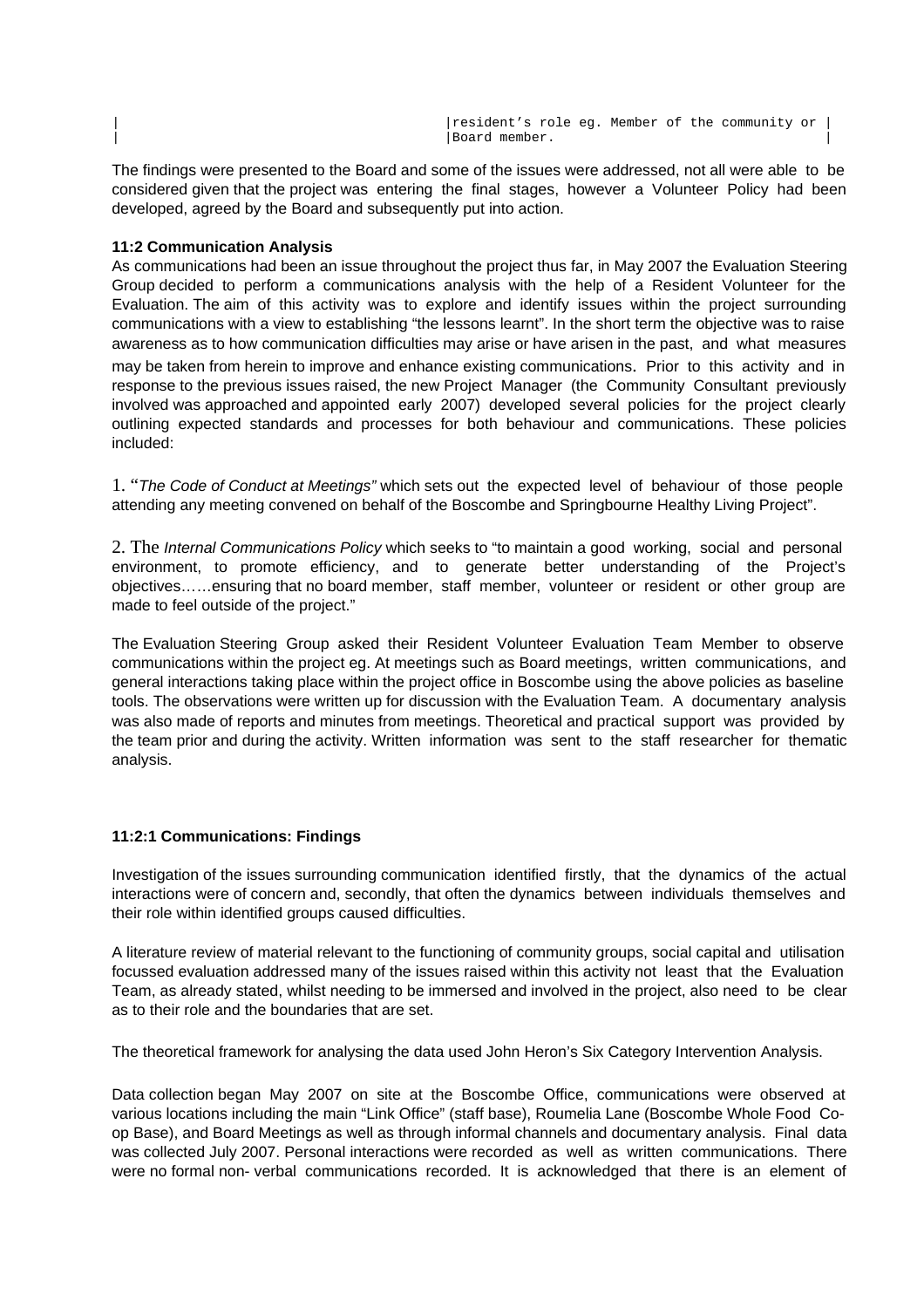researcher subjectivity in the methods employed. However, all findings were discussed amongst the Evaluation Team to reduce bias as far as possible.

Overall, the communications were seen as positive and effective, some possible explanation as to why they are viewed in that way uses the Intervention Analysis for interpersonal communication. The tool identifies that most commonly, information is passed on through the project from the staff and communications are generally supportive, informative and prescriptive in nature. Where necessary, cathartic and catalytic interventions were used appropriately. (summary of the theoretical underpinning is available within the full report available from the Healthy Living Project.)

Generally speaking the purpose or intention of the internal communications could be said to be to provide information and share knowledge willingly and to promote good working relationships through openness and transparency. External facing communications ensured members of the public could have their enquiries dealt with efficiently with the provision of the requested information and answers to questions, communications were clear and transparent. Partner organisations were also kept informed and included within decisions to be made.

The need for and use of cathartic and catalytic interventions could be seen to demonstrate the (often rocky!) emotional landscape within the project which has been clearly identified by those members of the Evaluation Team immersed within the project and from data gleaned through other evaluation exercises. This finding yet again reinforced the identified need for an adequate supervision and support network for all those involved within this community project.

Communications within the project overall were seen to have improved dramatically over time. The most common observation from the staff and the Evaluation team is that levels of conflict were greatly reduced and issues were now managed through open debate and with respect for others.

Possible contributory factors may have included:

- 1) Shared vision and commitment to goals as expressed by all those involved in the project at a variety of formal and informal meetings – evidenced by the recorded minutes of meetings and briefings.
- 2) Clear expectations and standards for behaviour and related communications outlined in a Conduct Policy, accepted and adhered to by all those involved in the project. Monitored and recorded by the Evaluation Team on an ongoing basis.
- 3) Communications in all forms aiming to be transparent as defined in the adopted Communications Policy- also monitored and recorded by the Evaluation Team on an ongoing basis.
- 4) Focus and encouragement on learning and development for all within the project perhaps contributing to the removal of barriers and sub group/cliques in conflict. A shared ideal of empowerment and sharing of skills to include, not exclude, others from meaningful involvement in the project. This can be seen to be evidenced by the processes developed for electing a new Chair and Vice Chair. As before, the documentary analysis reviewed by the Evaluation Team supports this observation as does anecdotal communications from a variety of sources.
- 5) Excellent communications skills and team working within the core staff members of the project, as reported by residents and volunteers.
- 6) Full participation from project members in the delivery of presentations, papers etc. to the relevant meetings, including those of partner organisations – this perhaps demonstrates the effective breaking down of barriers and power sharing between staff, residents and volunteers.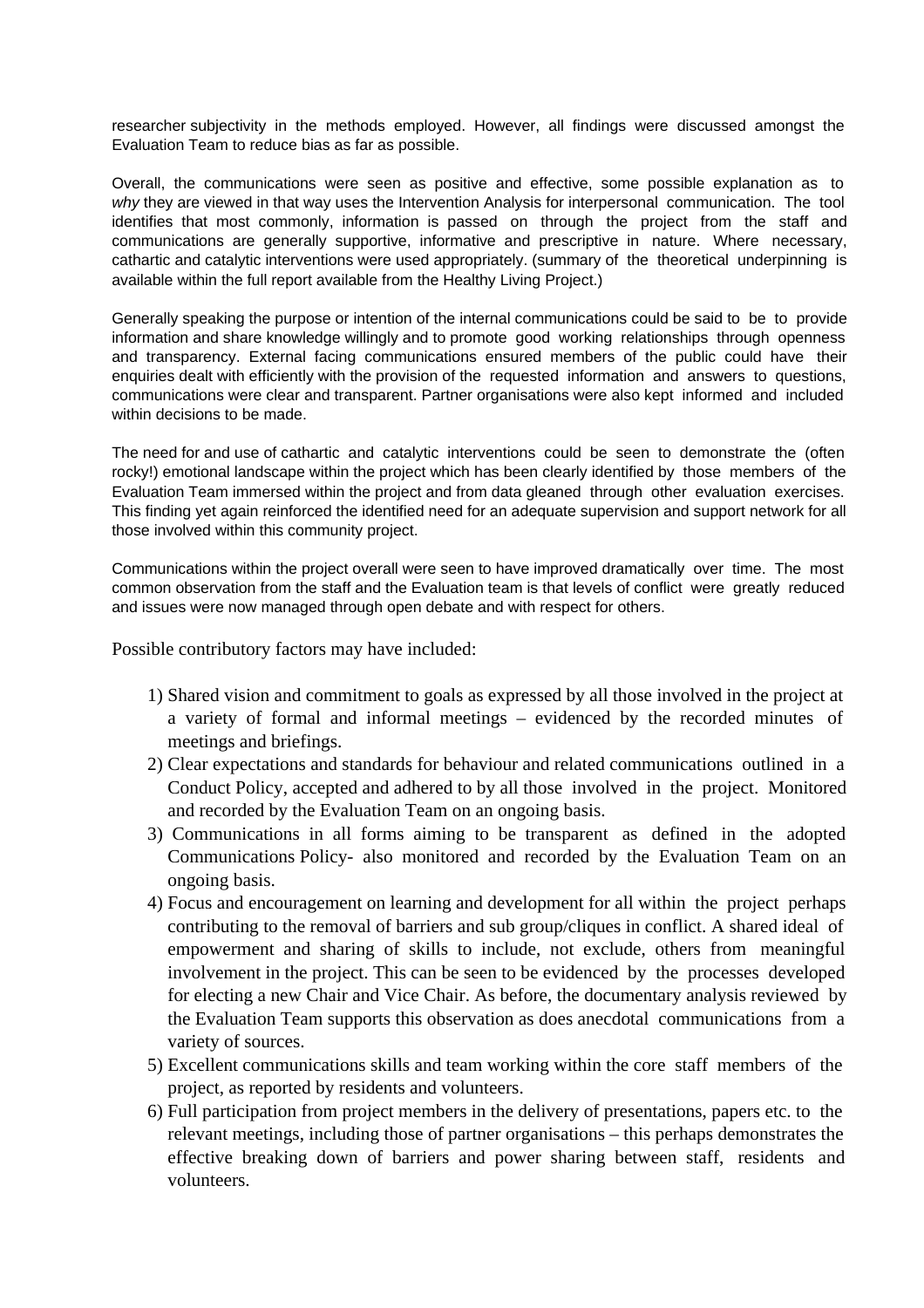The resulting paper from this evaluation exercise identified possible communication themes for development of a community project such as this.

#### **Recommendations to Address Communication Issues within Community Projects**

The evaluation suggested that a blanket approach to improving communication does not suffice, a more defined approach is necessary. In essence, the development of a clearly defined communications skill base is needed to set the standards by which through training development and experience**, all** those involved with the project may then establish effective working relationships for the good of all those involved. It was also recognised that when working in partnership with different types of organisations and the community, communications can become difficult not least because of differing agendas, but also through differences in language and understanding eg. Usage of terms such as "stakeholder", or "clinical governance". It was therefore recommended that, when appointing to key roles within a project eg. Chair of the Board, Project Manager/Administrator, and the Activities Co-ordinator, the possession of the skills, or capacity/opportunity to develop the skills described below is considered.

| <b>Table 7</b> | <b>Levels of Communications Competence</b> |  |
|----------------|--------------------------------------------|--|
|----------------|--------------------------------------------|--|

| l1st Level | Basic Skills                | Basic           | Showing and<br>Eq      | Useful at all times for                             |
|------------|-----------------------------|-----------------|------------------------|-----------------------------------------------------|
|            |                             | Communication   | achieving listening    | effective interpersonal                             |
|            |                             | Skills          | etc. Using non-verbal  | communication.                                      |
|            |                             |                 | behaviours to support. |                                                     |
|            |                             |                 | Using Plain English at |                                                     |
|            |                             |                 | all times.             |                                                     |
|            |                             |                 | Communications being   |                                                     |
|            |                             |                 | open, clear and        |                                                     |
|            |                             |                 | transparent. Self      |                                                     |
|            |                             |                 | awareness.             |                                                     |
| 2nd Level  | Advanced Skills             | Planned         | Eq Knowledge and       | Useful for working with and                         |
|            |                             | Interactions    | experience of using    | supporting others within a                          |
|            |                             |                 | Heron's Six Categories | role.                                               |
|            | 3rd Level   Advanced Skills | Identifying and | Eq Knowledge and       | Useful for "troubleshooting"                        |
|            |                             | working         | experience of using    | and dealing with/understanding                      |
|            |                             | with difficult  | Heron's Degenerate and | difficult situations such as                        |
|            |                             | interactions    |                        | Perverted interventions confrontation and conflict. |

The use of John Heron's work facilitates identifying "what is going" on in an interaction, but does not prescribe "what to do, or say next", that remains up to the individual(s) concerned. Defining what is occurring may help projects experiencing communication difficulties to reflect rationally thus reducing the tendency to attribute personal blame and thus "scapegoat" individuals. It may also serve to reduce the emotional intensity of situations that have already or may occur. In identifying what may be occurring, the project as a whole can work towards effective resolution of issues. The skills described also offer strategies for support within the project either within a formal supervision setting or as a general supportive working environment for everyone.

Consideration of non verbal behaviours was identified as important throughout the evaluation as positive and negative non verbal behaviours have been clearly recorded as has their personal impact on others. Adjectives used to describe personal attributes are frequently mentioned such as warm, friendly, and open with a few negative attributes eg. Hostile, aggressive, manipulative and threatening. The use of the tools, may allow such negative expressions to be addressed in a non judgemental way and perhaps raise awareness in those to whom it may apply as to how their demeanour is experienced.

At the core of using the tools, is the awareness that it can be used to describe interaction NOT for passing judgement on an individual.

Additional pertinent knowledge about communications was gleaned not only from the evaluation processes and data itself, but also from Evaluator immersion within the project and the relationships that were established. This immersion, whilst essential, saw the blurring of boundaries and highlighted the need for the staff members of the evaluation to receive external supervision to reaffirm their focus and role – indeed, it was becoming very apparent to the Evaluation Team that their role within the project could become confused not just to the project but to themselves!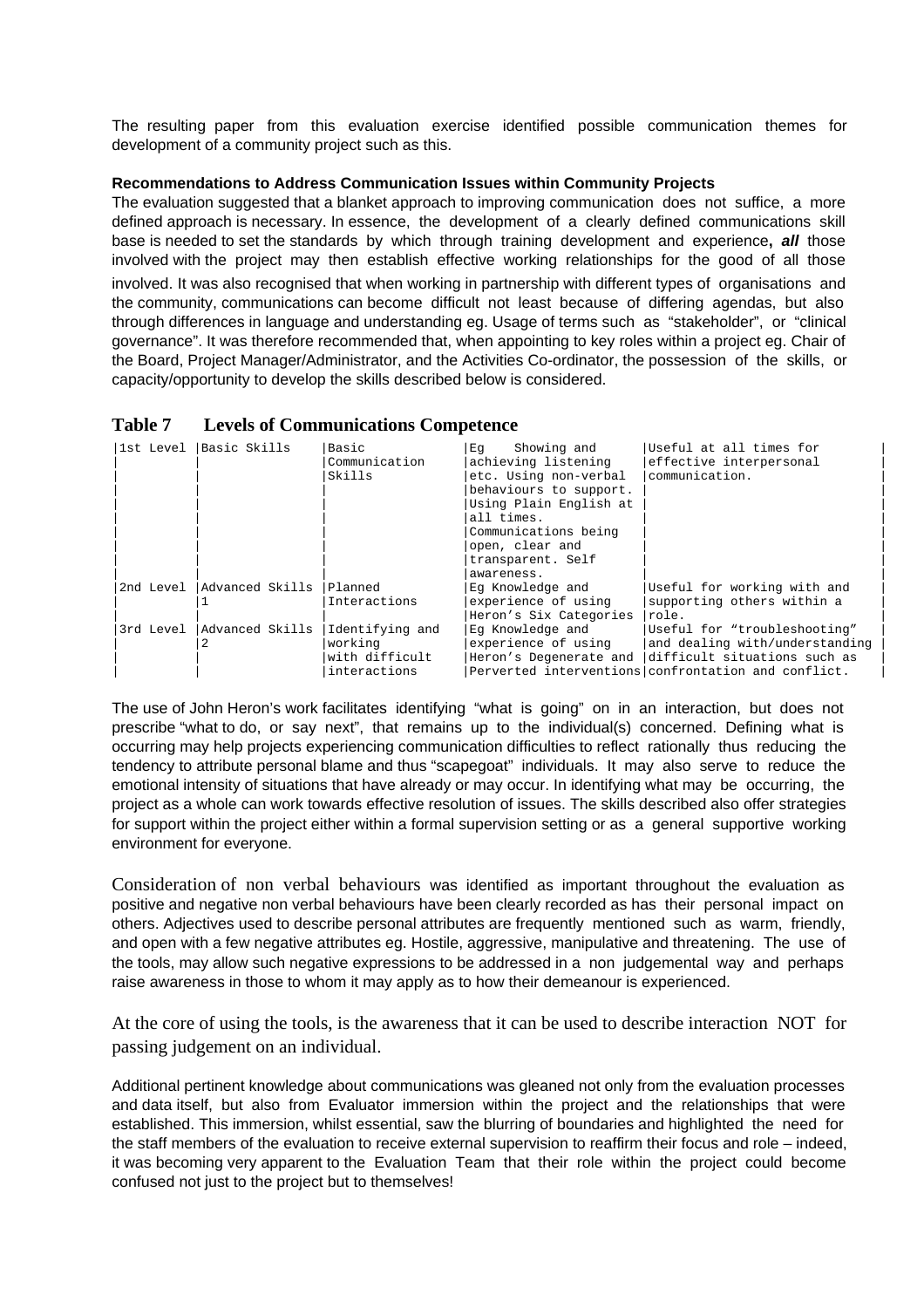#### **12. Staff Roles within the Project**

As has been outlined earlier within the report, there were personnel changes mid way through the project. A new Project Manager was appointed, new chairs of the Board were appointed and also a new Trust Lead who sat on the Board. The Evaluation Steering Group noticed positive changes occurring within the project over time and wished to explore whether it could be attributed to this change in personnel. It should be noted that the Project Administrator had been in post since the beginning of the project and was regularly cited as a key staff member that could be relied upon to carry out tasks and tackle challenges for residents, staff and volunteers. It was therefore decided that the next evaluation activity would be to explore staff roles and develop emerging themes with the aim of identifying core skills and attributes necessary for staff roles within a community project.

The resulting document was not only based on the documentary evidence provided as a result of the formal structured observations made by the Volunteer Evaluation Team Member, but was also supported by the ongoing formal, informal and anecdotal feedback made to the Evaluation Team from all those involved in the Healthy Living Project thus far, as well as revisiting the responses to the questionnaires sent out previously to staff and residents.

The Volunteer Evaluation Team Member spent several days working alongside the two core office members of staff (Project Manager and Administrator) who were based at the central HUB (office) of the project in Boscombe to gain an overview and understanding of a "typical" working day for the staff. Time was spent until saturation had been reached and no new observations were being recorded. The staff members were happy to be observed and explained in detail the function of activities where not immediately obvious. Data was recorded and written up in a diary style and sent to the researcher at Bournemouth University for analysis/thematic exploration.

#### **12:1 Similarity of roles and flexibility**

Originally, the Evaluation planned to look at staff roles in isolation, however upon thematic exploration, it became apparent that the skills and attributes of both the roles being studied (Project Manager and Project Administrator) were remarkably similar. Indeed, the degree of overlap between these two positions in terms of personal and professional skills suggests a need for role flexibility and adaptability across the staff roles.

#### **12:2 Importance of Staff Communication Skills**

Communication and administration were significant elements within both roles as were developing and maintaining effective relationships with partner organisations and the community as a whole.

The supportive nature of staff personally AND professionally in their dealings with all those who come into contact with the project (regardless of role eg. Volunteer, Board member, resident, or member of the public) was found to be key, as was the demonstration of what could be termed "helping behaviours". Staff appeared to be proactive in ensuring there were no barriers between staff and residents/volunteers, with approachability and availability key attributes.

#### **Approach, Style and Attitude of Staff**

The members of staff appeared to operate in unison, the working relationship seemingly enhanced by the similarities in approach, style and attitude to their daily workload as well as their shared skill base /attributes– a description of which includes the following list:

- 1) Good communication clear, timely, relevant.
- 2) Adherence to issues of confidentiality
- 3) Flexibility in role sharing willingness carry out aspects/tasks of others' roles.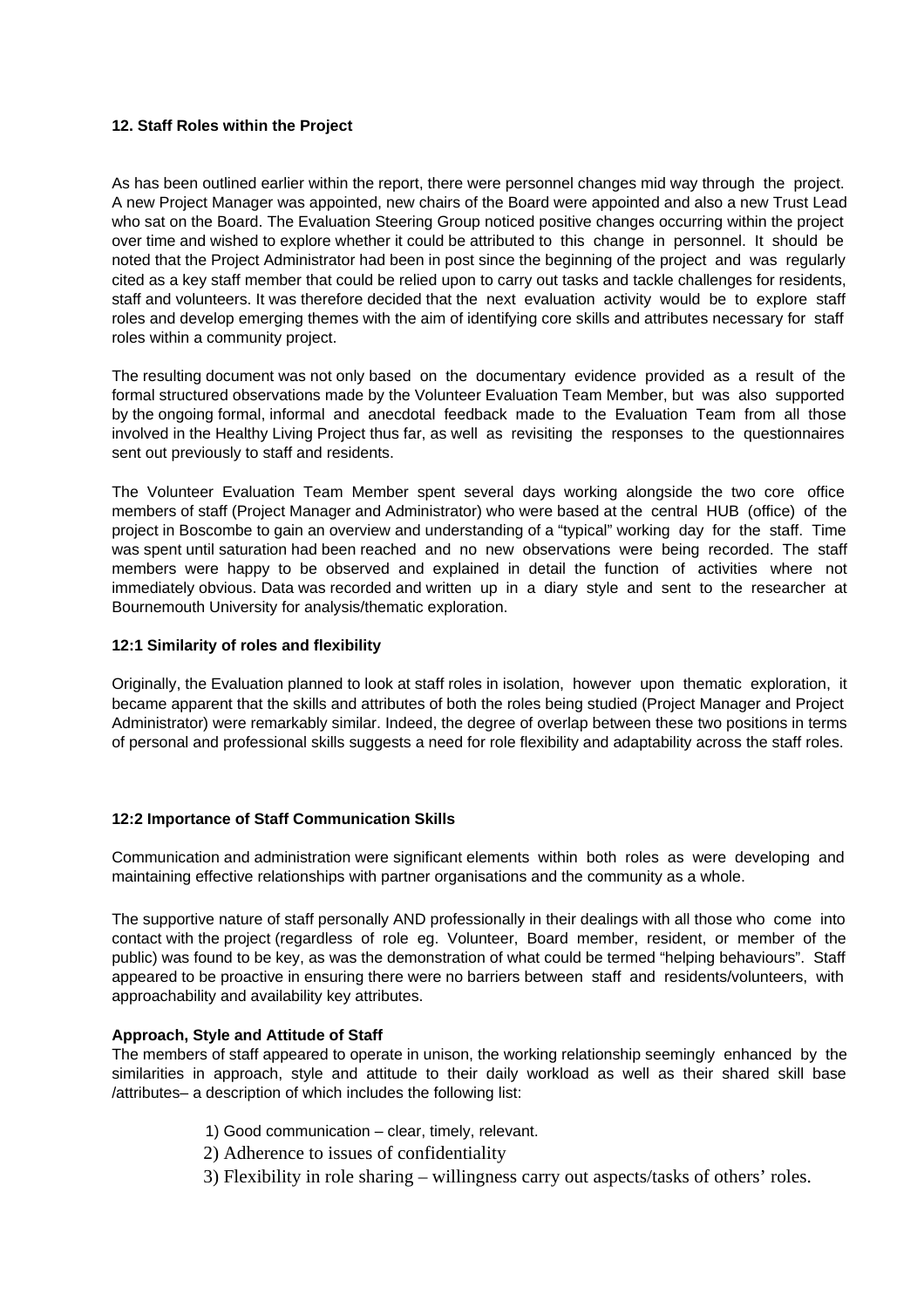- 4) Willingness to share and transfer knowledge and skills
- 5) Ability to identify, acknowledge and address gaps in knowledge
- 6) Shared vision and goals
- 7) Sense of humour
- 8) Mutual supervision and support
- 9) Effective limit and boundary setting abilities for self and others and role modelling of same.
- 10) Effective negotiation skills with others.
- 11) Recognition and adherence to deadlines.
- 12) Ability to identify and effectively problem solve WITH others
- 13) Ability and willingness to give constructive (and often difficult) feedback to others.
- 14) Willingness to share/devolve power
- 15) Ability to assess situations and make decisions autonomously when appropriate
- 16) Ability to take risks.

Both roles were seen to deliver and share information transparently and also to demonstrate well developed and effective listening skills. The ability to be innovative and convey ideas effectively to others would seem vitally important also.

The staff also showed a strong commitment to evaluation, evidenced by the willingness to share information and work with the Evaluation Team.

The second round of questionnaires identified further what the skills were important for staff to possess, as outlined in the table below. It is of note that there were no significant differences made between the roles as to the essential skills.

#### **Table 8 Staff Skills : as identified by Staff and Residents of the Project**

| Personal Skills | Administrative Skills or            | Leadership Skills    |
|-----------------|-------------------------------------|----------------------|
|                 | Oualifications                      |                      |
| Motivational    | IT Skills                           | General skills of    |
| skills          |                                     | leadership           |
| Ability to be   | Finance                             | Engagement skills    |
| tactful         |                                     |                      |
| Ability to be   | Budget Management                   | Relationships        |
| diplomatic      |                                     | building skills      |
| Ability to be   | Appropriate qualification and       | Project Management   |
| patient         | training for                        |                      |
|                 | service/activities/training offered |                      |
|                 | to the community.                   |                      |
| Ability to be   |                                     | Community            |
| "thick skinned" |                                     | Development          |
| Ability to be   |                                     | Volunteer Management |
| empathetic      |                                     |                      |
| Ability to be   |                                     | Strategic Planning   |
| understanding   |                                     |                      |
| Ability to      |                                     | Time Management      |
| communicate     |                                     |                      |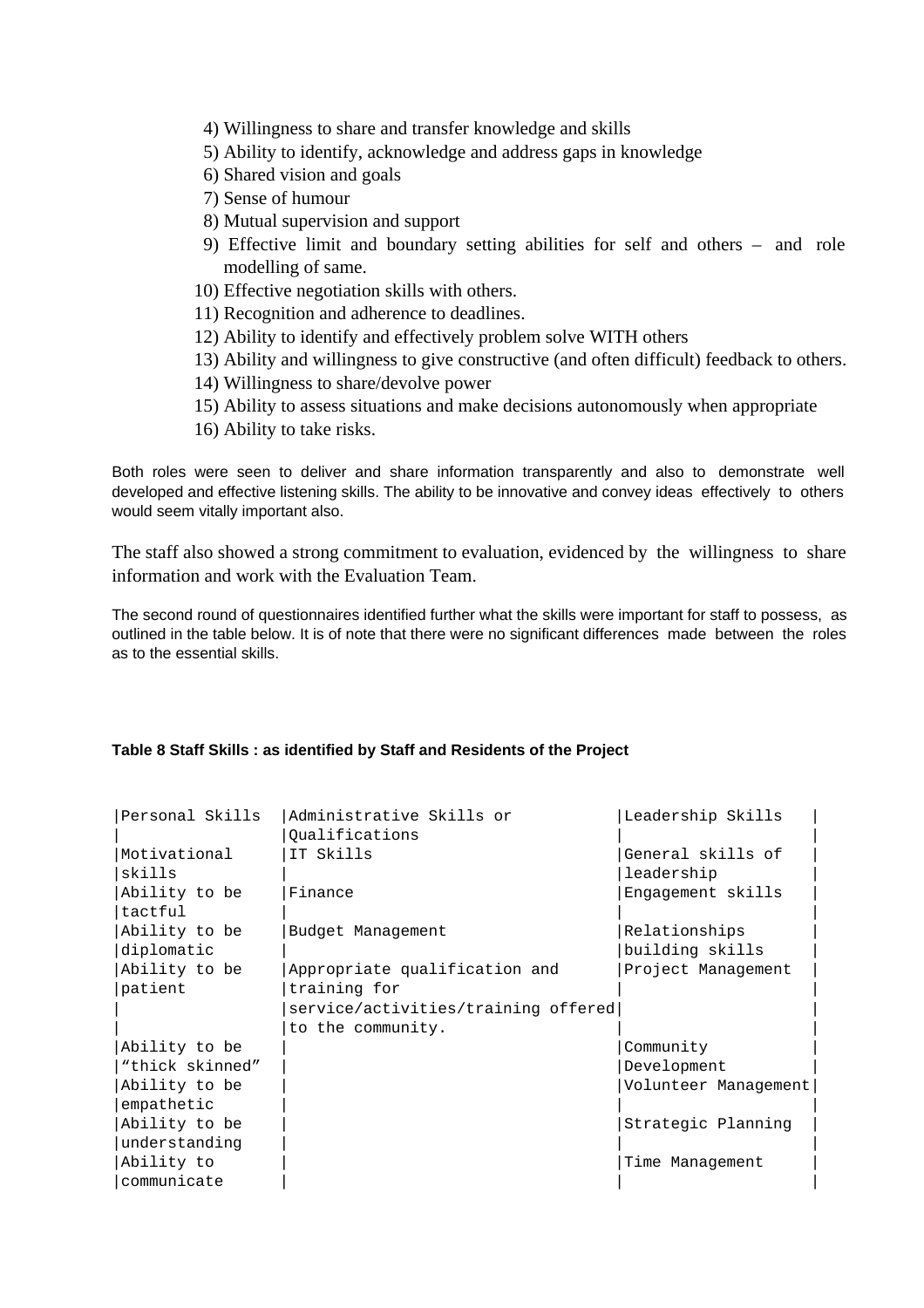| effectively.      |                  |
|-------------------|------------------|
| Ability to be     | Interview Skills |
| approachable.     |                  |
| To possess good   |                  |
| listening skills  |                  |
| Appreciation of   |                  |
| the need to spend |                  |
| time with         |                  |
| individuals on a  |                  |
| $ 1:1$ basis.     |                  |

#### **12:3 Relationships and roles between Staff and Residents**

Project co-ordinators within the ACHIEVE project described difficulty in adapting to new ways of working and identified the necessary development of new skills such as:

- Negotiation
- Networking
- Accessing resources
- Listening to residents
- Power and control within interactions and within projects
- Taking Risks

These skills were also identified as important within the Healthy Living Project at various points in the evaluation. Responses within the first round of questionnaires sent out to staff and residents identified that there were issues appertaining to negotiation (and the ubiquitous "communication issues") in terms of staff, resident and Board roles and decision making powers, networking in terms of with whom to work in partnership with and the conflicts involved, accessing resources in terms of accessibility of the office and staff, and listening to residents. **The latter being key, as it not only applied to staff listening to residents but residents listening to other residents also.**

Power was also an issue both in the ACHIEVE project and the Healthy Living Project, or rather the perception of it. The Board, the Trust and staff for the project were viewed frequently by residents as "having power" (however it was difficult to ascertain in the main what was meant by this) and were viewed as reluctant to share or devolve this power. However, again towards the final two years of the project, the evidence from the documentary analysis of the project and the second round of questionnaires was that power, not only for decision making, was being given to residents but risks were being taken and power given to residents themselves to establish individual and group projects. Perhaps contributory to this was the appointment of a new chair of the Board, new Trust lead, and a new project manager, all of whom possessed the necessary skill base to move the project forward. This is not to say that previous incumbents did not, or could not have developed those skills, there appeared not to have been the opportunity for them to display the skills or develop them due to the other ongoing issues within the project itself.

#### **Taking Risks**

The project latterly was able to take risks, financial risks and risks in individuals – again similar to the ACHIEVE project, it was not something that came naturally to everyone within the project. The Board and other residents became less reluctant to support other community members' ideas for projects agreeing to sums of money, to go to groups and individuals for development. Staff invested time and effort with individuals, often working with less than precise set goals and outcomes. Responsibility was handed over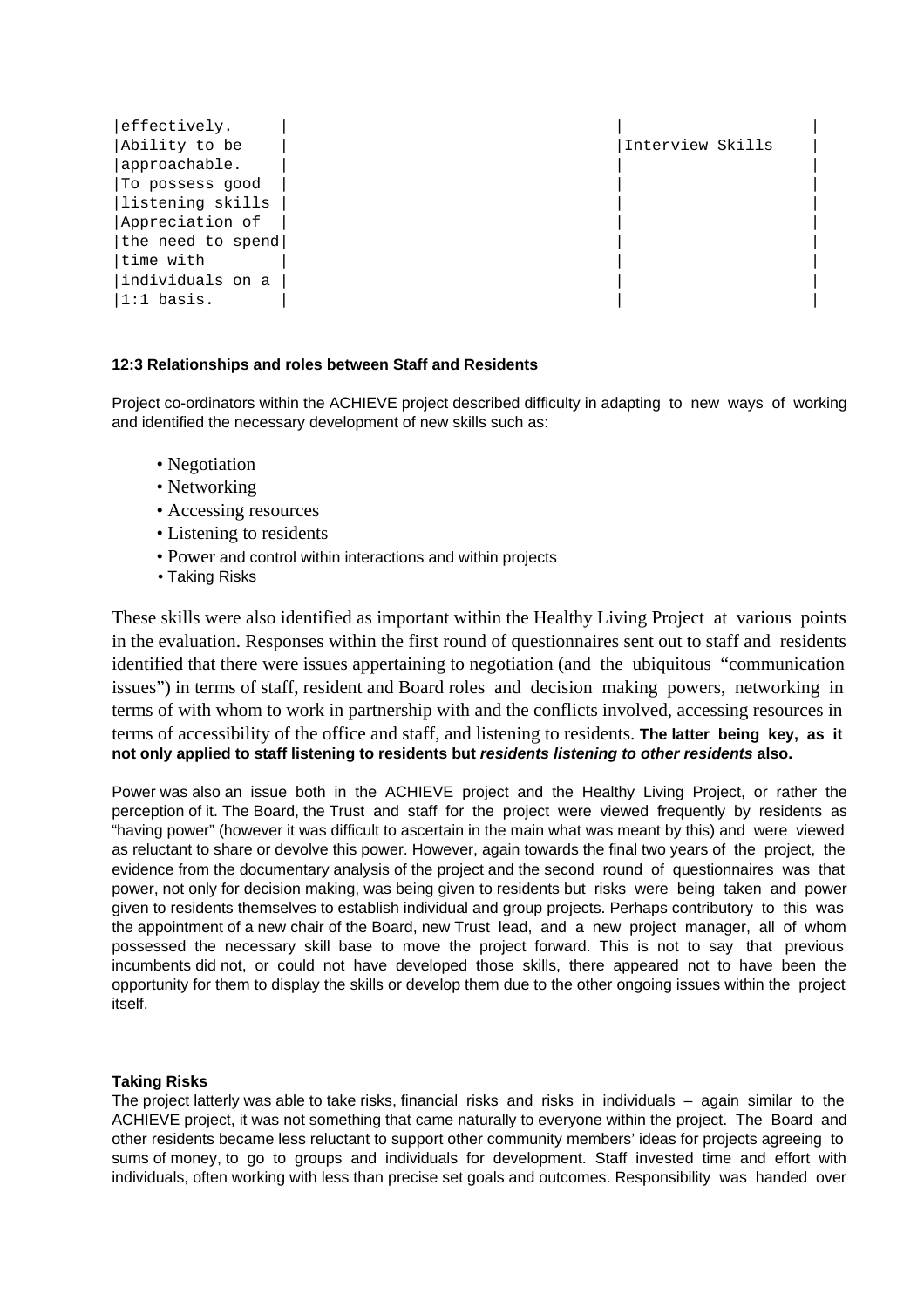for entire projects with residents able to fulfil ideas and strategies their way, not as prescribed by staff or the Board. The residents themselves and also the rest of the community also took risks by agreeing to the projects. Accepting power also means accepting responsibility for issues, both good and bad. Prior to the latter changes within the project, blame and "fault" was often directed towards those perceived to have had power, this clearly could no longer be the case if residents and the community then took a share of that power. The second round of questionnaires demonstrated this clearly – "blame" and "fault" were no longer themes within the findings. The residents also took risks in the sense that they were will willing to take forward and invest themselves in their ideas, often other residents volunteered to become involved also as a result.

#### **Importance of the Manager Role**

The project manager that was in post during the final 2 years of the project used her experience to build on and establish new networks for the project activities and was able to identify and use existing resources around and within the project – inclusive of the existing skill base of the community.

Platt et al (2005) confirmed that staff are crucial to the success or otherwise of a Healthy Living Project – or rather their skills and capacity are vitally important. They also note, as was the case within this project " With large and ambitious remits, and continuing pressure on HLCs to innovate, project management was sometimes difficult, and clear leadership became particularly important." (Platt et al, 2005, p.4) They also note, again as was the case within this project, " Overload on staff was, however, frequent, particularly when staff turnover was rapid, and training opportunities were too often seen as limited." (Platt et al, 2005, p4).

The figure below encapsulates what the new Project Manager realised.

**Figure 1** Co-ordinating Role **[pic]**

(adapted from South Wye Healthy Living Community: An Evaluation of the Co-ordinating Role 2005)

#### **Extending skills to others involved in the Project**

In the final discussions on staff roles, the key elements for staff skill sets within the project were outlined, however, some of these skills and attributes could perhaps be seen as essential for **ALL** those involved in the project, regardless of role, for example, consideration should be given to the following:

1. Recognition of core elements to be valued and developed for all those involved in a community project such as this ie. Board members, residents, and volunteers.

Whilst it is recognised that for the strategic and organisational success of the project on a day to day basis the key "decision makers" and "workers" (again in any role eg. Food co-op, Board Member, volunteer) must have, or work towards having, the described skills, perhaps for successful group/community working from a social capital and social enterprise perspective, possession of /or constructive development of these skills are essential.

2. Provision of specific training and development in effective communications and skill sets for community groups such as this.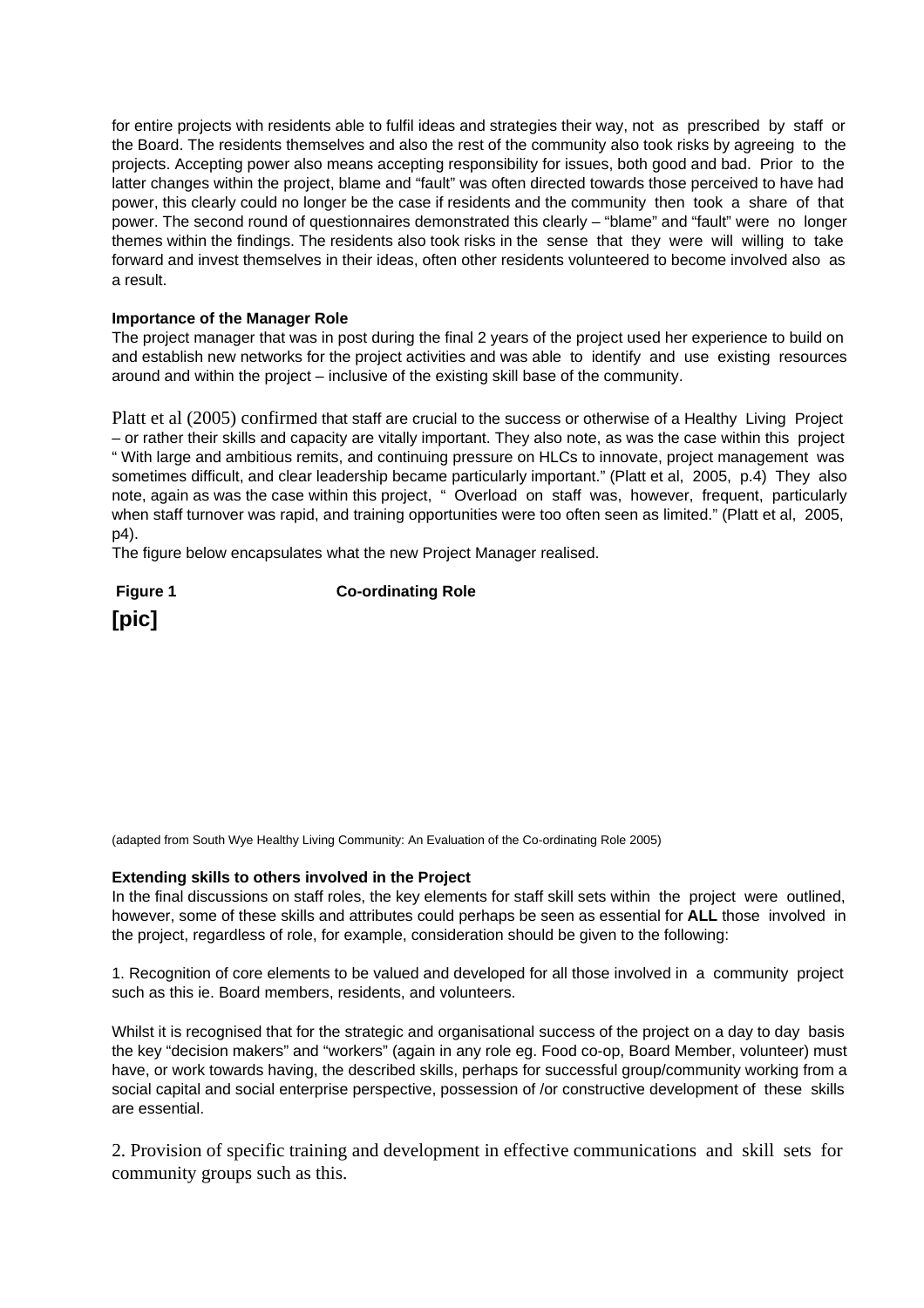A key finding for the Evaluation Team at this point was a clear shift in the project's focus from fixed activities to resident led initiatives, and also the verbalisation of the drive to see sustainability in individual development and not just financial terms.

#### **13. Project Ability to address Evaluation Findings**

Despite the intention that the evaluation findings were to be used on an ongoing basis, the project seemed to have difficulty addressing the issues at times. The Evaluation Project Manager facilitated a half day session for the whole project to address all the issues that had been raised within the evaluation activities, this took place in 2006 supported by the dissemination of a Discussion Paper written by the Evaluation Project Manager.

The paper summarised the initial focus of the evaluation which had been to address the way the project worked with the local community, how and if it enabled the involvement and development of local community members and met their perceived needs. The strengths of the project were identified as the obvious commitment of local residents.

The issues raised at that time for discussion included that the initial focus of the project was to provide services rather than facilitate the development of individuals – this was highlighted as a common issue for all healthy living projects as identified in the literature. Suggestions were proposed such as providing support for writing a business plan, dealing with conflict, chairing meetings, IT training or writing notes.

Secondly, the issues surrounding communication were raised. In particular, a lack of shared vision and teamwork was mentioned as was the lack of acknowledgment for success as well as the more structural issues such as clear processes for discussing budgets, new projects/initiatives, and the education/training of staff, residents and volunteers.

## **14. Moving Forward…..**

By the middle of 2007, the Project Manager had reviewed all the papers presented to the Board by the Evaluation Team and had drawn up questions for both the Board and the Evaluation Team. This demonstrated a renewed interest in the evaluation and a new perspective to use the findings for the good of the project as a whole. The Project Manager also attended most of the Evaluation Steering Group Meetings.

It was agreed that the Project Administrator would continue to provide the Board with the monitoring information required and it would cease to fall under the remit of the evaluation. It was also agreed that the targeting of the deprived post codes remained a challenge that could not be met within the existing life span of the project – and therefore the project should spend the latter part of its time developing new resident led initiatives and developing individuals and social capital. The Boscombe Food Co-op was established by this time and the Project Manager proposed "Pump Priming" as an initiative to take forward community ideas and thus invest in residents who had ideas for projects that would complement the themes of the project as a whole. It was envisaged as providing those residents who became involved with the project, the opportunity to experience taking control of projects and of ownership thus addressing the key theme of sustainability for individuals within the community. The assistance for residents was to include financial aid and support, general support, advice, and training. A training menu was developed and made available for residents and volunteers.

The project made concerted efforts to engage with the wider community by instigating social events with a health and/or volunteering theme. This also served to address issues such as isolation and socialisation for the community as well attracting new volunteers to the project.

New avenues for partnership working were also explored including joint working with a local leisure centre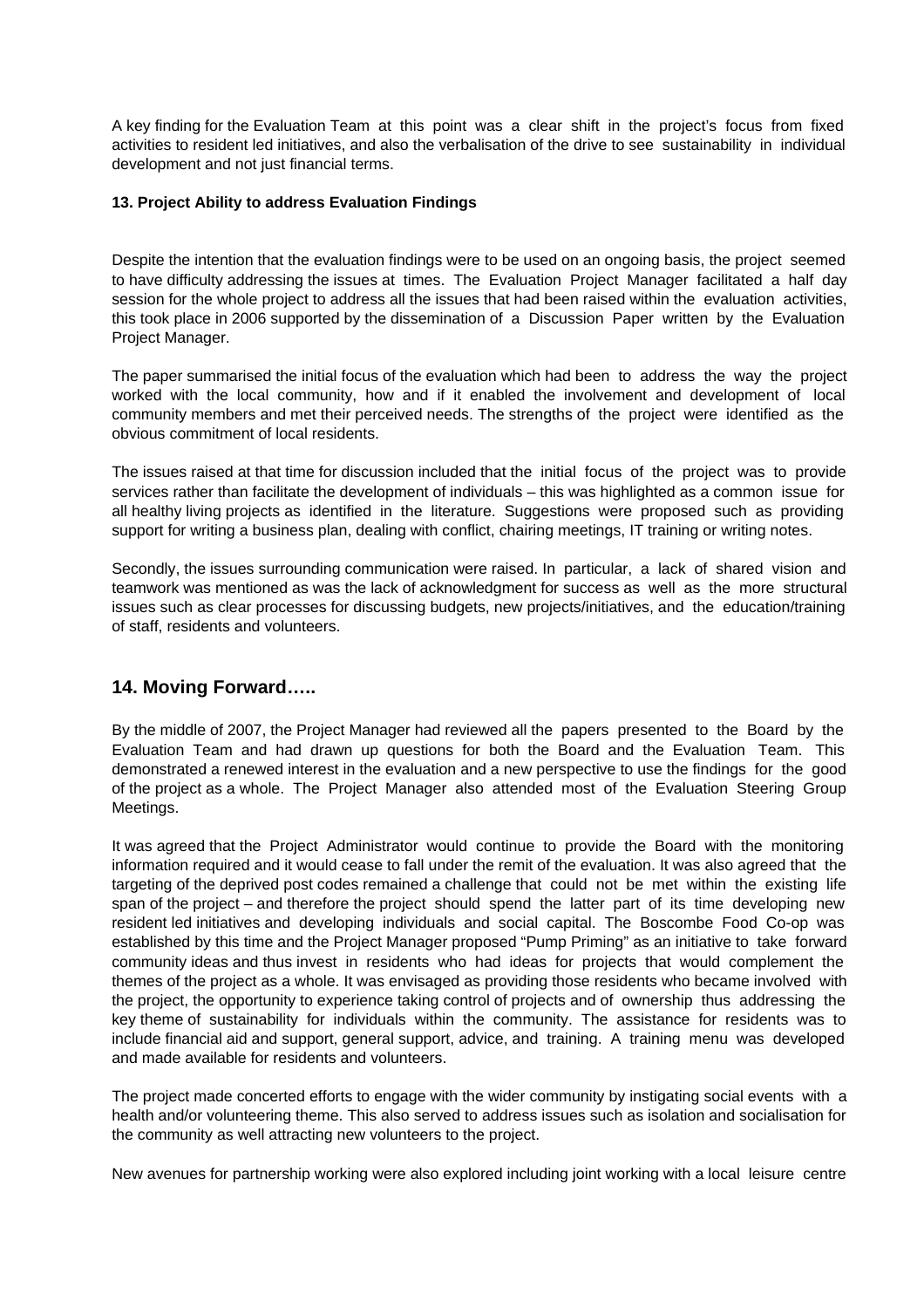and the local Trust for introduction to exercise classes.

The project as a whole came to realise the importance of trust within a community project, and acknowledged the need for trust at a practical level beyond the theoretical aspects appertaining to social capital within community projects – this was a key move forward for the Boscombe project.

## **15. The Final Stages of the Evaluation**

By the end of 2007, individual resident led projects were up and running successfully although formal evaluation of these projects was proving difficult for the Evaluation Team to become involved with. Engagement with the involved residents proved difficult at times particularly in relation to formally gathering data related to project activities and volunteer involvement.

There were new training initiatives in place addressing finances, debt management, weight reduction and co-working with other funders such as Neighbourhood Management. The Food Co-op had grown to become "Urban Evolution", a resident led initiative instigated as an "umbrella" organisation for all residentled initiatives and was managed and run by residents with support from staff.

The Resident Volunteer Member of the Evaluation Team had established an individual project whereby he liaised with a local supermarket to distribute excess food to a local homeless shelter as well as taking on board the evaluation of the Podiatry Service for the homeless and developing information leaflets about the project as a whole. The second Resident Volunteer had left to pursue employment. Although the project as a whole was not actively recruiting new volunteers given the short time left for the project, the resident led projects were using volunteers effectively.

The Staff Researcher for the evaluation visited the Food Co-op to view a resident- led project in action and to suggest evaluation collaboration. The shop was very busy with customers buying the products and general shop processes. There were discussions regarding apparent issues surrounding a suggested lack of formal processes for realising ideas presented to the Healthy Living Project and the subsequent release of necessary funds. This, again, has been issue highlighted by the Evaluation in previous reports.

Throughout the lifespan of the project, the Activities Co-ordinator (a local resident who successfully qualified as an exercise instructor and was highly valued by staff and residents alike) gave regular feedback on the Exercise classes sharing her own developed evaluation feedback and resident led exercise initiatives – always successful and positively viewed.

The project Board members were by now few in number making effective collaborative decision making difficult and an efficient communication awkward at times.

The second round of questionnaires were distributed in January 2008 and the return as follows.

#### **Table 9 Distribution and Return of Questionnaires**

| Description        | Number Distributed | Number Returned |
|--------------------|--------------------|-----------------|
| Board Member       |                    |                 |
| lResident          | 47                 |                 |
| Resident Volunteer | 11                 | -2              |
| Staff              |                    |                 |
| Total              | 68                 | (20.5)<br>$+14$ |

As before the return rate was low, however the questionnaires that were completed demonstrated that respondents had taken a great deal of time over their responses and all questionnaires were full of rich material. It was not possible to identify those residents who were involved in resident led projects as this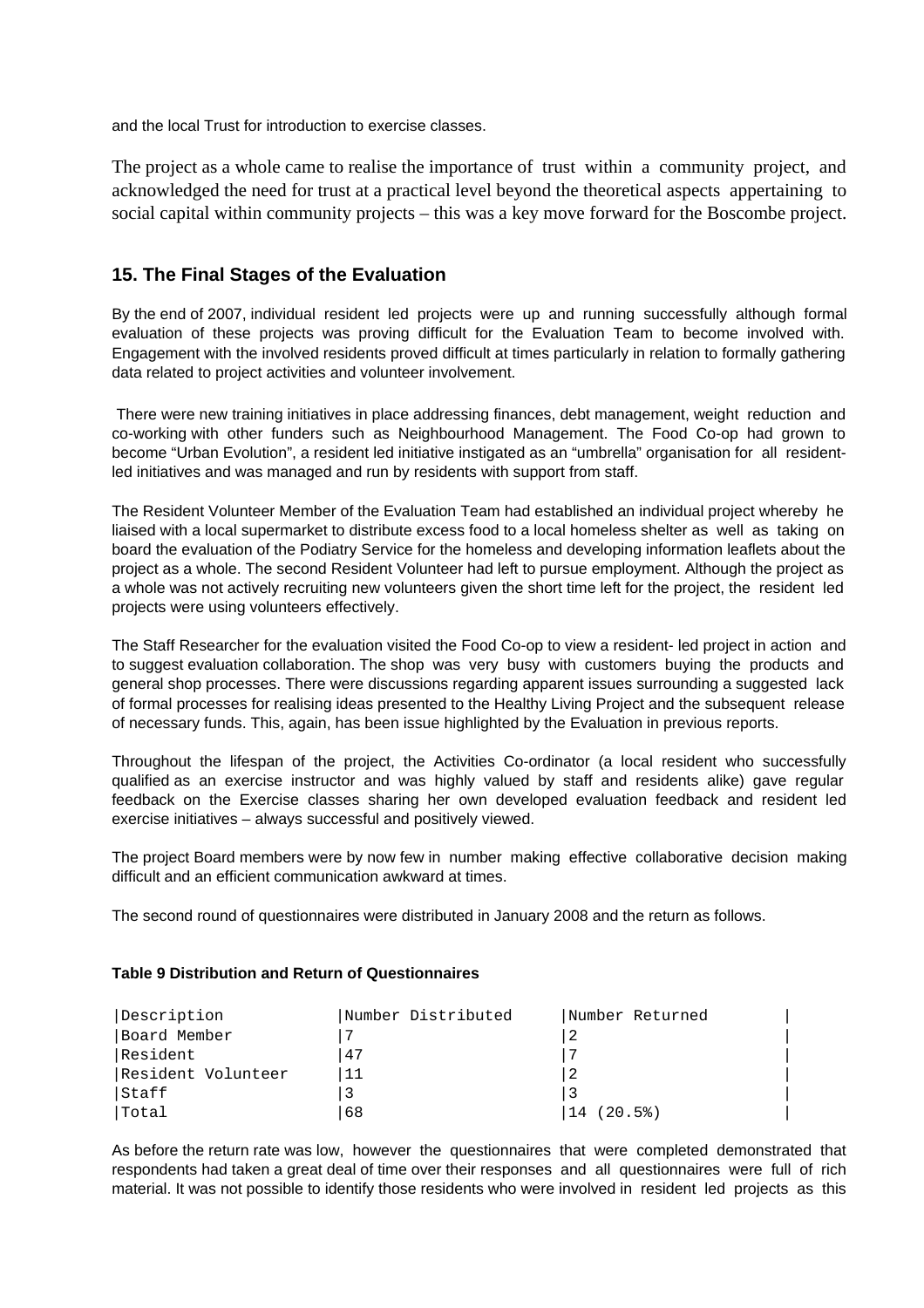would have compromised their confidentiality.

The questionnaires were analysed together (the full results of this activity is available from the Healthy Living Project). The second round of questionnaires was originally viewed as providing a possible measurement of change over time, however it also provided evidence of the issues that were important to the project and the wider community as well as consolidating and providing further evidence for the evaluation findings thus far. As the literature reviews and searches were ongoing, the Evaluation Team noticed that the key findings reflected other HLC Evaluations and the theoretical underpinnings embraced within.

Key findings from the process and questionnaires were found to be as follows (in no particular order):

- 1) Individuals in senior positions within the project, especially staff roles, must have the necessary skills and attributes for a community project. This is essential from the BEGINNING of the project.
- 2) Training for staff and especially the community is imperative especially in order to successfully fulfil roles such as chair of the Board.
- 3) Partnership was seen as crucial and successful in the last year of the project eg. Working with Neighbourhood Management.
- 4) The changes in personnel were seen as having a positive influence and impact on the project.
- 5) There was still the concern that the project was not "visible" enough in the wider community, perhaps due to, or because of, poor advertising and dissemination of relevant information. There was thus a perceived lack of engagement with the wider community.
- 6) Communication issues were seen to have improved although still a challenge at times for some respondents.
- 7) The responses to the questions varied enormously depending on the contact the person had with the project, it was seen to vary between members of the same group also. This confirmed the suggestion that individual perceptions of the project varied from individual to individual. The responses also varied as to whether the respondent felt they had benefited from their contact with the project.
- 8) The exercise classes were highly valued and benefited all those who attended.
- 9) There was more focus on the project benefiting the wider community and less on its provision of services which reflected the overall change in focus for the project.
- 10) There was a perceived positive change in project processes for development of resident ideas to be taken forward.
- 11) Staff skills were viewed as important and appreciated.
- 12) The perceived lack of volunteer input was felt to be unsatisfactory.
- 13) Respondents did not feel that the "right" members of the community were benefiting from the services/activities on offer.
- 14) Those residents who had successfully developed ideas for projects were felt to be few in number and the same individuals each time.
- 15) It was felt there was still ineffective management of "difficult" residents by the project as a whole.
- 16) The PCT as the Lead organisation needed to, and has learnt, from its involvement with the project, in terms of taking risks both in financial terms and in individuals.

Overall, the responses from the second round of questionnaires were much more positive about the project, its activities and its benefits for the local community.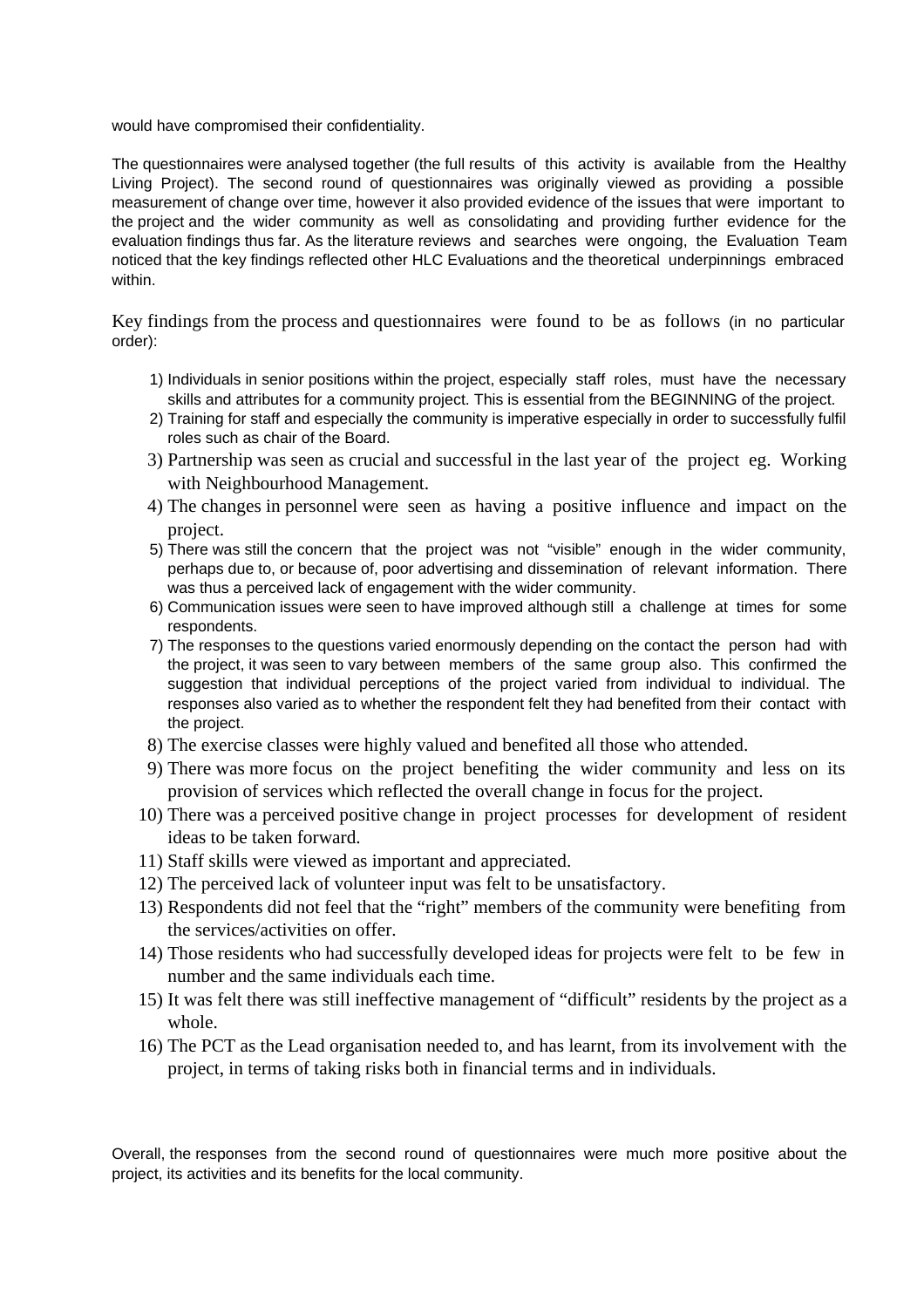# **PART 5 Theoretical Focus – Reflections using the Literature**

#### **16. The Evaluation – Reflections on Theory and Background**

Upon reflection over the past three years of evaluation activity, a change had become apparent in terms of participation within the Evaluation. One of the early tenets of the evaluation was that it was to be collaborative in nature with an ethos of openness and transparency. The early phases of the evaluation needed collaboration with the Board, residents and staff in order to collate the necessary data and feedback the resulting information ie. there was a collaboration between the researchers and the Healthy Living Project. This collaboration also generated new knowledge about the processes and strategies within the project resulting in an organised "Away-day" to address issues arising.

There were clearly many similarities in processes for the evaluation and Participatory Action Research.

- Staff and residents were involved in decisions as to the evaluation focus
- Staff and residents were involved in the design of the tools to be used.
- Issues arising from the initial phases of the evaluation were acknowledged and addressed.

The Evaluation Team utilised a number of appropriate research methods (the manner in which a particular project is undertaken, comprising one or more research techniques) and use a number of research techniques in order to achieve the identified aims and objectives. Examples would include data from case studies, focus groups, or documentary review.

(www.uwex.edu/ces/tobaccoeval/glossary.html.) Within the evaluation it was also necessary to formally collate quantitative (numerical) data, especially in the earlier phases to aid the establishment of satisfactory monitoring of project activities.

#### **16:1 Participatory Evaluation Research**

Participatory evaluation in the context of action research often takes the form of ongoing reflection throughout the course of the project. The process of regular reflection for the Evaluation Team, facilitated through formal and informal meetings and correspondence, allowed for increased participation within the evaluation for not only the members of the Evaluation Team itself but also the wider community. Indeed immersion within the project was identified as useful early on in the project evaluation

Participatory research methods are practised in various forms with the most widely practised collaborative research approach is participatory action research (Piercy et al, 1988)

Participatory Action Research (PAR) can be described as a research method that relies on an open iterative process between all participants within a reflective framework providing an opportunity for learning and change. Reason (1994) describes two possible objectives for this type of research "one aim is to produce knowledge and action directly useful to a group of people…the second aim to empower people at a second and deeper level through the process of constructing and using their own knowledge….This is the meaning of consciousness raising…for a process of self-awareness through collective self inquiry and reflection". The method is underpinned by the essences of empowerment, partnership and participation.

The Evaluation could be viewed as using the method of Participatory Action Research as it has provided information about communication issues and decision making for the project to address as well as drawing on the knowledge of residents to both inform (eg. Questionnaire) and participate in the evaluation (eg. Focus group and observation). As Piercy at al (1998) suggests "one seeks to know the needs of the community and to translate them into actions that may be directly used by the community" (Piercy et al, 1998, p.3) PAR also uses collaboration collaboration between researchers and community members that empowers, motivates, increases self-esteem, and builds solidarity (Piercy et al) which was evidenced within the evaluation.

Percy et al (1998) describe another participative approach, cooperative experiential inquiry, which emphasizes experiential reflection over strict adherence to research methodology and is most closely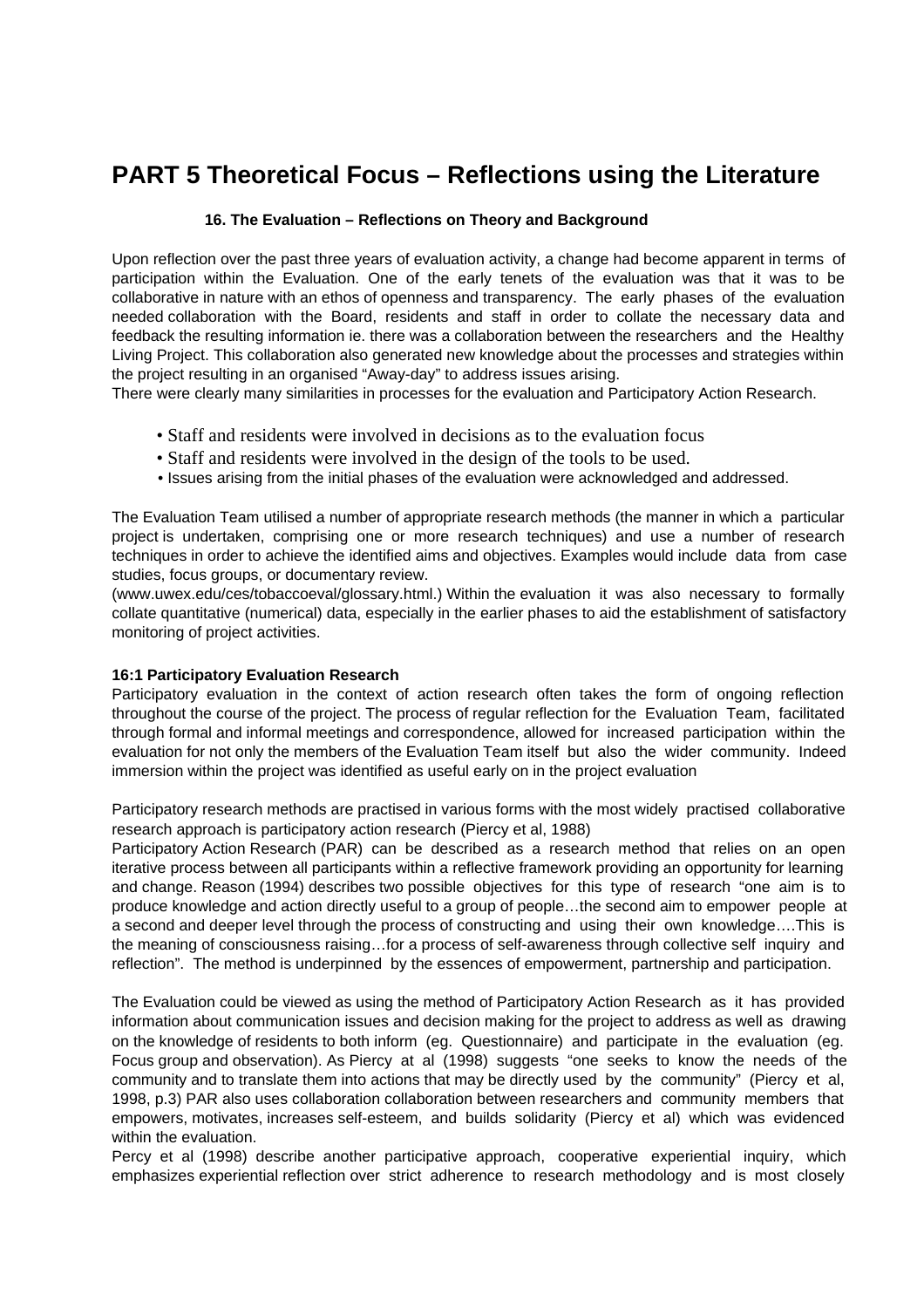associated with the work of John Heron (1971, 1981, 1992) and Peter Reason (1988; Reason & Heron, 1995). Reason's (1994a) most recent discussions of participatory inquiry emphasize a participatory method that uses phases of reflection and action. Reason's participatory research model changes research subjects from "oppressive roles" to those of teacher, collaborator, and co-owner of research outcomes. The process leads to change in both the participants and the researcher. The Evaluation demonstrated that residents became teachers (of other volunteers for projects and the for the evaluators in telling the stories about the project), they collaborated and worked with the evaluation and as such co-own much of the material for the evaluation findings.

Piercy et al (1998) also discuss the power that traditional researchers may have in terms of their expert knowledge which could see them perceived as more powerful than their less knowledgeable research subjects, whereas for this evaluation the Evaluation Researchers could be described as Participatory researchers who "invite participants to generate, own, use, and share their knowledge and expertise; typically, the participants are empowered in the process (DeSantis, 1994; Fetterman, Kaftavian, & Wandersman, 1996, as quoted in Piercy et al, 1998, p4))".

#### **16:2 Formative and Summative Evaluation/Dialogical Approach**

It is acknowledged that the evaluation was both formative and summative in nature ie. To enable people and agencies to make judgements about the work undertaken; to identify their knowledge, attitudes and skills, and to understand the changes that have occurred in these; and to increase their ability to assess their learning and performance (formative evaluation). To enable people and agencies to demonstrate that they have fulfilled the objectives of the programme or project, or to demonstrate they have achieved the standard required (summative evaluation).

The characteristics of the processes involved to achieve the set objectives reflect those of a **dialogical** approach to evaluation.

- 1) Evaluation was viewed as an integral part of the development or change process and involves 'reflection-action'. Subjectivity is recognized and appreciated.
- 2) It attempted to be an 'empowering process' rather than a control by an external body. There was recognition that different individuals and groups will have different perceptions. Negotiation and consensus was valued concerning the process of evaluation, and the conclusions reached, and recommendations made.
- 3) The evaluator takes on the role of facilitator, rather than being an objective and neutral outsider. Such evaluation may well be undertaken by 'insiders' - people directly involved in the project or programme.

(Adapted from Joanna Rowlands (1991) How do we know it is working? The evaluation of social development projects, and discussed in Rubin (1995: 17-23)

#### **16:3 The mixed method techniques used.**

The mixed method approach to evaluation such as this consists of intentionally combining different evaluation tools and techniques not only to observe and to gather qualitative and quantitative information but to structure, analyse, and judge this information.

The re-issue of the initial questionnaire followed the tradition of a Delphi Technique which relies on the judgement of a panel of 'experts' (those involved in the project), using iterative processes taking place over a number of "rounds", it is described as being flexible, getting beneath the surface of issues, useful for addressing difficult issues and more structured than conventional interviewing. It asks for reflection on issues that have been raised and addressed within the first round.

The use of focus groups and interviews for information gathering purposes as well as regular documentary analysis have added to the body of knowledge as have the volunteer inputs of observation.

As described above the Evaluation also made use of reflective processes and also retrospective processes. Retrospective processes focus on assessing the results of implemented decisions in relation to goals in order to find out if they were fulfilled, and identify if not, what needed to be done so that similar errors are not repeated.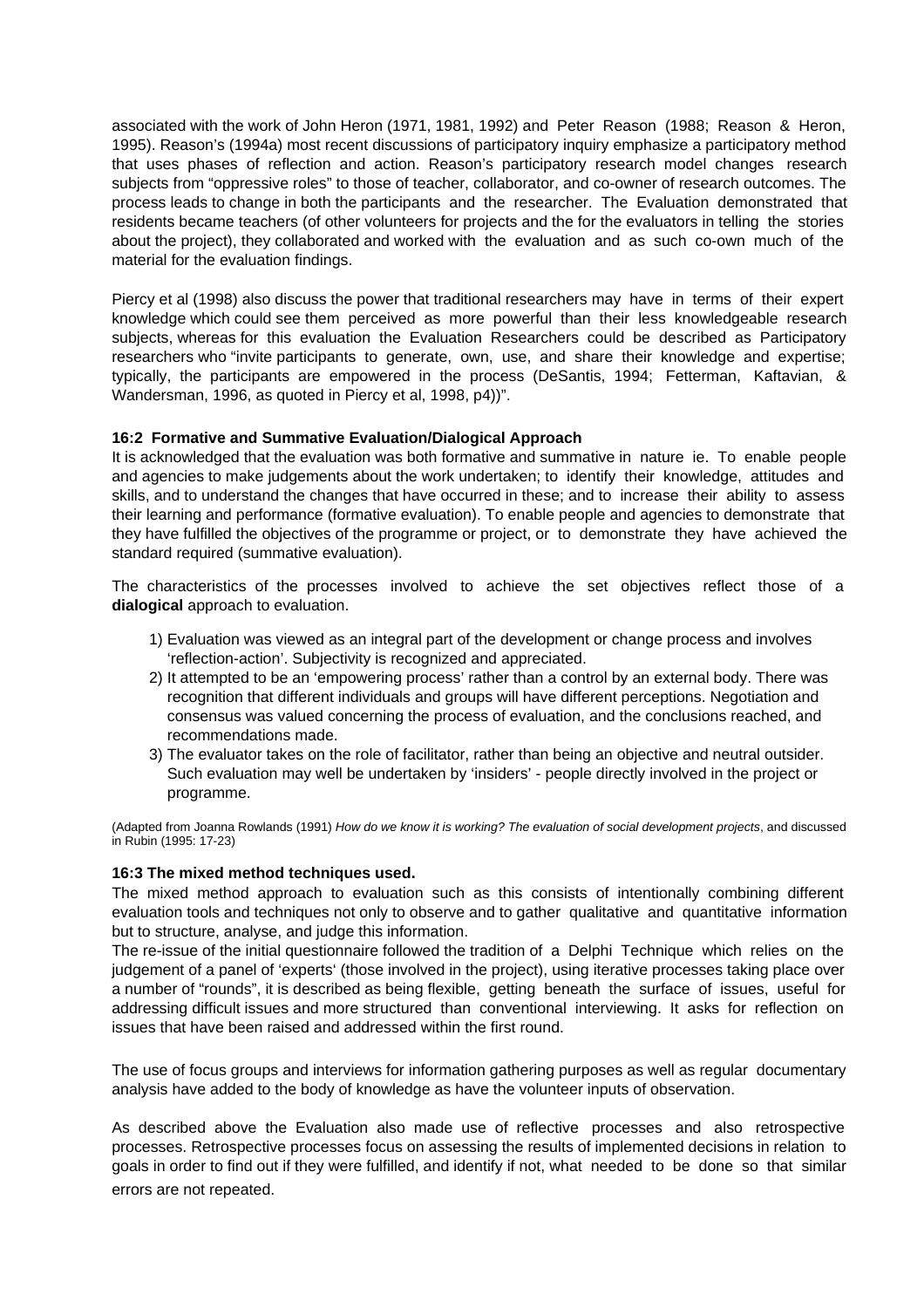# **Evaluation of the Healthy Living Centre**

#### **20:1 Enabling**

There was evidence of the evaluation enabling others eg. Staff Member wrote a paper for publication on the Dentistry Service for the Homeless, a Resident Volunteer organised and ran a focus group for volunteers, a Resident Volunteer observed staff and communications within the project generally as well documenting the findings for analysis. Staff in post need to be seen and act as "enablers" perhaps rather than staff, to facilitate trusting and learning relationships with the community on the project.

#### **20:2 The need for the community to work together**

The Evaluation Team whilst mindful of the abundant literature surrounding staff skills and empowering and enabling residents, it was felt that an additional key focus should be on facilitating the community to work together using staff skills to develop community members in becoming able to work effectively together – with a focus on communication as a key theme as it became very apparent that the word community does not necessarily infer an effective, functioning, cohesive group of members!

As well as the variety of skills that the evaluators needed, used and developed for this project, the skills of negotiation were paramount. The importance of genuineness should never be underestimated when building and maintaining effective relationships.

#### **20:2 The shared evaluation difficulties**

The evaluators became aware through the constant review of the literature that it was difficult for all Healthy Living Centres to reach and engage with those "hard to reach" groups of the population and that it very difficult to measure long term impact of the centres in the traditional medical model framework of health benefits.

#### **20.3 Funding**

Budget considerations are crucial from the start particularly with regard to the time needed for true participatory evaluation. The staff evaluation budget should reflect the following:

- 1) Length of time taken to establish the necessary effective working relationships
- 2) Length of time taken to recruit Resident Volunteers
- 3) Length of time taken to review the literature on an ongoing basis
- 4) Time taken to be available for support, training, and facilitation.

#### **20:4 Further opportunities for evaluation..**

The evaluators were aware that comparing and contrasting much the project during the three year evaluation was made difficult because of the change in personnel and shift in the national health and social care contexts, and also that it would have been very beneficial for the evaluation to have been involved with the project from the beginning and to have had access to the newly established resident led projects for the purposes of evaluation.

Finally the evaluators took away this key message - within the Sharkey's (2006) paper is that evaluators working within community programmes "need to have the skills to support stakeholder involvement so as it is a safe and satisfying experience for them, as well as identifying objectives for a programme evaluation." (Sharkey, 2006 p.3).

## **Part 6 The Outcomes: An Overview**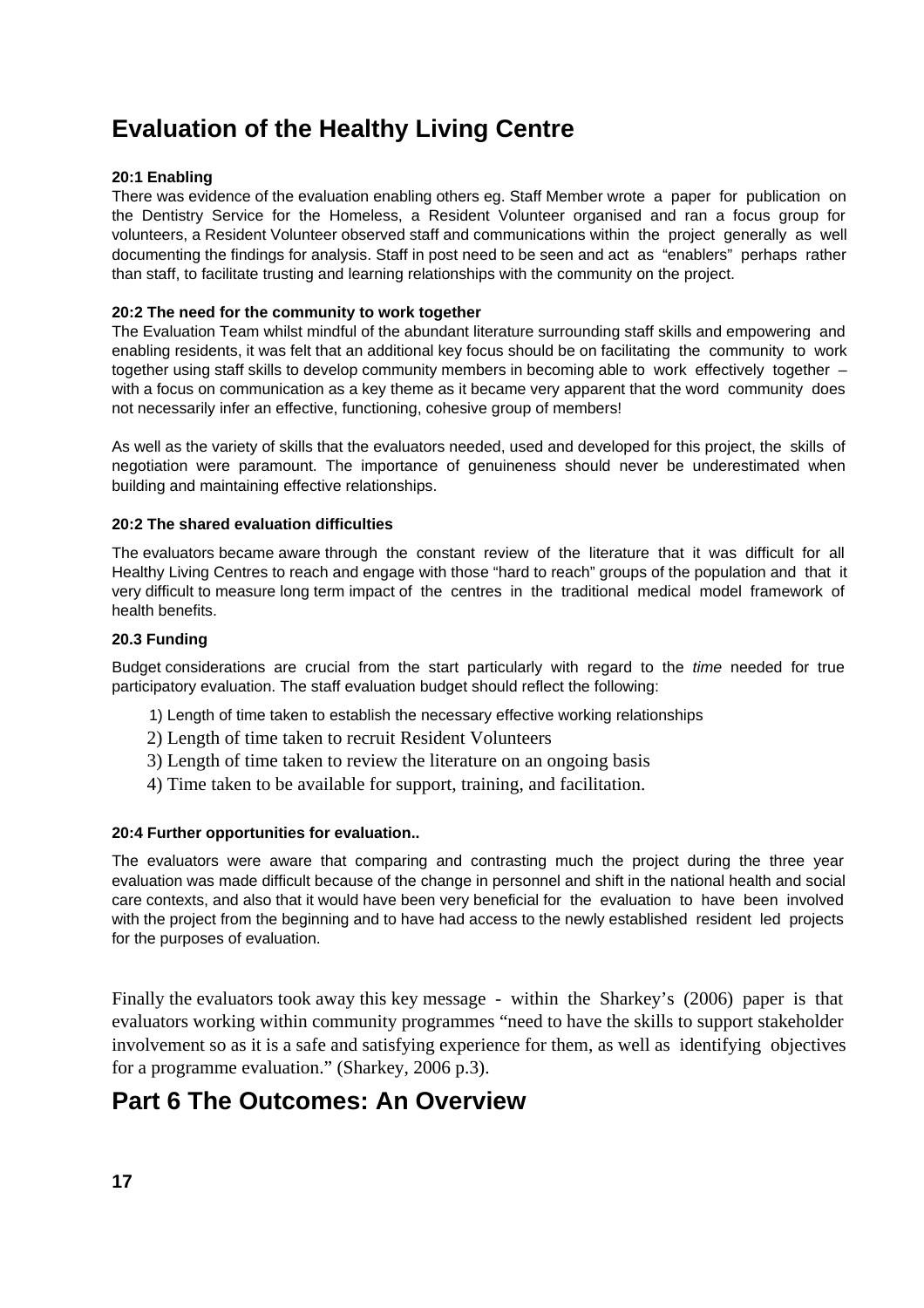For the final few months of the evaluation, the staff members of the Evaluation Team focussed on the literature based on the evaluations from other Health Living Centres to mark comparisons and contrasts.

#### **17:1 Impacts**

The table below compares and contrasts the impacts of the Boscombe Evaluation findings with those at a national level – the Big Lottery Fund Evaluation.

#### **Table 10 Comparing and Contrasting Impacts - The Final Evaluations from the Big Lottery Fund and the HLC Boscombe.**

| HLC Summary                                                               | HLC Summary                                                                        |
|---------------------------------------------------------------------------|------------------------------------------------------------------------------------|
| Impacts Big Lottery Fund Dec 2007                                         | Impacts Boscombe 2008                                                              |
|                                                                           |                                                                                    |
| HLCs help people to become healthier                                      | Evaluation feedback from participants                                              |
|                                                                           | safeguard the health and well-being of attending all exercise classes and the      |
| their regular users                                                       | "Lose Weight" sessions especially,                                                 |
|                                                                           | demonstrated that there had been a positive                                        |
|                                                                           | impact on both physical and mental health -                                        |
|                                                                           | leading to life changes/gains eg.                                                  |
|                                                                           | Employment, healthy eating, regular                                                |
|                                                                           | exercise.                                                                          |
| Regular attendance at HLCs has a                                          | Evaluation feedback from activities                                                |
| protective effect on physical and                                         | demonstrates that participants felt that                                           |
| mental health, enabling the health of                                     | there had been an improvement in mental                                            |
| users to remain stable over an                                            | health - eg. Relief from symptoms such as                                          |
| 18-month period.                                                          | anxiety depression, and disorders with                                             |
|                                                                           | eating. Other effects described were                                               |
|                                                                           | boosted self esteem, increased social                                              |
|                                                                           | circle, and more self confidence.                                                  |
|                                                                           | HLCs provide activities that relate to This project successfully provided services |
| current government objectives,                                            | aimed at increasing (and maintaining that                                          |
| particularly in areas such as exercise increase) in physical activity for |                                                                                    |
| and diet, but also smoking cessation,                                     | participants - both due to the provision of                                        |
| coronary heart disease, HIV/AIDS,                                         | the classes themselves and also in                                                 |
|                                                                           | family support, and support for people motivating the participants to be more      |
| with mental health problems.                                              | physically active in their everyday lives.                                         |
|                                                                           |                                                                                    |
|                                                                           | The evaluation feedback from participants                                          |
|                                                                           | regularly cited improvements participants                                          |
|                                                                           | described "feeling better about                                                    |
|                                                                           | themselves". Although there was no                                                 |
|                                                                           | specific mental health focus (until the                                            |
|                                                                           | "Lose Weight: Gain Life" course) the                                               |
|                                                                           | activities provided also did impact on                                             |
|                                                                           | specific mental health conditions -                                                |
|                                                                           | participants described improvements, most                                          |
|                                                                           | commonly, in depression and anxiety                                                |
|                                                                           | disorders which concurs with current                                               |
|                                                                           | evidence about the impact of exercise on                                           |
|                                                                           | mental health.                                                                     |
|                                                                           | HLCs successfully attract their target Participants reported health and social     |
| communities by combining health and                                       | benefits from attending activities,                                                |
| social benefits in the activities they                                    | especially the establishing of new social                                          |
| provide.                                                                  | networks for fun and support, thus                                                 |
|                                                                           | successfully reducing social isolation for                                         |
|                                                                           | many - especially females with young                                               |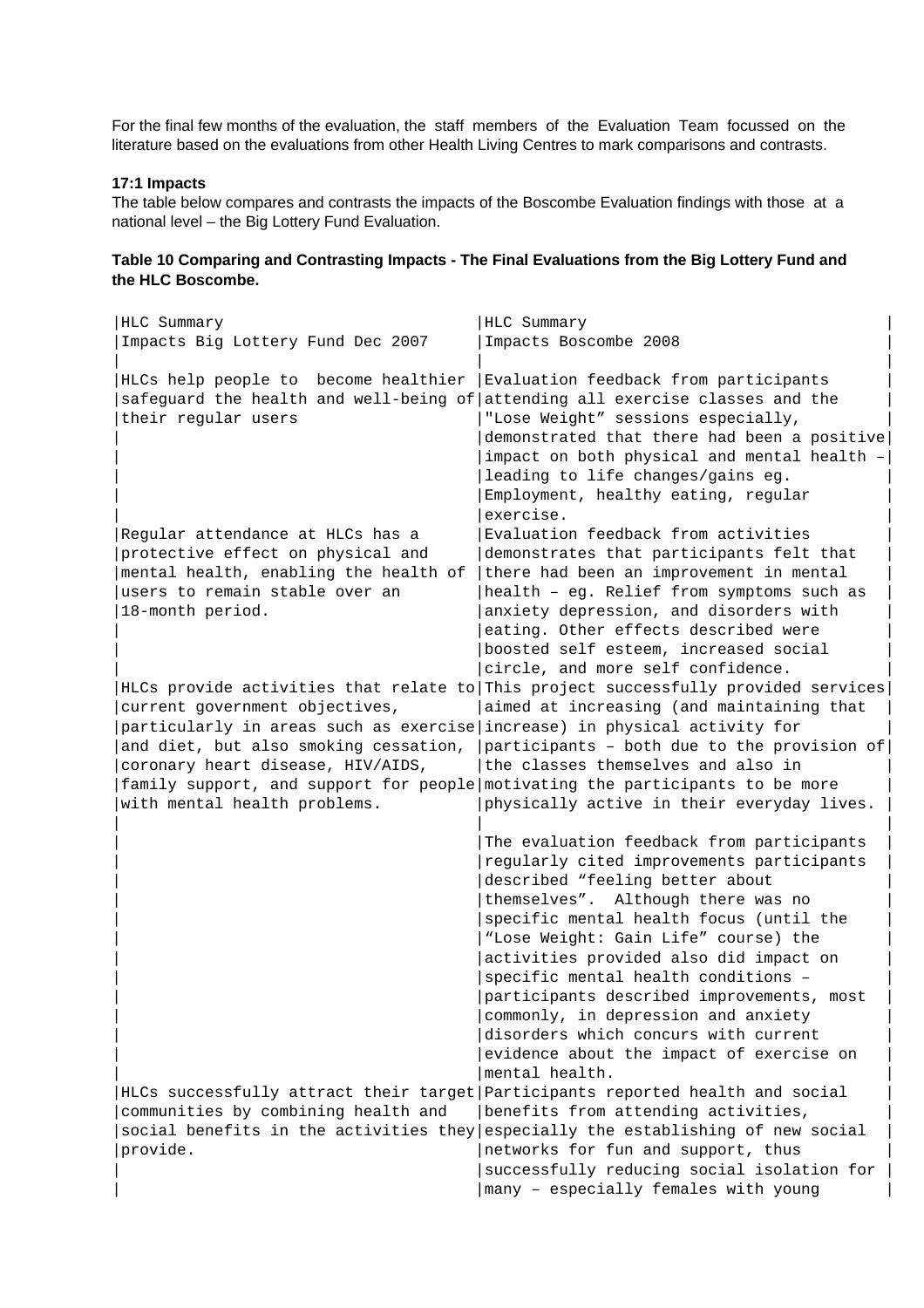|                                                                            | families. The informal social gatherings<br>for the local community were also |
|----------------------------------------------------------------------------|-------------------------------------------------------------------------------|
|                                                                            | appreciated eg. Meetings for volunteers,                                      |
|                                                                            | although social in nature, also provided                                      |
|                                                                            | the function of gathering the community to                                    |
|                                                                            | focus on issues relevant to the project and                                   |
|                                                                            | them.                                                                         |
|                                                                            |                                                                               |
|                                                                            | It was difficult at the outset for the                                        |
|                                                                            | project to target the most deprived areas<br>within the locale.               |
| HLCs use a variety of successful                                           | Residents were involved in the HLP Board                                      |
| strategies to involve local people in                                      | and set up their own Steering Group for the                                   |
| project planning and delivery,                                             | project. However, although the local                                          |
| enabling them to tackle the issues                                         | community were involved, it was clear that                                    |
| that affect their lives.                                                   | there was sometimes dissent as to what                                        |
|                                                                            | issues and services the project                                               |
|                                                                            | should/could provide. Involving and                                           |
|                                                                            | enabling became difficult at times to                                         |
|                                                                            | sustain effectively especially during times                                   |
|                                                                            | of conflict.                                                                  |
| HLCs help people and organisations to                                      | During the final period of the project,                                       |
| learn, and help to build relationships                                     | several resident led projects were                                            |
| within communities                                                         | developed, Whole Food Co-op, Urban                                            |
|                                                                            | Evolution, Wheatgrass project, to name but                                    |
|                                                                            | a few. Support was provided by staff in                                       |
|                                                                            | terms of general business support,                                            |
|                                                                            | financial support and assistance with all                                     |
|                                                                            | the necessary financial and legal                                             |
|                                                                            | considerations and subsequent relevant                                        |
|                                                                            | documentation. General encouragement and                                      |
|                                                                            | support at a more personal level was                                          |
|                                                                            | provided also - the project successfully                                      |
|                                                                            | helped the above projects to begin and                                        |
|                                                                            | establish.                                                                    |
| HLCs develop, improve and organise                                         | The project had to work continuously to                                       |
| local partnerships and networks,                                           | establish good relationships with other                                       |
| building strong trusting relationships organisations. Perceived historical | difficulties about organisations had to be                                    |
| with the voluntary, community and<br>statutory sectors                     | overcome and individual perspectives on                                       |
|                                                                            | what the project should be doing and the                                      |
|                                                                            | degree of involvement with other                                              |
|                                                                            | organisations had to be negotiated and                                        |
|                                                                            | agreed within the project itself.                                             |
|                                                                            | Time is needed to develop trust, by the end                                   |
|                                                                            | of the project, effective working                                             |
|                                                                            | relationships had been established,                                           |
|                                                                            | especially with the lead health                                               |
|                                                                            | organisation.                                                                 |
| Much of the ongoing impact of HLCs                                         | The local health trust has successfully                                       |
| will be dependent on the priorities of mainstreamed some of the project's  |                                                                               |
| regional and national government                                           | activities and has developed a community                                      |
| policies.                                                                  | and public health agenda to continue to                                       |
|                                                                            | work with the existing community groups and                                   |
|                                                                            | take forward the relationships and networks                                   |
|                                                                            | built since the Healthy Living Project's                                      |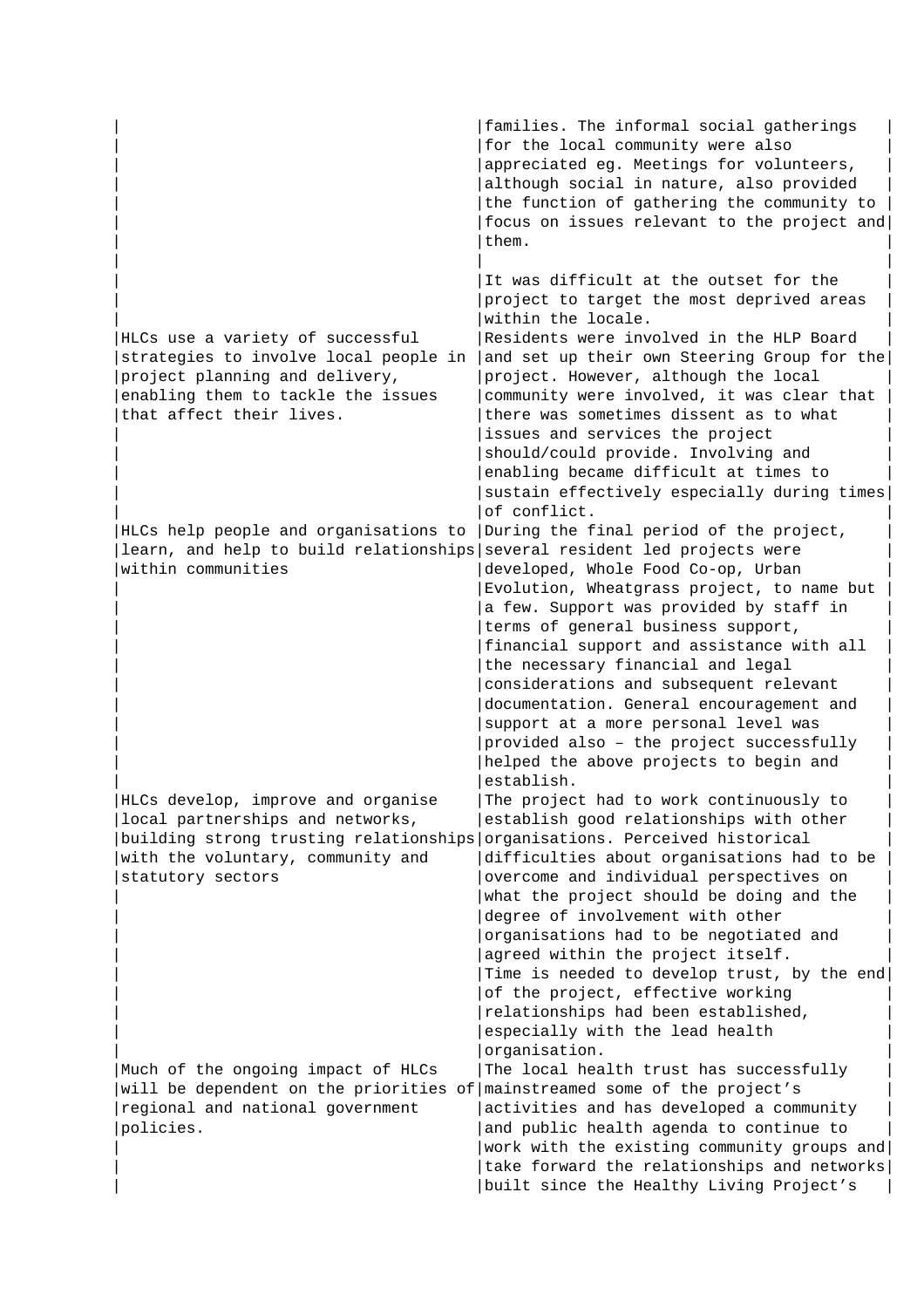|                                                                                                                                                                                                                                                                                                                                             | inception.                                                                                                                                                                                                                                                                                                                                                                                                                                                                    |
|---------------------------------------------------------------------------------------------------------------------------------------------------------------------------------------------------------------------------------------------------------------------------------------------------------------------------------------------|-------------------------------------------------------------------------------------------------------------------------------------------------------------------------------------------------------------------------------------------------------------------------------------------------------------------------------------------------------------------------------------------------------------------------------------------------------------------------------|
| Some key lessons from the evaluation<br>include:                                                                                                                                                                                                                                                                                            |                                                                                                                                                                                                                                                                                                                                                                                                                                                                               |
| Projects benefit from early and<br>ongoing support for sustainability,<br>self-evaluation and business planning.                                                                                                                                                                                                                            | In the early stages of this project (as<br>with other HLC s nationally) evaluation was<br>not considered from the outset with no<br>support offered to do so. There was little<br>support to establish ways of moving<br>resident ideas forward to workable business<br>plans or to foster the taking of risks both<br>in individuals in financial risks.                                                                                                                     |
| Broad programme aims and funding<br>criteria can encourage innovation in<br>the way that projects engage with<br>communities to tackle local problems.                                                                                                                                                                                      | The use of broad aims within this<br>project, whilst encouraging innovation,<br>also caused conflict, as broad aims and<br>differing perceptions varied amongst those<br>closely involved with the project and made<br>shared aims and objectives a difficult<br>vision to achieve.                                                                                                                                                                                           |
| Longer-term grants, of at least five<br>build trust with hard-to-reach groups,<br>a process that takes two to three<br>years.                                                                                                                                                                                                               | These findings also acknowledged the<br>years, are key to allowing projects to shortcomings of time limited funding both<br>in identifying long term impacts and also<br>in fostering trust between the stakeholders<br>involved AND hard to reach groups who were<br>reluctant to engage and benefit from a<br>service/activity that was ultimately<br>expected to be withdrawn.                                                                                             |
| The sustainability of a project is<br>improved if it has robust<br>sustainability plans, a strong<br>partnership, access to entrepreneurial perceived in this case as not just<br>and fund-raising staff, and the<br>flexibility to adapt to changing local individual capacity development also.<br>circumstances, government policies and | Robust sustainability was not in place<br>until the latter period of the project's<br>life time. The issue of sustainability was<br>appertaining to financial matters but to                                                                                                                                                                                                                                                                                                  |
| funding opportunities.                                                                                                                                                                                                                                                                                                                      | The project manager appointed later in the<br>project showed strong leadership and<br>successfully role-modelled entrepreneurial<br>thinking and processes for residents in<br>taking their ideas forward. There was clear<br>evidence that the project demonstrated<br>flexibility as it adapted to developing<br>resident led projects whilst encountering<br>local organisational changes in response to<br>national changes in the delivery of health<br>and social care. |
| Effective partnerships require strong<br>leadership, a clear direction and<br>enough funding to support the initial<br>set up.                                                                                                                                                                                                              | The key role of the project manager has<br>been described elsewhere in this paper -<br>but the evaluation was able to clearly<br>demonstrate the importance of this key role<br>to the project.                                                                                                                                                                                                                                                                               |

## **17:2 Boscombe Project Outcomes compared to National HLC Outcomes**

The Boscombe project had its own feedback system and evaluation (comments book and evaluation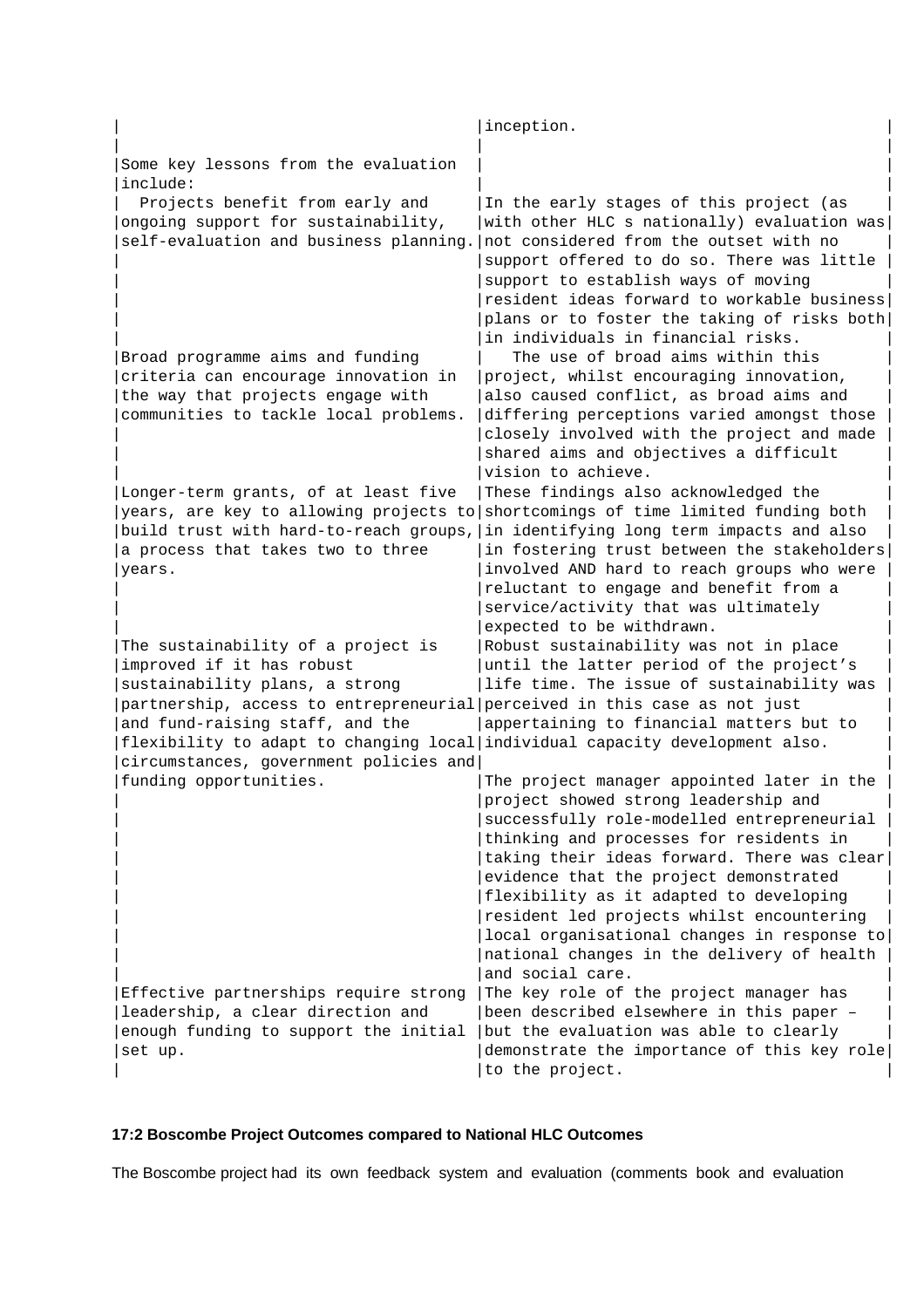forms) for various activities, they regularly highlighted the benefits participants gained from regular attendance at the exercise classes and other shorter term courses provided by the project eg,. weight loss classes and cooking classes. Similar to the Big Lottery Evaluation, there were reported positive impacts on physical and mental health, an increase in physical activity, improved diet and more positive perception of health and quality of life. The greater benefits were seen in those who attended activities regularly. As has been described nationally, it was very difficult to provide clear evidence as to the project directly improving health for specific health conditions.

There was concern at times at the low numbers of attendees at activities however this has been noted from the national evaluation, whereby the numbers attending could range from a handful to hundreds. The Boscombe project also recognised that the beneficiaries of the project are not only those who attend activities, but those who attend classes and training and are thus able to pass on the benefit to others.

**Unlike the national evaluation, the Boscombe project evaluation raised concern that the HLC had not reached those within the community with the greatest health needs, it is acknowledged nationally that to do this successfully is a challenge.**

#### **17:3 Comparisons in Approaches**

Within the Big Lottery Final Evaluation most surveyed HLC managers were described as happy with their success in reaching their target population, the evidence from the managers within the Boscombe project also felt that they had achieved as much as they could with regards to reaching their target groups. The successes achieved in much the same way as reported by the BLF Evaluation – see table below.

#### **Table 11 Healthy Living Centres - Comparisons in Approaches**

| Big Lottery Fund Evaluation - What other<br>HLC s were doing<br>Using new or innovative methods | Boscombe Healthy Living Project - what<br>they were doing<br>Training volunteers to become qualified<br>instructors in exercise to run the<br>classes.                                               |
|-------------------------------------------------------------------------------------------------|------------------------------------------------------------------------------------------------------------------------------------------------------------------------------------------------------|
|                                                                                                 | Pump priming of community projects eq.<br>Food co-ops, wheatgrass enterprise.                                                                                                                        |
|                                                                                                 | Introducing health walks and trails for<br>families to participate in.                                                                                                                               |
| Tailoring services to the needs of the<br>specific target group                                 | Volunteers participating in foot-care<br>for the homeless.<br>Creche available for mothers using<br>activities.                                                                                      |
| Using diverse approaches, and partnership<br>working                                            | Adding evening yoga classes as<br>requested.<br>Working with a local night shelter to<br>provide foot-care for the homeless.<br>Outreach work.                                                       |
|                                                                                                 | Volunteer working with a large<br>supermarket chain to redistribute food<br>to the homeless.                                                                                                         |
|                                                                                                 | Using voluntary and community<br>organisations with close contacts to<br>the<br>targeted groups to provide services or<br>encourage use of HLC services eq.<br>Neighbourhood management, Brendoncare |
|                                                                                                 | Students from the university on<br>secondment to the project were involved                                                                                                                           |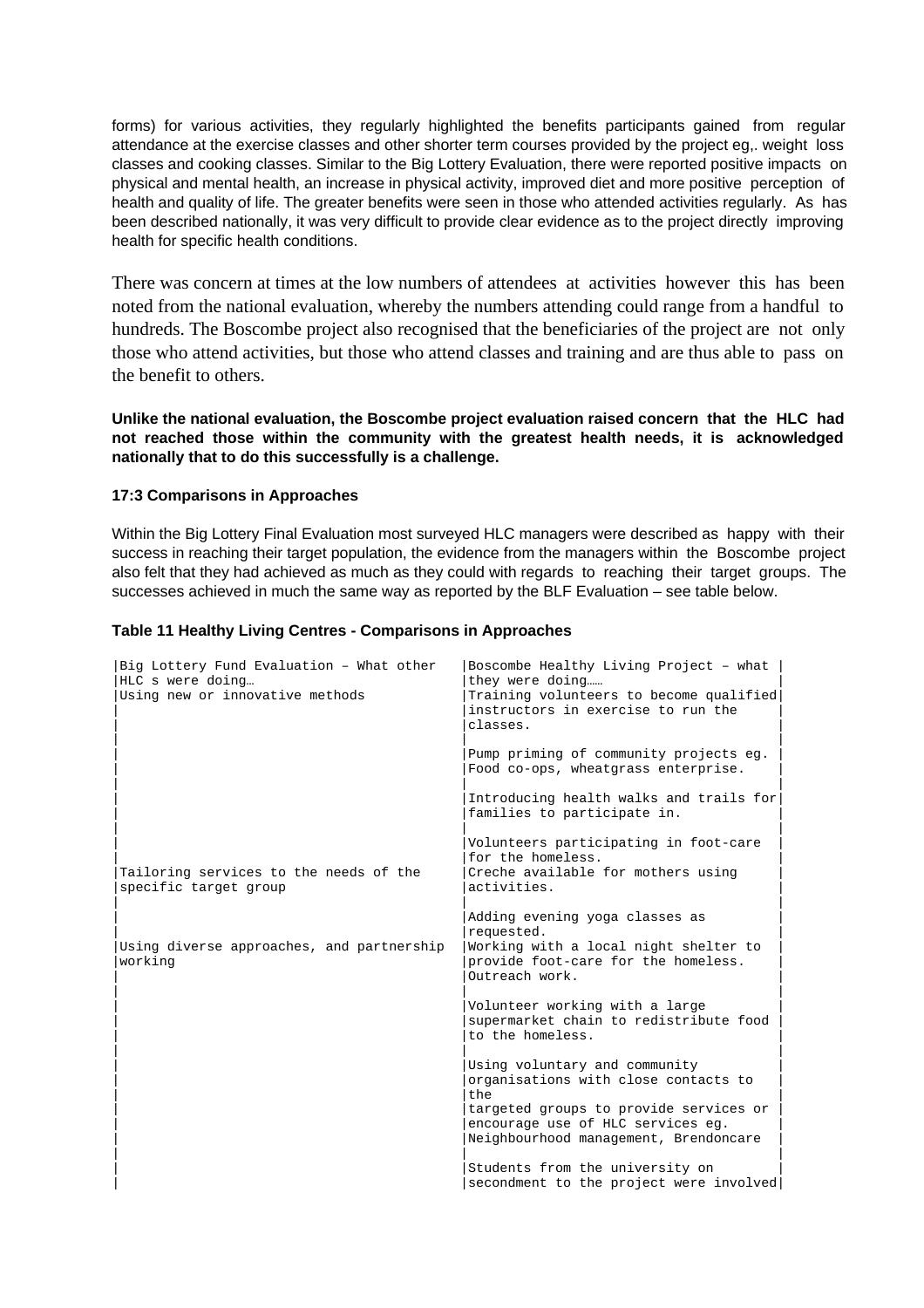```
and reported feeling valued as members
|of the project.<br>| Delivering services in appropriate | Exercise classe
Delivering services in appropriate | Exercise classes run in locations close locations for the target group. | and accessible to the local community.
                                                        and accessible to the local community.
                                                        Addressing social and economic factors<br>affecting health eg. Providing
Using an holistic approach to health
                                                        training, providing social activity,
                                                        providing financial help and business
                                                        advice, providing emotional and social
                                                       | support/encouragement.
```
#### **Social Activities**

This evaluation recorded that a success of social activities was that they "hooked" in the local community to consider engaging further in the healthy activities provided. The Boscombe project organised social gatherings to tackle social isolation in disadvantaged groups, both to provide social contact and establish meaningful contact.

#### **Access to Health Services**

The use of non medical centre/locales was appreciated by attendees, especially those who were homeless attending the podiatry and dentistry services. They reported feeling stigmatised when attending "regular" health facilities, but after experiencing the health benefits on offer, the increase in self confidence (especially improvements in dental hygiene) and self esteem provided the impetus for them to engage and benefit from in mainstream health services. Again this is a feature noted within the Big Lottery Fund Evaluation.

#### **Employment**

With regard to obtaining employment as reported in the national evaluation, the Boscombe project evaluation itself, "lost" volunteers to employment opportunities. The volunteering opportunities and training offered by the project provided further positive benefits to confidence and self esteem for attendees, as well as practical advice on job applications and processes.

#### **Healthy Living Centre "Visibility"**

A constant difficulty for the Boscombe project was their seeming difficulty in becoming recognised within the community. Similar to other HLCs, newsletters, websites and leaflets were used to advertise, however by the project end it was still felt that this was not enough, albeit nationally, "word of mouth" was also the most common method as to how projects became known to users.

#### **Engagement**

Another persistent challenge for the Boscombe project seemed to be engaging effectively with the local community, conflict was commonplace and reported within various evaluation documents. TRUST was identified several times by the Boscombe project as being crucial to its success – however at times, this continued to remain elusive. As the national evaluation suggested however, this may be due to previous historical difficult working relationships with partners. As the project staff and management changed, the need for persistence, patience and flexibility and a difference in approaches for the groups was embraced with some success. The manager and project staff organised informal gatherings and went out (outreach) to meet with the various linked projects to offer support and guidance. The Project office continued to be seen as open, welcoming and helpful.

#### **Community Capacity**

The success of the "pump primed" projects established in the final stages of the project can be traced to the approach adopted by the Board and staff of the project best summarised by a quote from the national evaluation. '…getting to know people, getting to know what they are interested in, getting them to support and understand what they are trying to do, and getting them to develop a sense of ownership of things that they may get involved with which also then brings other people on board.' (Big Lottery Fund, 2007). This quote summarises the support offered, the risk taking involved, and encouragement for community members was needed for success. The successful projects then moved on to become independent and manage their own projects and volunteers.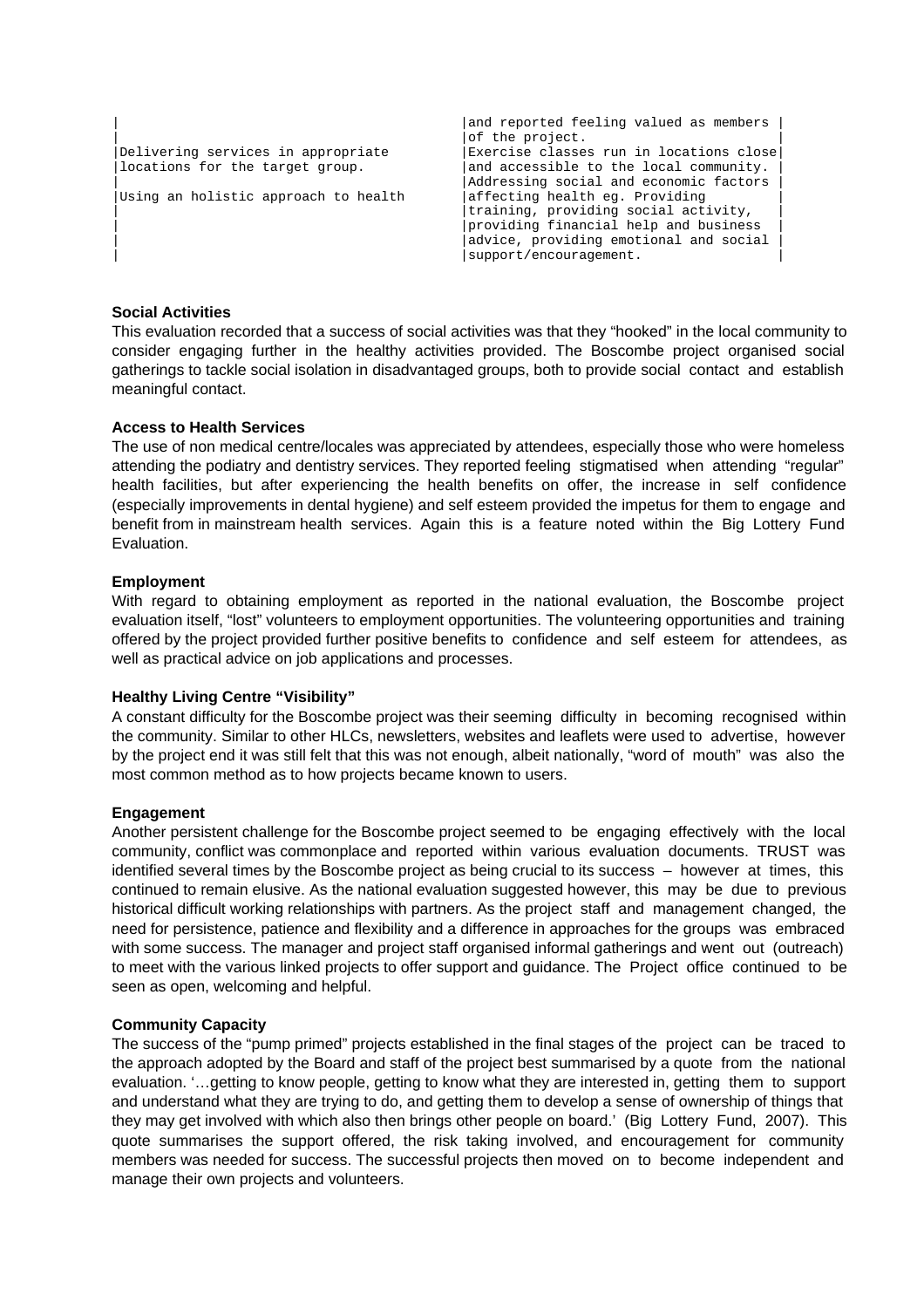This approach can be seen as building community capacity, which the project had attempted to do from the very beginning. Examples are employing community members as staff and volunteers, members of the community chairing the management board and steering group, and latterly the independent applications for funds. There was however a lack of training and mentoring put in place to support this from the beginning of the project, eg perhaps professional volunteer training or specific training such as in committee skills would have been beneficial.

The national evaluation notes that …"in some cases new services are created and sustained by local people. Food co-ops and walking projects are particularly suited to community control, perhaps because people enjoy the social aspects as well as appreciating the direct health benefits" (Big Lottery Fund, 2007) This was the case within the Boscombe project, the feedback from the Physical Exercise initiatives regularly recorded these positive benefits as experienced by attendees. The food co-op came into being in the final stages of the project, and was being run independently under a Service Level Agreement by the project's end.

#### **Shared Challenges**

Nationally, two main challenges are reported which were shared by the Boscombe project.

Firstly, developing community relationships and building trust took a significant amount of time for projects, and projects felt that these should be recognised as outcomes in themselves. Instead these activities were under-emphasised in comparison with the collection of evidence about people being involved in health-related activities. This was certainly true of the Boscombe project where the initial key evaluation parameters were deemed to be of a quantitative nature and outputs only. The results of this were a cause for anxiety with regard to sustainability issues and funding for activities after the project ended – again this concern was similar to the national evaluation and thus shared by many of the other Healthy Living Centres.

Secondly, nationally it was reported that some HLCs found difficulty in persuading local people or users to take on leadership roles, perhaps expectations about what could be achieved within the timeframe may have been too high. For the Boscombe project, there was considerable difficulty in engaging the wider community beyond those community members who remained committed, for reasons difficult to establish beyond anecdotal suggestion eg. Fear of other members of the community, fear of ridicule/failure, and lack of confidence.

Reflection back to the successful precursor the ACHIEVE project draws attention to the following recommendations.

- 1) Practitioners may need new skills to work with and listen to local residents, and these skills need developing.
- 2) Managers and practitioners need to recognise and support risk taking, both their own and residents.

These recommendations are also applicable to the current Healthy Living Project with additional proposals.

1. **Working with and listening to residents is also key for other residents to take on board, regardless of their level of involvement in the project**. The need to have a capacity building/development programme in place to address this is essential and needs to be available from the start of any project.

2. Key project personnel must already possess these skills to enable others' development in this area.

3. Project staff with key residents and/or Board members (ie. Individuals who are involved in project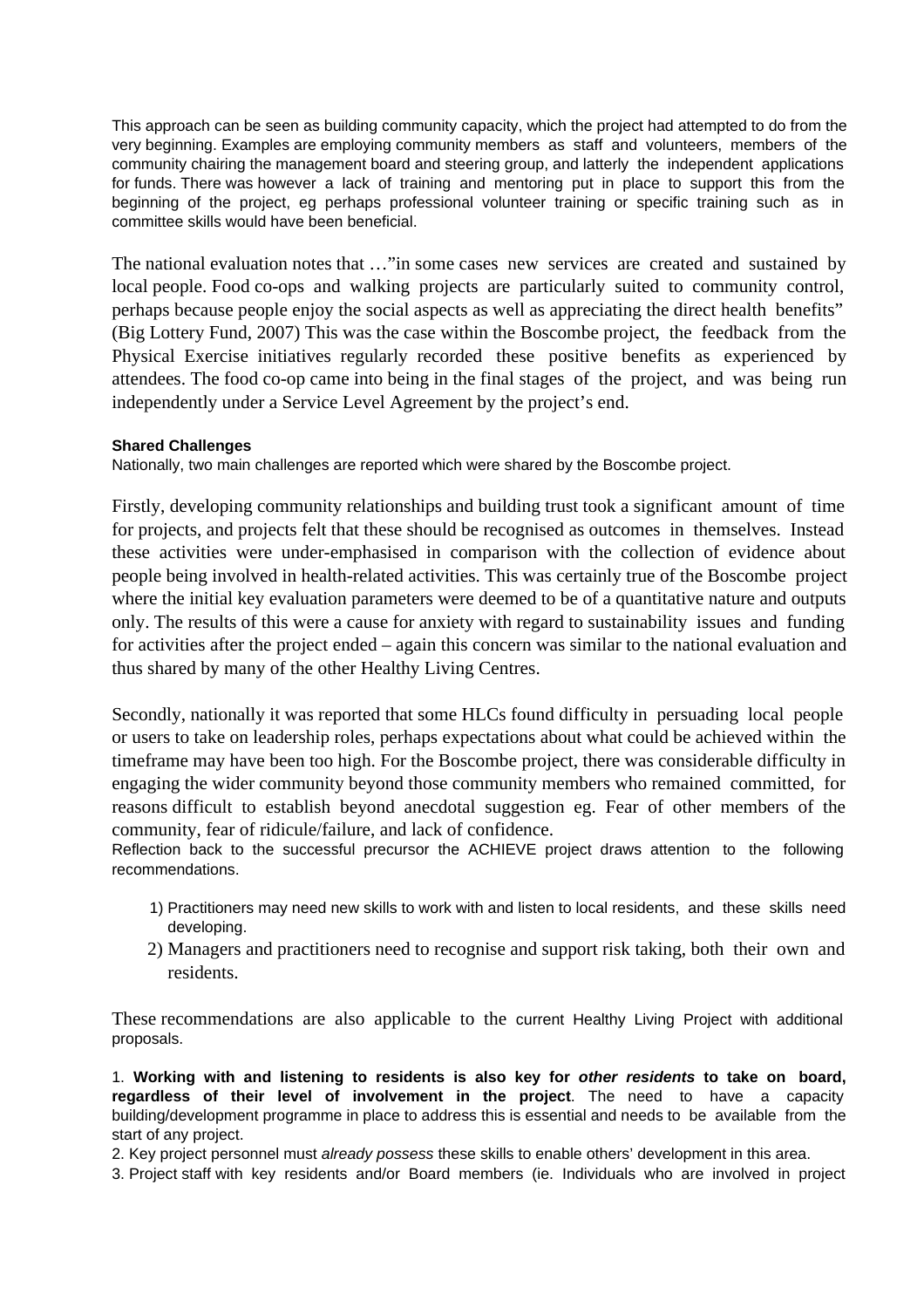decision making) need to recognise and support risk taking, in terms of investing money or investing in people. This also means risk taking for the individuals involved in the making of those decisions and suggests the need for a supportive and encouraging environment in which to do so.

#### **17:4 Contrasts and Comparisons with other Local Evaluations**

#### **Letting go…**

Similar to the report from the South Wye Healthy Living Community Evaluation, the Boscombe Project Manager was able to let go of projects, support as and when required and also suggest termination when necessary. This allowed for the initiation of new, autonomous community based systems to develop also with spin off initiatives. This enabling approach was evidenced by the increased knowledge, ability, and capability of involved residents and there was an overall change in outlook expressed by those involved with the project, a more positive outlook than had previously been identified.

#### **Long term impacts v Social Capital**

The evaluation of Healthy Living Barnsley also generated a considerable amount of rich data through its evaluation processes, however, similar to findings within the Boscombe project, their conclusion suggested that it was difficult to ""move beyond the rich accounts of the individual experience to a more generalisable picture of the effect of …Healthy Living Centres "(South Wye Healthy Living Community, 2005). The issue of measuring long term impacts was clearly a problem for HLCs generally. Having stated that however, it would appear from the literature that positive long term impacts can be suggested through the understanding of Social Capital – Healthy Living Barnsley reports "Social capital contributes to health and prosperity both at a regional and neighbourhood level" (Evaluation of Healthy Living Barnsley, 2004). The aforementioned evaluation also had difficulty in recruiting volunteers to their project.

#### **Engagement**

The St Augustine Healthy Living Evaluation highlighted the need to engage with the community right at the outset of the evaluation, for this project it is suggested that progress may have been made sooner if the evaluation had been integrated with the project from the start. The evaluation refers to "experts" involved with the evaluation needing to have listening skills and perhaps patience to allow for others' skills development in order for them to participate meaningfully in the evaluation. The Boscombe evaluation certainly listened to others, often with some difficulty given the differing opinions and emotions expressed! – and also provided the support, training and development opportunities for resident volunteers to participate meaningfully and to good effect within the evaluation, time was certainly the key, working with the residents own time scales and time available. Resilience was an attribute described by St Augustine as essential for project members to have as there were, as indeed for this project, many obstacle, usually in terms of perceived "red tape" to overcome, as well as creativity in the use of funds, which the Boscombe project certainly had in the development of resident ideas, albeit only latterly.

#### **Socialisation/Direct Health Benefits/Ripple Effects/Breaking Down Barriers/Efficacy**

The Dundee Healthy Living Initiative (2005) reported, similar to the Boscombe project, that providing social access to the project (teas, social gatherings) opened new social networks for residents and reduced social isolation. The aforementioned project also highlighted the direct health benefits of explicit activities provided, within the Boscombe project, the exercise class feedback reported direct benefits to health for individuals as well as the importance of reducing social isolation, especially for mother with young children and the availability of the free crèche.

The "ripple effect" described within the Dundee initiative ie. Beneficial effects of service/activities on individuals influencing their friends and families, also occurred within the Boscombe project pertaining to the cooking classes, whereby feedback reported that healthy eating and cooking had benefited entire families as a result of the main carer/parent attending the classes. The cooking classes also achieved the objective of breaking down barriers by providing the sessions at a suitable locale and time, and cost NOT being an issue.

The exercise classes demonstrated the shift from self efficacy to group efficacy as described within the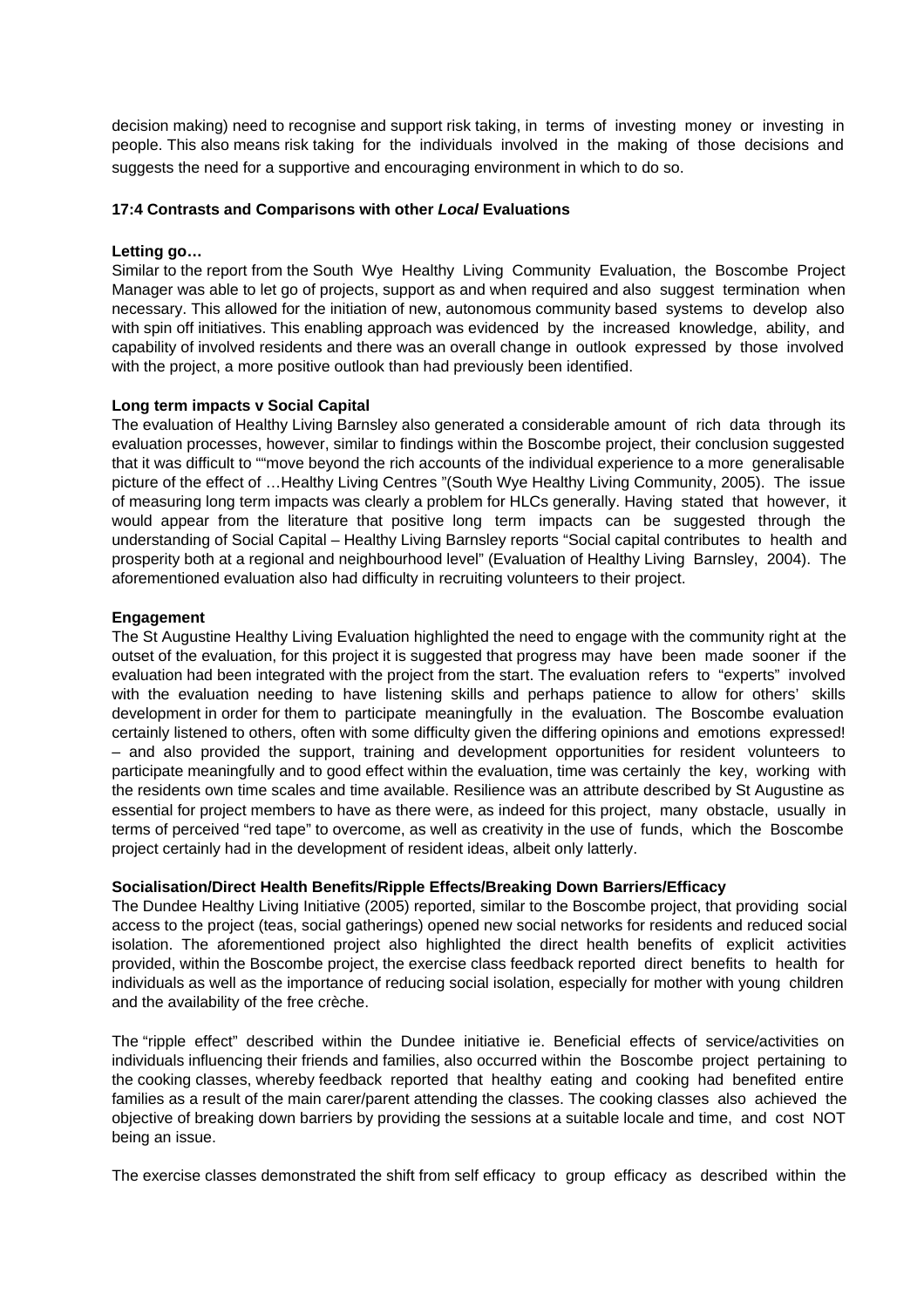Dundee initiative, as responses from the exercise classes demonstrated that individuals who felt they had benefited from the classes went on to encourage others to take part to experience the same health and social benefits. The successful breaking down of barriers for these classes by the provision of perceived "non-threatening" physical activities, providing a free crèche and not requiring expensive clothes etc. to take part.

The Boscombe project also mirrored the Dundee initiative, in its latter approach to developing team working amongst the staff and partnership working with other organisations to good effect for the project as a whole as it then opened up avenues for the resident members to become involved within the project. This involvement of residents contributed to fostering trust within the project, which previously had been lacking, perhaps partly due to (as reported within other evaluations) as a result of cancelling or stopping activities or taking residents' ideas forward (perhaps for good reason although not perceived that way!).

Supervision, support and guidance for staff is essential for managing these relationship issues effectively for themselves and the good of the project as a whole. Supervision would also provide the opportunity to fully understand the roles others play in the project, and foster interdisciplinary working with an acceptance of differing attitudes and perspectives eg. A move from the staff roles fostering dependence in individuals and taking on a more enabling and empowering role. As Lewis (2005) suggests, this is a very difficult to overcome and, certainly for the Boscombe project provides an insight into the stresses and strains experienced by the first project manager and lead for the Trust.

#### **Overview**

The three Healthy Living initiatives described all reported the difficulties for their projects as all the service/activities were known to be funded for a short term only before the true long term benefits could be seen. The Dundee initiative suggests that for successful collaboration within the project and with other organisations there needs to be:

- a) Clear and shared objectives
- b) Consultation with all parties involved
- c) Clear role specification
- d) Commitment from all
- e) Ongoing effective communication

Through the course of the Boscombe evaluation, the above needs were also identified, with communication being the most important feature.

Validation for the evaluation methodology can be seen to come from Dundee initiative report which states that "A recent NHS Scotland guide states , where outcome measure have been developed in conjunction with the community ....then studies which address feelings, attitudes and experiences are as important as reviews of effectiveness." (Lewis, 2005). This project shared the difficulties of other healthy living projects in finding it difficult at times to target areas and hard to engage groups as well as those with specific conditions – those with mental health conditions were frequently cited. It was mooted at various Board meetings that the solution to this would be, as the literature suggested that the project needed to go out TO those members of the community rather than wait for them to approach the project eg. Going out to local clubs and pubs etc. this however was not taken forward. The local presence of the Boscombe project as an office in the heart of the community, and having staff and residents who had an intimate knowledge of the local community, meant that the Boscombe project became responsive to locally identified needs. The working knowledge of other local organisations, both statutory and voluntary, ensured streamlining of provided activities and avoided duplication. This knowledge also could be seen to extend to individuals, whereby the suggestions as to who could fill the vacant project manager post was successfully made and supported by a Board member.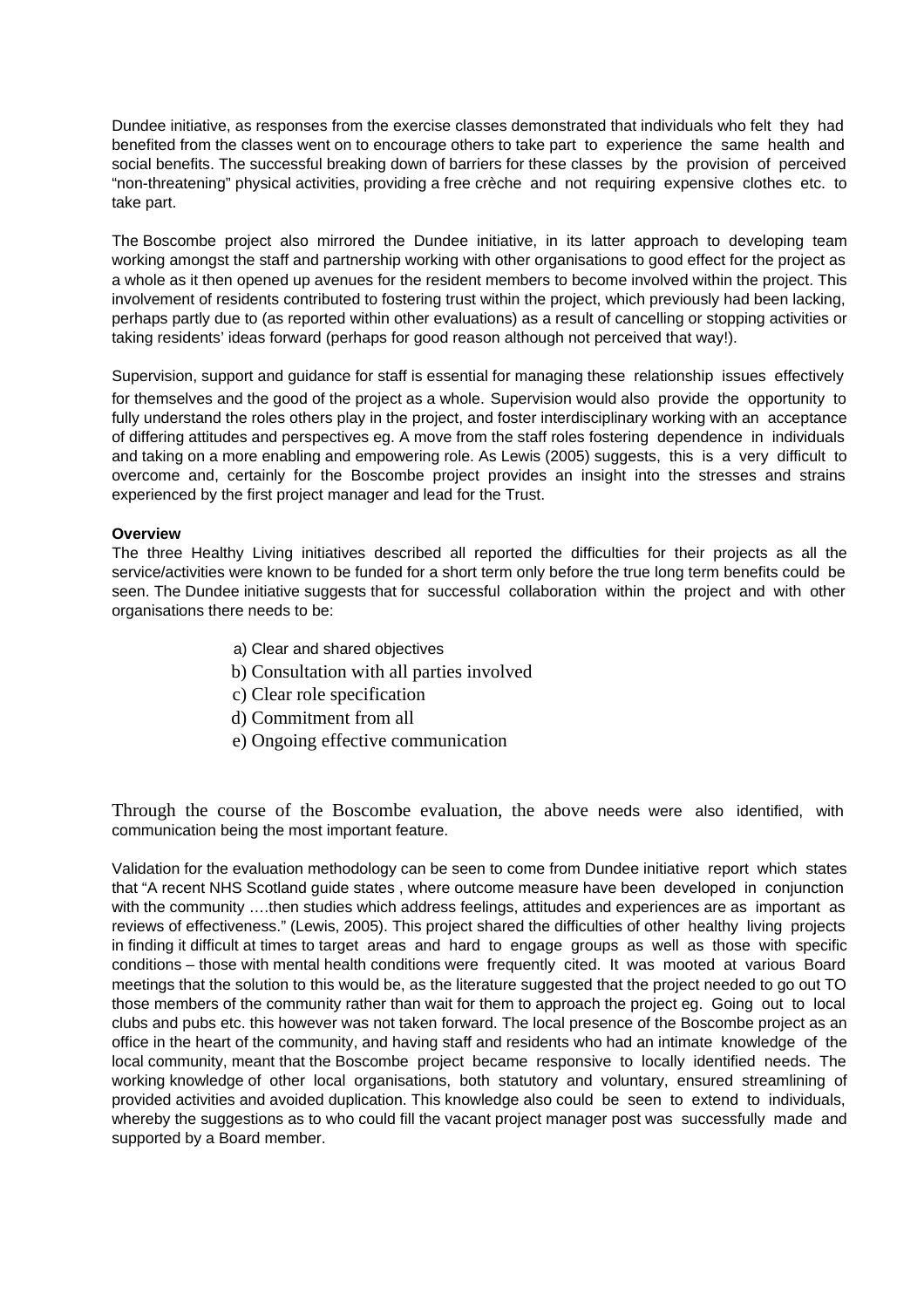#### **Final comment**

For the evaluators, a key note from the Dundee initiative addressed the behaviours of members of the project. Lewis (2005) states **"It is part of the community development approach to challenge aspects of behaviours….and to encourage group members to take ownership and raise issues with one another"** (Lewis, 2005, p.56). The evaluators found it difficult at times to be successful, immersed, evaluators with negotiation skills to avoid being (or at least perceived) as put in the position of managing others' behaviours, and it took considerable mutual reflection and support to effectively ensure that the project itself was encouraged to address undesirable behaviours in its members.

#### **18. Outcomes and the Literature- Social Capital**

#### **18.1 Key empowerment concepts**

Upon reflection it became apparent to the evaluators that, by and large, most of the evaluation outcomes addressed community development, which saw a change in focus from some of the original aims and objectives of the evaluation.

The table below highlights the links between key empowerment concepts and introduces the social capital factor for community development.

#### **Table 12**

| Key Concept                                   | HLC Link to Reduction in Health Inequalities                                         |
|-----------------------------------------------|--------------------------------------------------------------------------------------|
| Social Capital: refers to                     | Social capital build links within communities that                                   |
| the networks and trust                        | strengthen their ability to identify and realise their                               |
| between people, significant health potential. |                                                                                      |
| in combating social                           |                                                                                      |
| exclusion and providing a                     |                                                                                      |
| base for long term economic                   |                                                                                      |
| development                                   |                                                                                      |
| Capacity Building:                            | It develops the skills and uses the assets of marginalised                           |
| development work that                         | communities. It helps them articulate their concerns and                             |
|                                               | strengthens the community's find practical ways of addressing health concerns.       |
| ability to build                              |                                                                                      |
| structures, systems people                    |                                                                                      |
| and skills so they are                        |                                                                                      |
| better able to define and                     |                                                                                      |
| achieve objectives.                           |                                                                                      |
|                                               | Social Inclusion: Concerned Links here are expressed in terms of indicators, such as |
|                                               | with countering assumptions infant mortality and life expectancy - GMO2 Indicators.  |
| of dependency. It is                          |                                                                                      |
| rooted in an understanding                    |                                                                                      |
| of citizenship that sees                      |                                                                                      |
| people as having the right                    |                                                                                      |
| to influence and                              |                                                                                      |
| participate in decisions                      |                                                                                      |
| that affect them and to                       |                                                                                      |
| have views and experiences                    |                                                                                      |
| listened to.                                  |                                                                                      |

(adapted from Lewis S 2005)

#### **18:2 Social Capital**

Underpinning the theme of user involvement within the Healthy Living Project itself as well as the evaluation, is the concept of Social Capital.

Morrissey at al (2002) state "that funding is not just about financing an organisation to deliver specified targets, but is also an investment in its capability. In this sense, capability is about positive relationships with the relevant community, about flexible and adaptable problem solving and long term sustainability." (Morrissey at al 2002, p.4) The Healthy Living Project in the last 2 years invested heavily in the community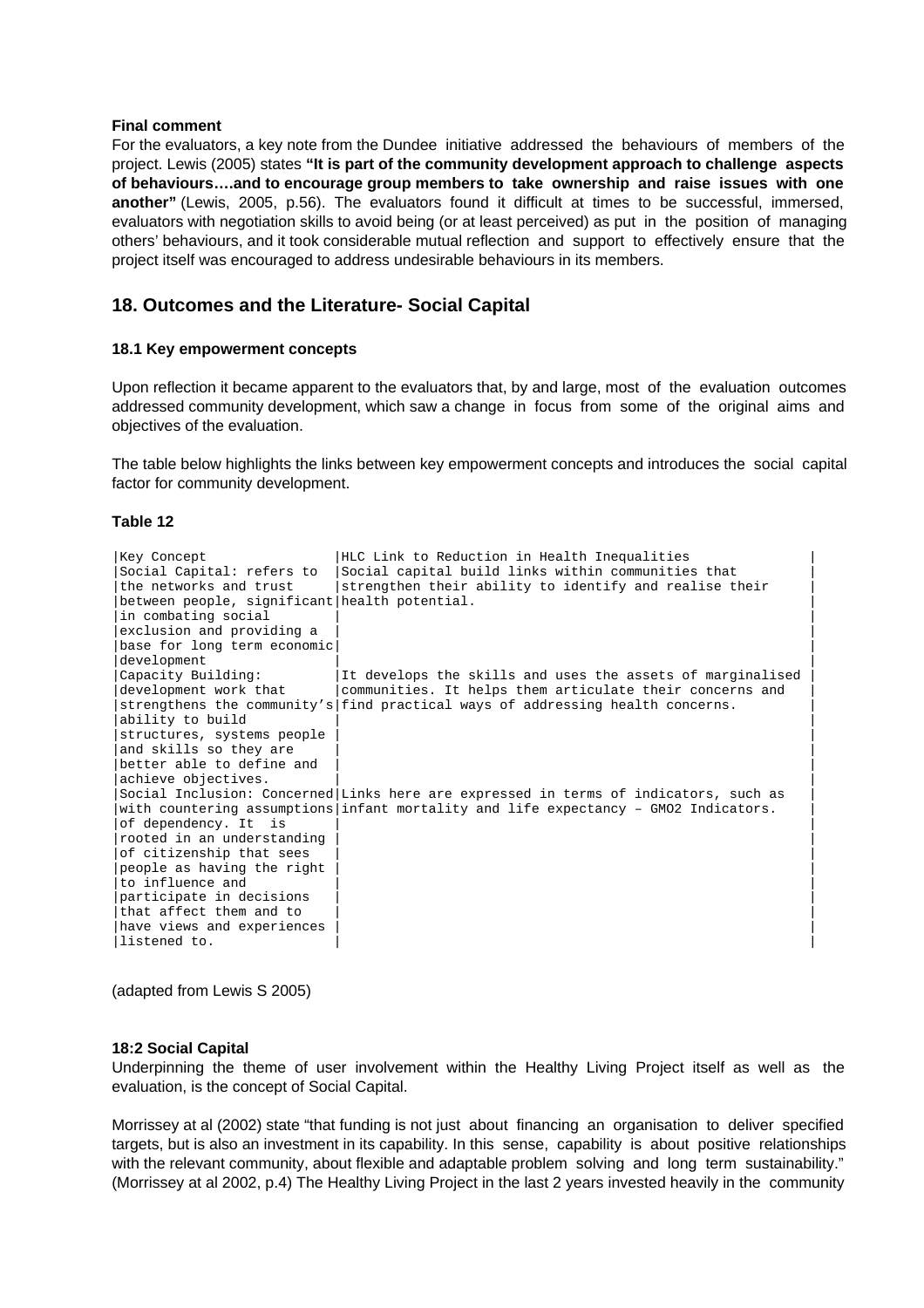in providing financial and business support for community led projects. These projects were brought to the Board from the community having identified a need and clearly stating where the benefits and outcomes lay measured against local health improvement targets. Eg. Boscombe Wholefood Co-operative.

The staff worked with the community members in negotiating Service Level Agreements and process monitoring, as well as expected outputs and budgets. Over time a positive relationship was established between the staff, community members, and other community networks and organisations. As a result of this a further project was established, an independent "umbrella" organisation, Urban Evolution wholly managed and run by the community. The success of these projects would appear to be a result of what is termed "social glue" – the degree to which people take part in group life; the level of trust people feel when participating in such groups;." (Morrissey et al, 2002, p 5). This appeared sadly lacking in the early years of the evaluation as were "social bridges" which are described as the link or connections between groups and which give access to wider groups of players outside of their area/specific interest group" (Morrissey et al, 2002, p5)

#### **Fig 2 The Three Components of Social Capital (adapted from Morrissey et al 2002, p.12)**

The above figure highlights the 3 components of Social Capital, and using this model it can be seen where issues arose within the early years of the project. Linking capital in this case had possibly two funders, the Big Lottery Fund and the local health Trust. The Trust was involved from the start in the original bid and was the administrative organisation for finances. Perception of the funders' role was often confused and sometimes seen as restricting movements within the project. "Bridging" saw conflict emerge from time to time as project members/participants were also involved with other local organisations perhaps with different priorities, again confusion often occurred. Towards the end of the project however, clear networks and true partnership working emerged with the other organisations. " Bonding" became more difficult to assess and evaluate due to the inherent nature of the process, as the community became more capable and independent, contact was reduced and limited with the project staff and members of the Evaluation Team. It would seem reasonable however, to assume that a degree of bonding must have taken place to achieve the successful independent project outcomes. As stated previously however, the issue of trust, remained a challenge for the project albeit to a lesser degree by the project's end.

In summary, it could be argued that the project community members and staff enabled bonding, bridging, and linking by for example, empowering, providing infrastructure, being and allowing accessibility, promoting connectedness and engagement, being innovative, and using resources and influences usefully (Morrissey at al, 2002). The project as well as the community members developed willingness over time to try new ideas and new ways of working. The evidence for this can be found within the evaluation processes and the set monitoring tasks. Eg. The numbers of attendees at training courses and personal development workshops increased with appropriate certificates awarded (Food Hygiene). The feedback from the questionnaires highlighted the personal benefits from the exercise classes as well as the establishing of new social networks, plus clearly demonstrating the improved relationships within the project itself amongst community members, staff and other organisations.

The documentary analysis provided evidence for the addressing and tackling issues eg. Behaviour and communication within the project (Communications Policy and evaluation of the same) and the Board papers track the evidence for ideas proposed, developed and often ultimately realised including relevant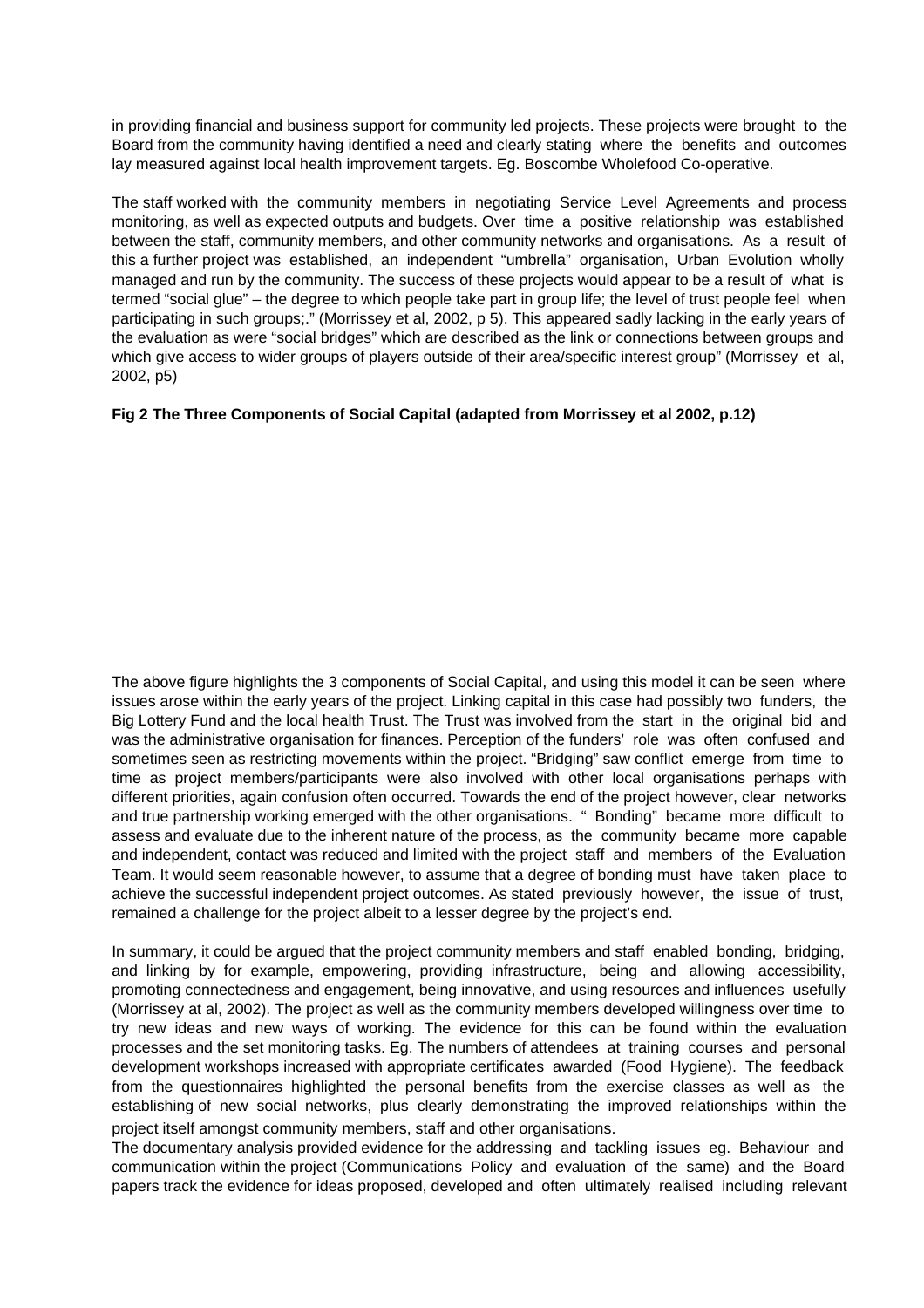correspondence from other organisations wishing to work with the project.

The concept of Social Capital can be seen as another theme for evaluation beyond the scope of a monetary or health/emotional cost and benefit analysis akin to an unexpected added value for the project.

#### **19. Evaluation Participation - Challenges**

Effective engagement and participation within the project took time  $-$  this again was a feature of the ACHIEVE project. It took approximately 6 months to establish working relationships within the project, with staff, the Board, residents and wider community. It was complicated by perceptions of what the evaluation was. As expected, there was the perception that it was an outside "monitoring" body, set out to highlight failures generally and failure to meet targets, rather than a means to achieve the targets. This perception was articulated at meetings and through formal and informal meetings with the project and the evaluation staff.

Platt et al (2005) articulate within their evaluation of HLCs in Scotland that existing plans for HLC evaluation and monitoring processes were not well constructed, and the outcomes of their activities were difficult to conceptualise, identify and measure by staff (Platt et al, 2005, p3). As was found within this project there was a focus on measuring and reporting activities and intermediate outcomes which were estimated as indicating impacts on health. These differing perceptions as to monitoring and evaluation were addressed as the relationships between the project and the evaluation were being established.

The time necessary to build effective relationships, establish collaborative working groups, and recruit resident volunteers took considerably more time than expected. The budget did not have this built in to the set agreed timeframe, and the researcher(s) from the University had to increase their hours to meet the set evaluation targets. This time was spent in formal and informal meetings with all those involved with the project, gaining an understanding of the varied perspectives both of the project itself and the evaluation. Resident involvement for the evaluation was a difficult challenge. The ACHIEVE project highlighted that it ".took time for residents to feel that they were involved." (Hemingway et al, 2004). The initial issues expressed from residents concerned experience and ability to be involved in the evaluation followed by financial aspects, impact on benefits (for those on low or no wages) and childcare issues. The Evaluation Team addressed these issues by identifying and negotiating with residents a suitable time and place for all meetings with children welcome. The evaluation staff tried to be as available and approachable (with contact details) for residents to discuss any queries/worries residents may have had. The staff discussed individual strengths as well as training and development opportunities for residents to foster confidence and a sense of ability. Payment for involvement in the evaluation was made as flexible as possible and included options such as cash, food vouchers, book tokens and child care payments.

An unexpected issue for residents becoming involved in the evaluation concerned perceptions that other residents who were not involved may develop in relation to them. Involvement in the evaluation for residents was felt to be, by some, as perhaps having an impact on their working and personal life should other residents view their involvement in the evaluation with misunderstanding possibly even giving rise to conflict. A few interested residents withdrew from the evaluation citing this as a reason. The staff of the Evaluation Team were aware of this issue and made it clear that support and guidance would be available – however, it would not be possible to eradicate, or control conflict between residents should it occur. **This is a key finding not only for the evaluation for community working in general. It builds into the concepts of linking, bridging, and bonding and community cohesion, which for this project, the evaluation could promote but cannot, and should not, control.**

An unexpected, but key, expectation from the project was that the evaluation had the power to change the project. The first round of questionnaires raised evidence that the evaluation process was seen by some as a means to provide leverage for changes, and perhaps a means to shift responsibility for those changes from within the project to without ie. To the Evaluation Team. Whilst it is reasonable to suppose and make use of evaluation findings in this way, the driver seemed at that time, as expressed in the questionnaires, was that the Evaluation Team look for and direct findings to effect prescribed changes that individual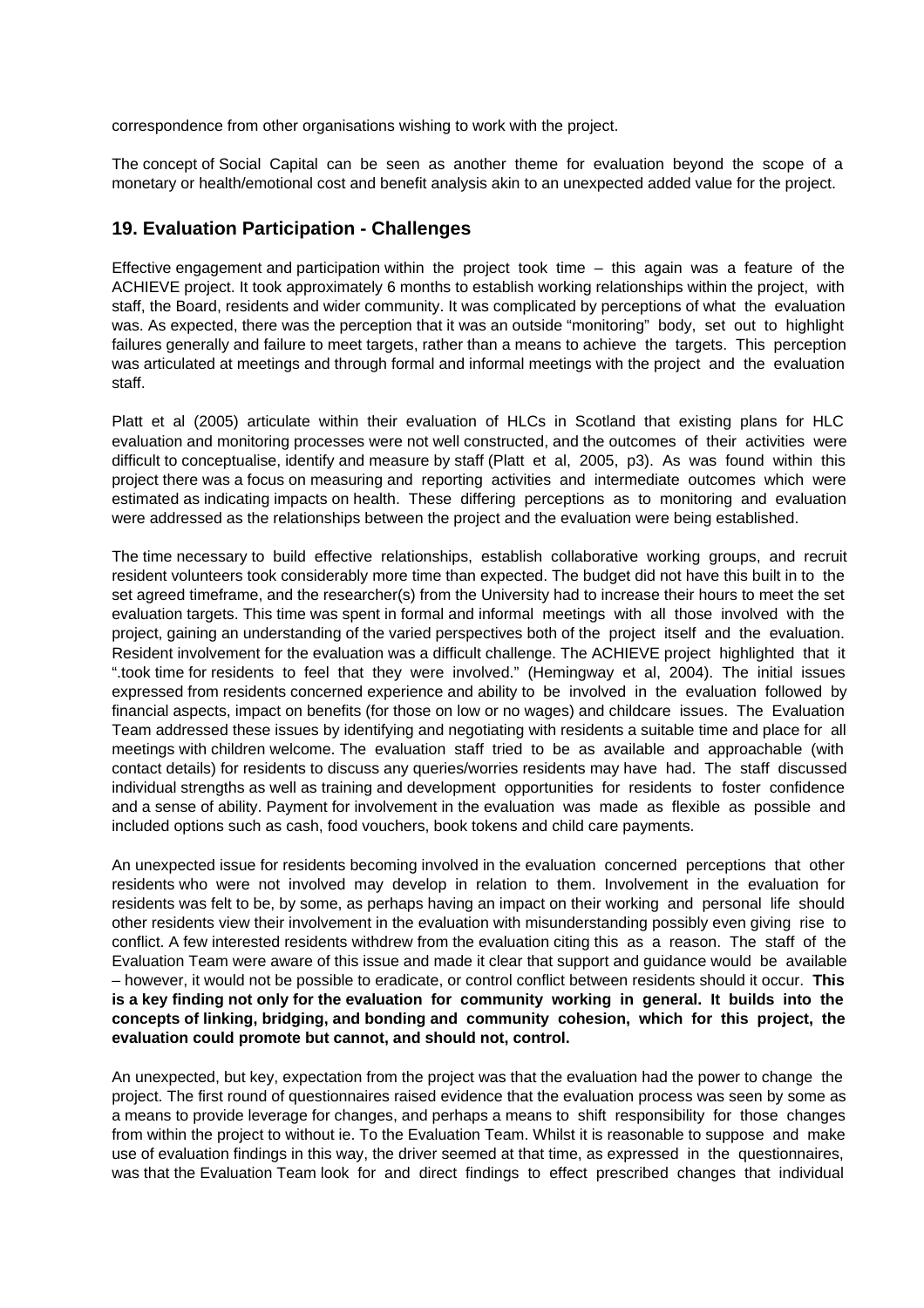project members felt were necessary. It was a challenge for the University members of the Evaluation Team to both participate and immerse themselves as necessary to fully take part in a participatory evaluation but to be able to disseminate findings without a prescription for action back to the project as it was essential in the early stages of the evaluation that the HLC board members developed the skills to respond to the evaluation findings themselves. The Evaluation Team struggled at times with the conveyed sense of disappointment from the project that no action was being dictated, despite the fact that findings were regularly being fed back to the project for **their** decisions on action to be taken. Despite this approach however, some suggestions and skills were offered, eg. A follow-up "Away-Day" for the project to focus on communication, and processes/strategies for developing community ideas for projects. This was not taken up.

#### **19.2 Evaluation Participation – What the evaluators learnt**

For the staff evaluators, the Healthy Living Project provided many challenges and subsequently lessons learnt.

First of all the staff evaluators had to be clear, and make it clear to others within the project as to what their role was. Reflection and supervision from others, in this case senior staff within the University, were the key to this. The reflection process addressed role merging and highlighted potential "problem solving" or "rescue" behaviours from the staff evaluators. This strengthened focus and the need for setting, maintaining, and reinforcing boundaries.

The need for effective communication became clear as was the need for clear, open and transparent working. This was to ensure that there was understanding, and also to make clear that there was the same expectations from others within the project.

Within a wider context, it became apparent through the literature search, that the Big Lottery Fund did not consider support for evaluation of the Healthy Living Centre initiative was necessary and this was, for many projects, a much needed afterthought as they were later asked to provide evidence of their impacts on individuals and communities. This added pressure to projects as evaluation was seen as able to influence further funding. As Platt et al (2005) report "Lack of expertise and knowledge of evaluation among the HLCs, combined with the lack of ring-fenced funds available for evaluation, compounded these difficulties." (Platt et al, 2005, p3)

The table below is adapted from the UK Evaluation Society Good Practice Guidelines (2006) and provides a useful framework for identifying lessons learnt for the evaluators.

#### **Table 13 What the Evaluators Learned**

| Building     | Cultural                           | How the                  | Unexpected skills/attributes |
|--------------|------------------------------------|--------------------------|------------------------------|
|              | Relationships Information is       | evaluators are           | required for evaluators      |
| within the   | necessary                          | perceived by             |                              |
| Project      |                                    | others                   |                              |
| There is a   | There is a need to There is a need |                          | The evaluators need to be    |
| need to      | truly understand                   | to be aware of           | approachable, friendly and   |
| establish    | an embrace a                       | how others may           | contactable.                 |
| effective    | community                          | view not just the        |                              |
| trusting     | project's                          | evaluation               | The ability to see           |
|              | relationships wuniqueness" and     | itself, but the          | opportunities to obtain      |
| with the     | where/how                          | evaluators.              | further additional data      |
| $project -$  | perspectives and                   |                          | either quantitative or       |
| beyond the   | goals are                          | May be perceived         | qualitative - ad hoc at      |
| expected     | developed and                      | as an insider, or times. |                              |
| traditional  | developing.                        | confidante,              |                              |
| expectations |                                    | someone who may          | The ability to remain        |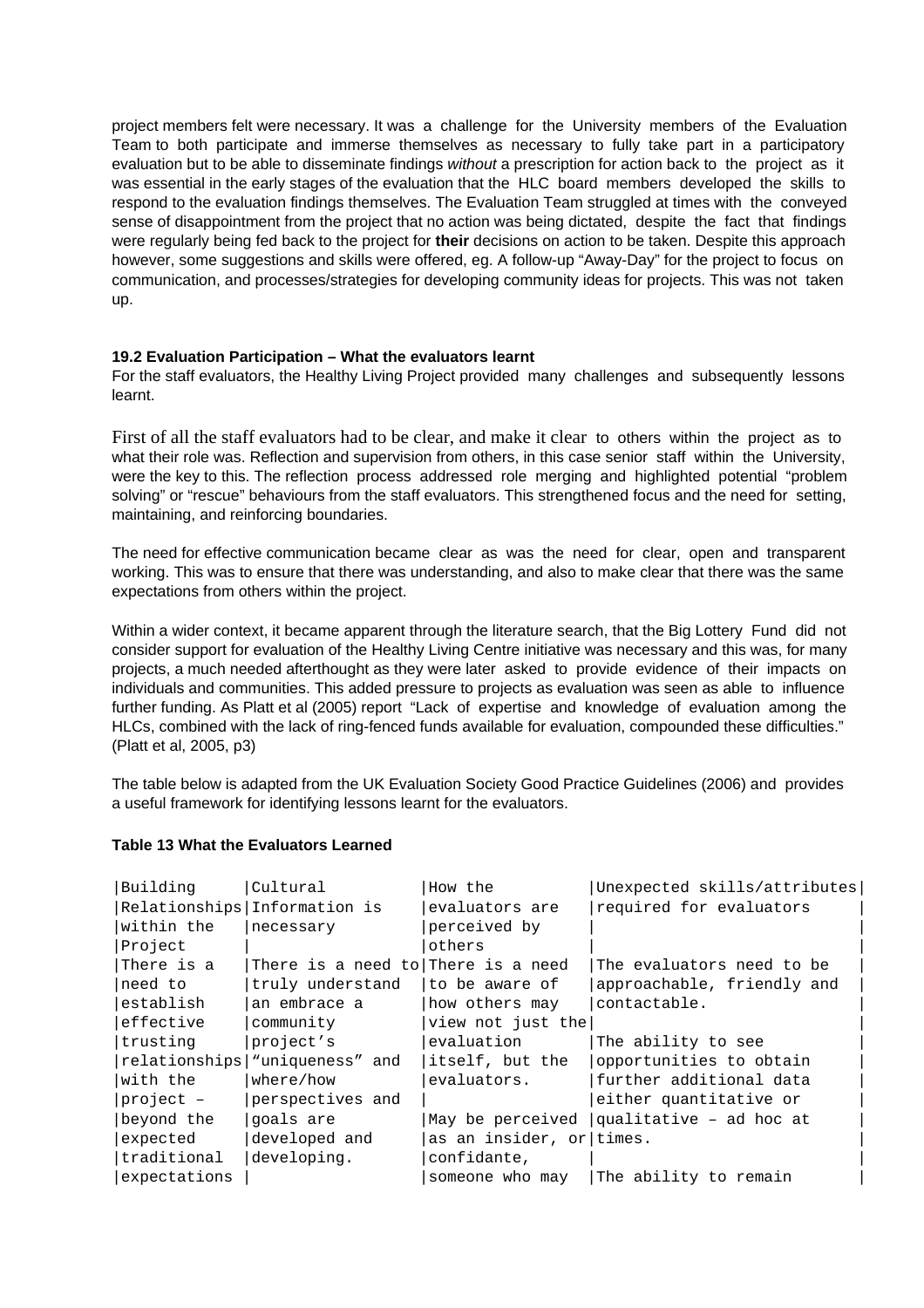| of working    | There is value in breach        |                  | external despite the                                             |
|---------------|---------------------------------|------------------|------------------------------------------------------------------|
|               | relationships socialising and   | confidentiality, | pressures of being immersed                                      |
|               |                                 |                  | being open to what someone to act as in the project (supervision |
|               | may appear only                 | sounding board,  | being the key tool                                               |
|               | gossip and rumour. or as a      |                  | required).                                                       |
| Use formal    |                                 | colleague.       | The ability to remain                                            |
| and informal  | There is a need to              |                  | independent of the project                                       |
| chats,        | be aware that                   | May be perceived | despite immersion.                                               |
| emails,       | others may feel                 | as in a          |                                                                  |
| impromptu     | threatened by the               |                  | therapeutic role! There is a need to                             |
| meetings.     | process of                      |                  | constantly review and update                                     |
|               | evaluation and the              |                  | the literature searches -                                        |
| There is a    | evaluators, or                  | May be perceived | otherwise the original                                           |
| need to       | indeed that it is               | as an arbiter of | literature review may be                                         |
| respond       | a waste of time.                | disputes, or as  | very out of date! Also                                           |
| genuinely and |                                 | an advocate, or  | necessary for writing up the                                     |
|               | appropriately   We needed to be | advisor.         | final paper.                                                     |
| to            | aware of those                  |                  |                                                                  |
| individuals   | people who have                 |                  | Evaluators may be There is a need to record                      |
|               | and groups in emotive reasons   | perceived with   | and document information at                                      |
| context.      | for becoming                    | suspicion and    | all times - this allows for                                      |
|               | involved in the                 | $mistrust - the$ | clarity, avoids conflict and                                     |
|               | evaluation (and                 | evaluation seen  | can track changes in the                                         |
|               | can therefore                   | as a test that   | project over time.                                               |
|               | react emotionally               | must be passed.  |                                                                  |
|               | to proposals and                |                  | Effective filing of ALL                                          |
|               | decisions) and                  |                  | information is vital for                                         |
|               | manage what                     |                  | retrieval purposes and to                                        |
|               | emotive discourse               |                  | ensure confidentiality ie.                                       |
|               | arises - often                  |                  | Confidential documents are                                       |
|               | personal in                     |                  | locked away.                                                     |
|               | nature.                         |                  |                                                                  |
|               | We had to remain                |                  | Mutual trust and support was                                     |
|               | focussed on                     |                  | essential between the                                            |
|               | addressing core                 |                  | evaluators.                                                      |
|               | concerns should                 |                  |                                                                  |
|               | challenges and                  |                  | The money, time, and                                             |
|               | issues arise, and               |                  | evaluation methods, must fit                                     |
|               | not become                      |                  | into the budget. There                                           |
|               | embroiled in a                  |                  | difficulty in recruiting                                         |
|               | myriad of                       |                  | volunteers for the                                               |
|               | irresolvable                    |                  | evaluation which                                                 |
|               | issues to the                   |                  | Influenced the above - there                                     |
|               | detriment of                    |                  | difficulty conveying this                                        |
|               | focussing on the                |                  | information at times to the                                      |
|               | evaluation.                     |                  | project.                                                         |
|               |                                 |                  |                                                                  |
|               | We found it                     |                  | We found it very difficult                                       |
|               | difficult at times              |                  | to always fulfil the role of                                     |
|               | to understand the               |                  | $negotiator - especially with$                                   |
|               | politics and                    |                  | regard to Sharkey's (2006)                                       |
|               | dynamics of the                 |                  | suggestion the role of the                                       |
|               | project!                        |                  | negotiator/evaluator should                                      |
|               |                                 |                  | "set and maintain a positive<br>climate in which concessions     |
|               | The project lead                |                  |                                                                  |
|               | was a senior                    |                  | can be made and, eventually                                      |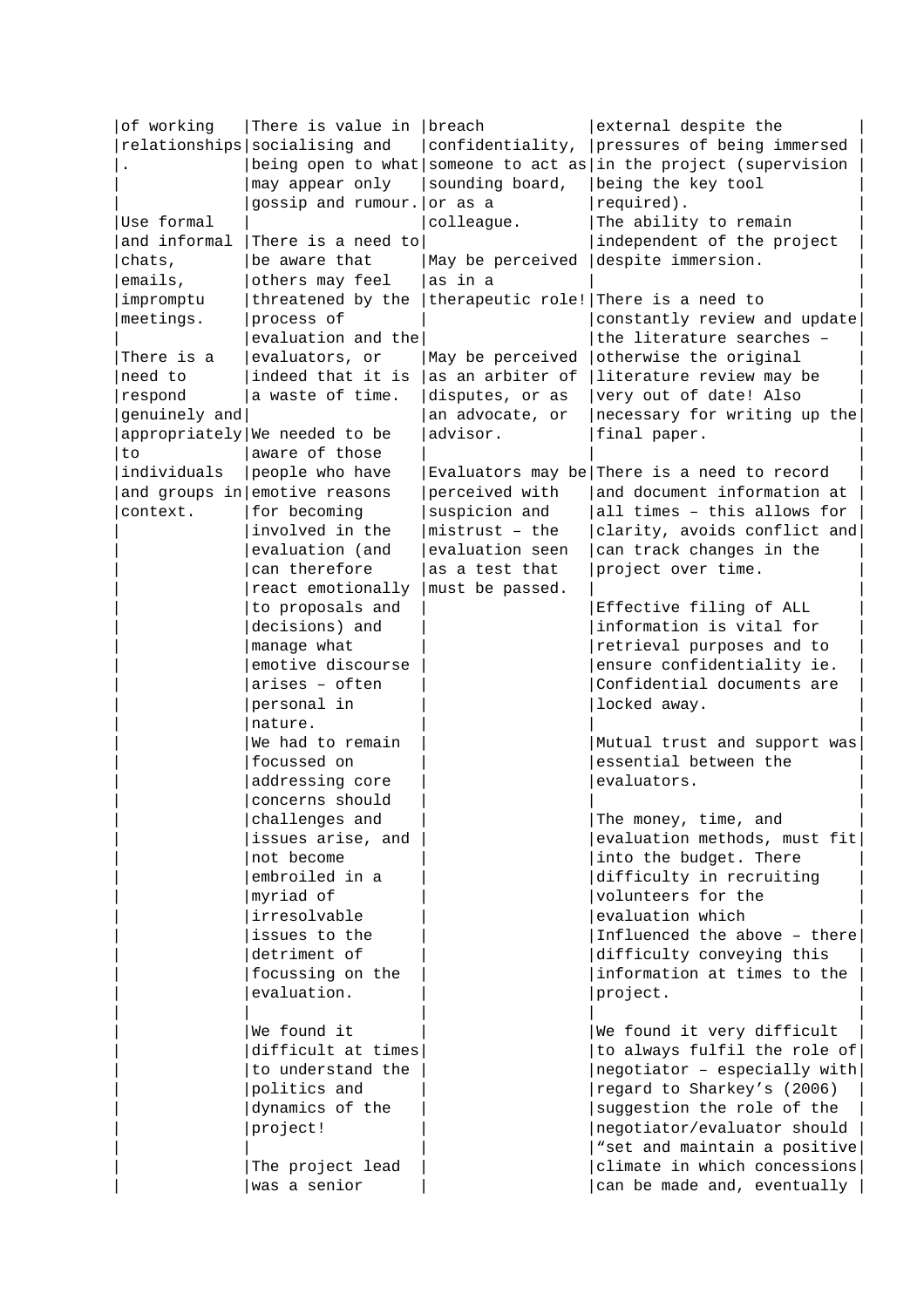| academic which was<br>crucial to the | a settlement can be<br>achieved". |
|--------------------------------------|-----------------------------------|
| perceived                            |                                   |
| credibility of the                   | We had to be sensitive to         |
| University Staff                     | situations, in meetings for       |
| on the Evaluation                    | example (effective reading        |
| Team.                                | of verbal and non verbal          |
|                                      | clues), where attitudes such      |
| "Time" often meant                   | as defensiveness were             |
| different things                     | conveyed by stakeholders, by      |
| to those involved                    | recognising that this could       |
| in the evaluation                    | be due to feelings of threat      |
| and project: we                      | or feeling "out of their          |
| had to communicate                   | depth" - and respond by           |
| and how and why                      | reframing perspectives and        |
| time was necessary                   | information. This also            |
| for evaluation                       | included not highlighting         |
| processes and be                     | work not completed for the        |
| explicit about the                   | evaluation by individuals.        |
| actual time needed                   | It was very difficult             |
| for tasks. We also                   | however to remain detached        |
| found we didn't                      | and focussed and not become       |
| understand time                      | involved in project group         |
| eg. that "will get                   | dynamic issues.                   |
| back to you" "will                   |                                   |
| send it to you"                      | Mediation skills were             |
| may have an open                     | necessary at times!               |
| ended time frame                     |                                   |
| whereas we had                       | Be genuine at all times.          |
| attached a non                       |                                   |
| expressed/negotiat                   | A sense of humour is              |
| ed time span in                      | absolutely essential! - and       |
| our heads!                           | often used in mediation,          |
|                                      | discussion and negotiation.       |
|                                      |                                   |
|                                      |                                   |
|                                      |                                   |

(adapted from Platt et al, and Wainwright 2002)

The evaluators also learned that it was very difficult to communicate to others both within the project and externally that identifying a causal relationship between a particular activity and a particular outcome id often difficult or impossible especially with regard to long term impact – indeed any changes may even only be apparent after the project has ended (Wainwright 2002). It was also difficult to convey that whilst the original set aims and objectives both for the evaluation and the project itself should remain in focus, there needs to be flexibility in order to capture unexpected outcomes and avoid wasting valuable time and effort on redundant or unachievable objectives.

#### **Time**

The time involved in working on this type of evaluation was considerably more than had been envisaged and reflected in the original plan. The evaluation lead was considerably more involved in supervision, liaison, facilitation/negotiation and general management of the project than had originally been projected.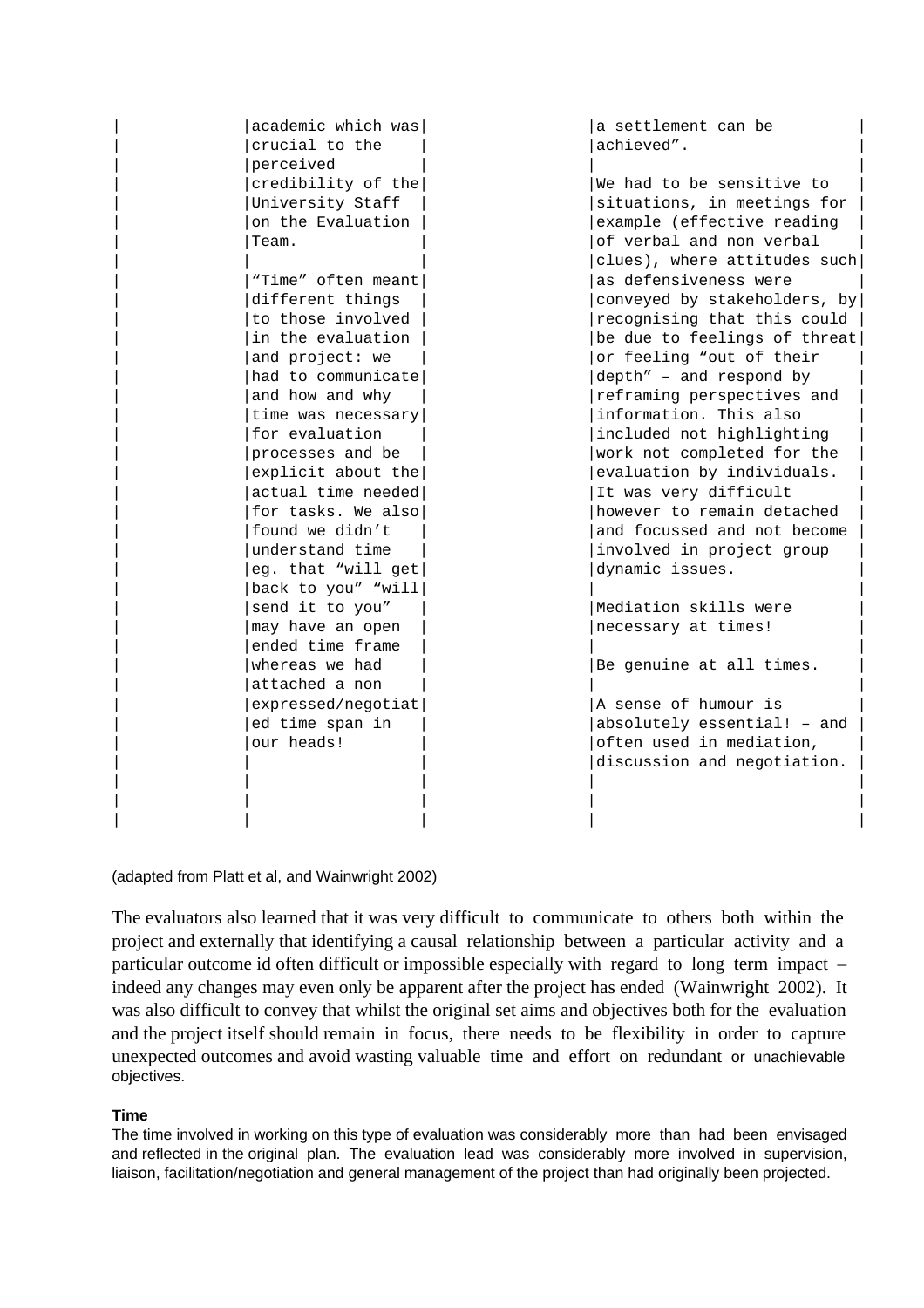The use of the following second table identified further lessons learnt for the evaluators.

## **Table 14 Comparing UKES Guidelines with the Evaluators Lessons Learnt**

| UK Evaluation Society Good Practice                                     | What We learned as Evaluators   |
|-------------------------------------------------------------------------|---------------------------------|
| Guidelines : recommend for Evaluators                                   |                                 |
| To be explicit about the purpose,                                       | There is a difference between   |
| methods, intended outputs and outcomes being explicit and thinking we   |                                 |
| of the evaluation; be mindful of                                        | are understood! - thus, there   |
| unanticipated effects and be                                            | is a need to communicate        |
| responsive to shifts in purpose.                                        | clearly. It can be difficult    |
|                                                                         | for stakeholders, funders and   |
|                                                                         | community projects to be able   |
|                                                                         | to respond to shifts in purpose |
|                                                                         | as a result of the evaluation.  |
|                                                                         |                                 |
| Alert commissioners to possible                                         | We aimed to be as open and      |
| adjustments to the evaluation approach transparent as possible          |                                 |
| and practice; be open to dialogue                                       | maintaining open dialogue - but |
| throughout the process informing them                                   | external organisational changes |
| of progress and developments.                                           | nationally and locally often    |
|                                                                         | meant re-establishing           |
|                                                                         | relationships and made          |
|                                                                         | responsive changes within the   |
|                                                                         | evaluation a source of          |
|                                                                         | dissatisfaction.                |
| Consider whether it is helpful to                                       | Whilst arbitration was not      |
| build into the contract forms of                                        | necessary - supervision and     |
| external support or arbitration                                         | support was essential from an   |
| (should the need arise).                                                | external source and also from   |
|                                                                         | each other.                     |
| Have preliminary discussion/s with                                      | Although this took place, over  |
| commissioners prior to agreeing a                                       | time the agreed objectives etc. |
| contract.                                                               | became open to interpretation   |
|                                                                         | and their ambiguous nature      |
|                                                                         | contributed to some degree of   |
|                                                                         | conflict within and without the |
|                                                                         | project.                        |
| Adhere to the terms agreed in the                                       | There were no significant       |
| contract and consult with                                               | changes that needed to be made, |
|                                                                         |                                 |
| commissioners if there are significant   however agreement over minor   |                                 |
| changes required to the design or                                       | adjustments were difficult to   |
| delivery of the evaluation.                                             | achieve at times.               |
| Demonstrate the quality of the                                          | We did this through regular     |
| evaluation to other parties through                                     | reporting to the Board and did  |
| progress reports e.g. on development                                    | our best to ensure              |
| and financial accountability and                                        | findings/reports were made      |
| adhere to quality assurance procedures available in the public domain   |                                 |
| as agreed in the contract.                                              | - this was often difficult to   |
|                                                                         | achieve however as there was a  |
|                                                                         | perceived fear that the reports |
|                                                                         | reflected unfavourably on the   |
|                                                                         | project.                        |
| Be aware of and make every attempt to $ $ We learned from residents and |                                 |
| minimise any potential harmful effects our volunteers on the            |                                 |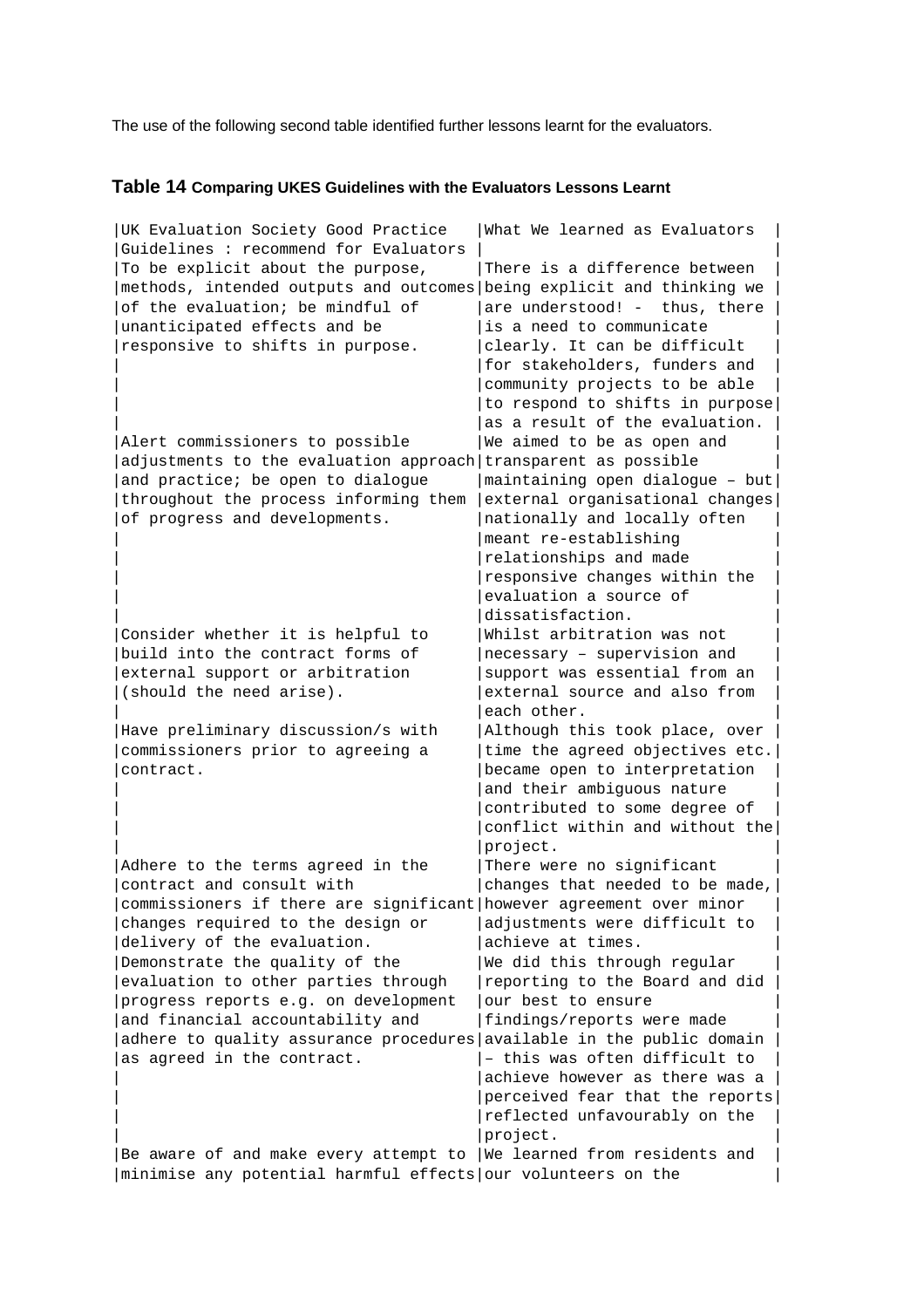| of the evaluation prejudicing the                                      | evaluation that their           |
|------------------------------------------------------------------------|---------------------------------|
| status, position or careers of                                         | participation on the evaluation |
| participants                                                           | caused conflict for them within |
|                                                                        | the community $-$ this needs to |
|                                                                        | be addressed at the outset with |
|                                                                        | support, guidance, information  |
|                                                                        | and supervision provided on an  |
|                                                                        | ongoing basis to                |
|                                                                        | interested/participating        |
|                                                                        | residents and to be always      |
|                                                                        | available if needed.            |
| Demonstrate that the evaluation design We involved residents and staff |                                 |
| and conduct are transparent and fit                                    | in the design of the tools      |
| for purpose.                                                           | although consensus was often    |
|                                                                        | hard to reach as to the most    |
|                                                                        | appropriate tools - often as a  |
|                                                                        | result of differing agendas as  |
|                                                                        | to what should be evaluated.    |
| Demonstrate comprehensive and                                          | All information, drafts,        |
| appropriate use of all the evidence                                    | paperwork etc. is available for |
| and that evaluation conclusions can be audit if required. All the      |                                 |
| traced to this evidence.                                               | literature used for the reviews |
|                                                                        | and searches are available      |
|                                                                        | also.                           |
| Work within the Data Protection Act                                    | We made use of locked filing    |
| and have procedures which ensure the                                   | cabinets and used passwords to  |
| secure storage of data.                                                | protect data on computers. Any  |
|                                                                        | transfer of material via email  |
|                                                                        | was through organisational      |
|                                                                        | secure networks.                |
| Acknowledge intellectual property and                                  | Clear indication (within formal |
| the work of others.                                                    | documents presented to the      |
|                                                                        | Board and others) was made to   |
|                                                                        | as the contributions made by    |
|                                                                        | staff and our Resident          |
|                                                                        | Volunteers - made either        |
|                                                                        | verbally or in written          |
|                                                                        | communication/data collected.   |
|                                                                        | We were unsure as to whether    |
|                                                                        | our material was being used for |
|                                                                        | other purposes.                 |
| Have contractual agreement over                                        | Agreed at the outset.           |
| copyright of evaluation methodology,                                   |                                 |
| findings, documents and publication.                                   |                                 |
| Write and communicate evaluation                                       | We aimed to communicate clearly |
| findings in accessible language.                                       | and effectively and work in a   |
|                                                                        | clear and transparent manner -  |
|                                                                        | however, we struggled to        |
|                                                                        | prepare written documentation   |
|                                                                        | and papers in plain English.    |
|                                                                        | Aware of this we attempted to   |
|                                                                        | recruit residents to assist -   |
|                                                                        | but were not successful         |
| Agree with commissioners from the                                      | Agreed at the outset.           |
| outset about the nature of                                             | Presentation was made at a      |
| dissemination in order to maximise the conference in April 2008.       |                                 |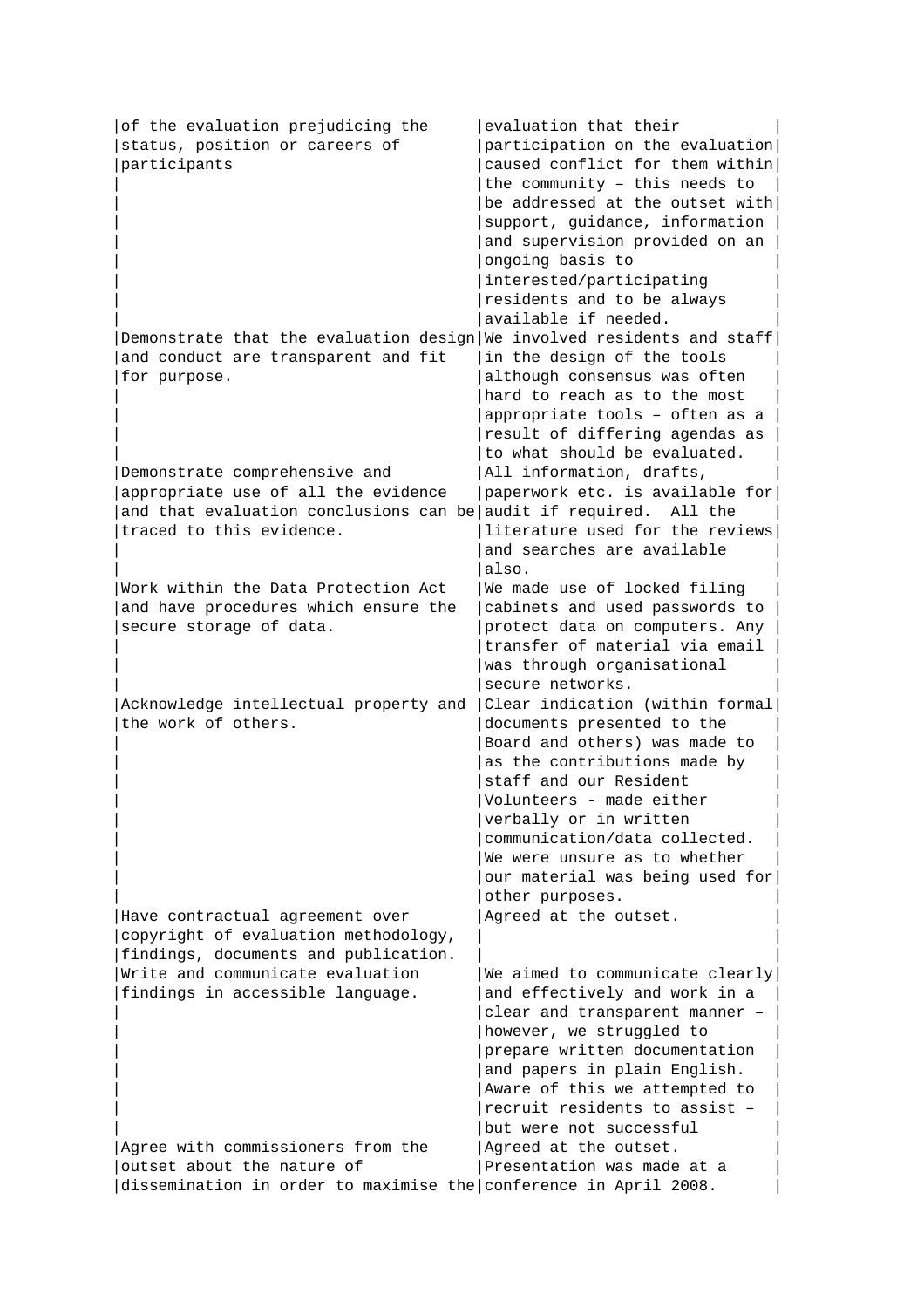| utility of the evaluation.                                             |                                 |
|------------------------------------------------------------------------|---------------------------------|
| Demonstrate a commitment to the                                        | We continued to remain focussed |
| integrity of the process of evaluation on effective evaluation within  |                                 |
| and its purpose to increase learning                                   | the time, people, and financial |
| in the public domain.                                                  | constraints present to ensure   |
|                                                                        | robust findings - this was      |
|                                                                        | often difficult to communicate  |
|                                                                        | to others who did not always    |
|                                                                        | understand the limits that were |
|                                                                        | imposed. We also had to check   |
|                                                                        | and ensure findings were        |
|                                                                        | released into the public        |
|                                                                        | domain.                         |
| Be realistic about what is feasible to We achieved this and beyond - 6 |                                 |
| achieve and their capacity to deliver                                  | months was available for write  |
| within the time-scale and budget                                       | up of the evaluation however    |
| agreed.                                                                | funders asked that it be made   |
|                                                                        | available within 3 months.      |
| Know when to refuse or terminate an                                    | At times of intense conflict    |
| evaluation contract because it is                                      | within the project and the      |
| undoable, self-serving, or threatens                                   | evaluation we did consider      |
| to undermine the integrity of the                                      | withdrawing as we did not feel  |
| process.                                                               | able to evaluate effectively as |
|                                                                        | our roles had become confused   |
|                                                                        | and blurred. Effective          |
|                                                                        | supervision however clarified   |
|                                                                        | focus and re-set boundaries     |
|                                                                        | which enabled us to continue    |
|                                                                        | and move forward.               |
| Be prepared to argue the case for the                                  | As described several times in   |
| public right to know in evaluation in                                  | the above paragraphs!           |
|                                                                        |                                 |
| specified contexts.                                                    |                                 |
| Treat all parties equally in the                                       | We feel that we did so -        |
| process of the evaluation and the                                      | evidenced by our working in an  |
| dissemination of findings.                                             | open and transparent manner -   |
|                                                                        | the second round of             |
|                                                                        | questionnaires asked open       |
|                                                                        | questions about the             |
|                                                                        | evaluation/evaluators - this    |
|                                                                        | issue did not appear in any of  |
|                                                                        | the responses.                  |

http://www.chs.med.ed.ac.uk/ruhbc/

#### **19.2 Evaluation Participation – Lessons Learnt for Commissioner/Trust**

Rankin et al (2006) also suggest guidelines for commissioners within their paper.

To ensure good practice in evaluation, it would be helpful if Commissioners:

- 1) Acknowledge the benefits of external, independent evaluation.
- 2) Operate fair tendering situations in which competitors ideas are not exploited or intellectual property misused as a result of commissioning.
- 3) Hold preliminary consultations with all parties to the evaluation to support a relevant, realistic and viable specification.
- 4) Specify the purpose and audience(s) for the evaluation with appropriate background material to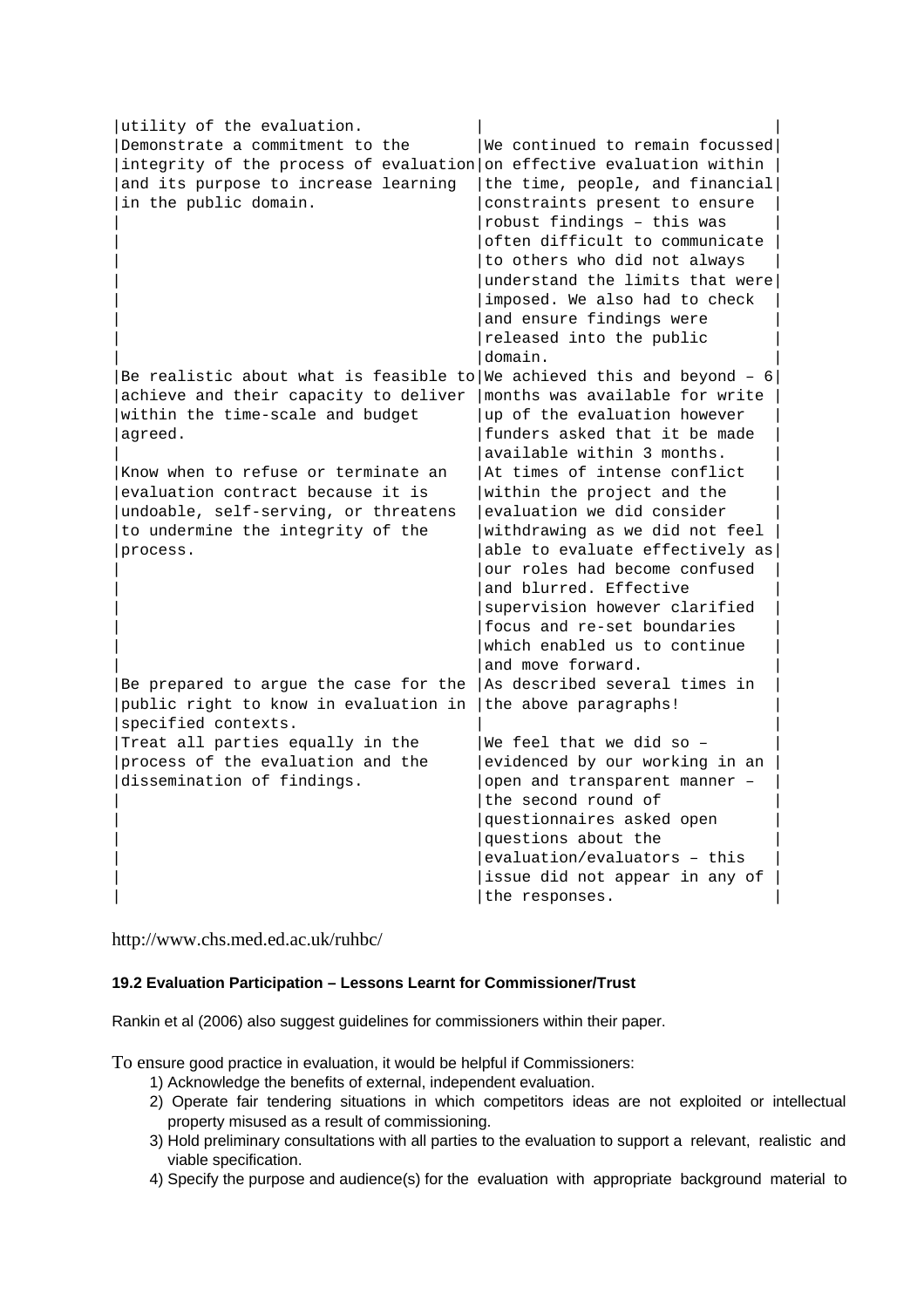encourage relevant tenders.

- 5) Operate a tendering procedure that is open and fair ensuring that appropriately qualified assessors are involved, making explicit criteria upon which a tender decision will be made.
- 6) Clarify the constraints that commissioners operate under, e.g. timescales, budgets, deadlines, and accountability.
- 7) Adhere to the terms agreed in the contract and consult with evaluators and other interest groups if significant changes are required to the design or delivery of the evaluation.
- 8) Specify the legal terms and responsibilities of the evaluation in the contract.
- 9) Match the aims and potential outcome of the evaluation to the knowledge and expertise of the potential evaluator(s).
- 10) Provide access to documentation and data required for evaluation purposes.
- 11) Establish clear principles for the reporting and dissemination of evaluation reports funded by public monies, consistent with acknowledged procedures which ensure quality evaluation and reporting.
- 12) Have realistic expectations on what an evaluation might provide including sufficient time for evaluators to respond to an initial invitation to tender and produce a proposal.
- 13) Include experienced evaluators (who are not potential applicants for funding) in initial drafts of evaluation specifications, including feasible budget and realistic timescales.
- 14) Have trust in evaluators and mutual respect between participants, commissioners and evaluator(s).
- 15) Take advice of evaluators on research methodologies for collecting and analysing data.
- 16) Communicate openly and have respect for people involved in the evaluation and keep the Evaluation Team informed of changes in circumstances affecting the evaluation.
- 17) Recognise where evaluators need to keep their sources of information anonymous.
- 18) Preserve the integrity of the findings, e.g. by not quoting or publicising such findings out of context.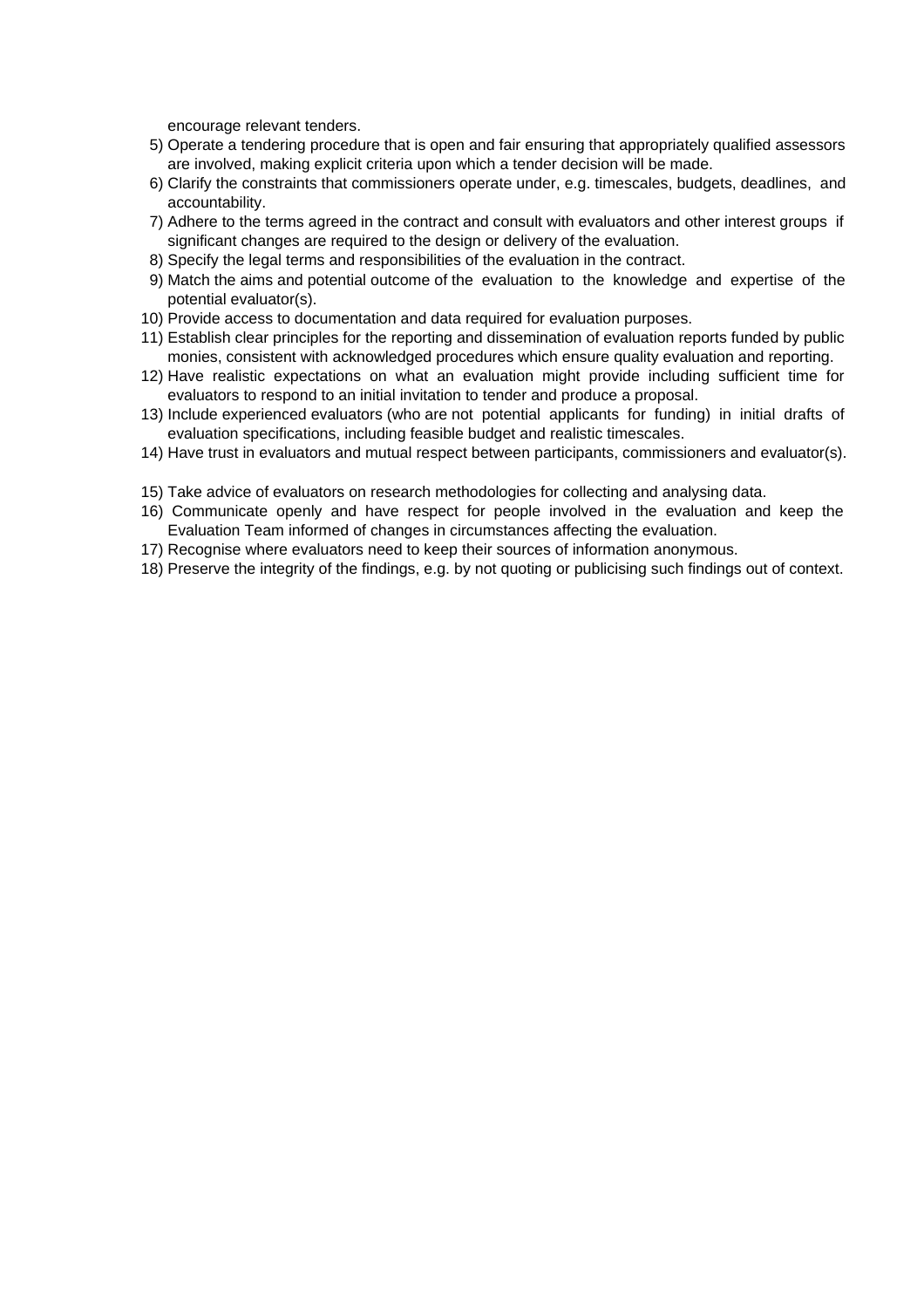# **PART 7**

20:4 **The key points of learning from the evaluation focused on the following areas:**

- **1) Effective communication within the project, with the local community, and partner organisations needs to be viewed as a key process and outcome of community projects.**
- **2) The skills that key staff need to bring with them to the project when they are appointed.**
- **3) The skills that community members need to be facilitated to develop in order to be involved effectively.**
- **4) Effective management and support including policy and process development to support the projects smooth functioning and audit of activities and achievements.**
- 5) Skills of the **lead organisation in establishing well supported key staff posts, and managing community involvement, skills development and effective communication.**
- **6) A focus on effective processes to enable measurable outcomes needs to underpin the design of projects from the point of bidding for funding and agreeing project aims through to the evaluation and planning for sustainability of community projects.**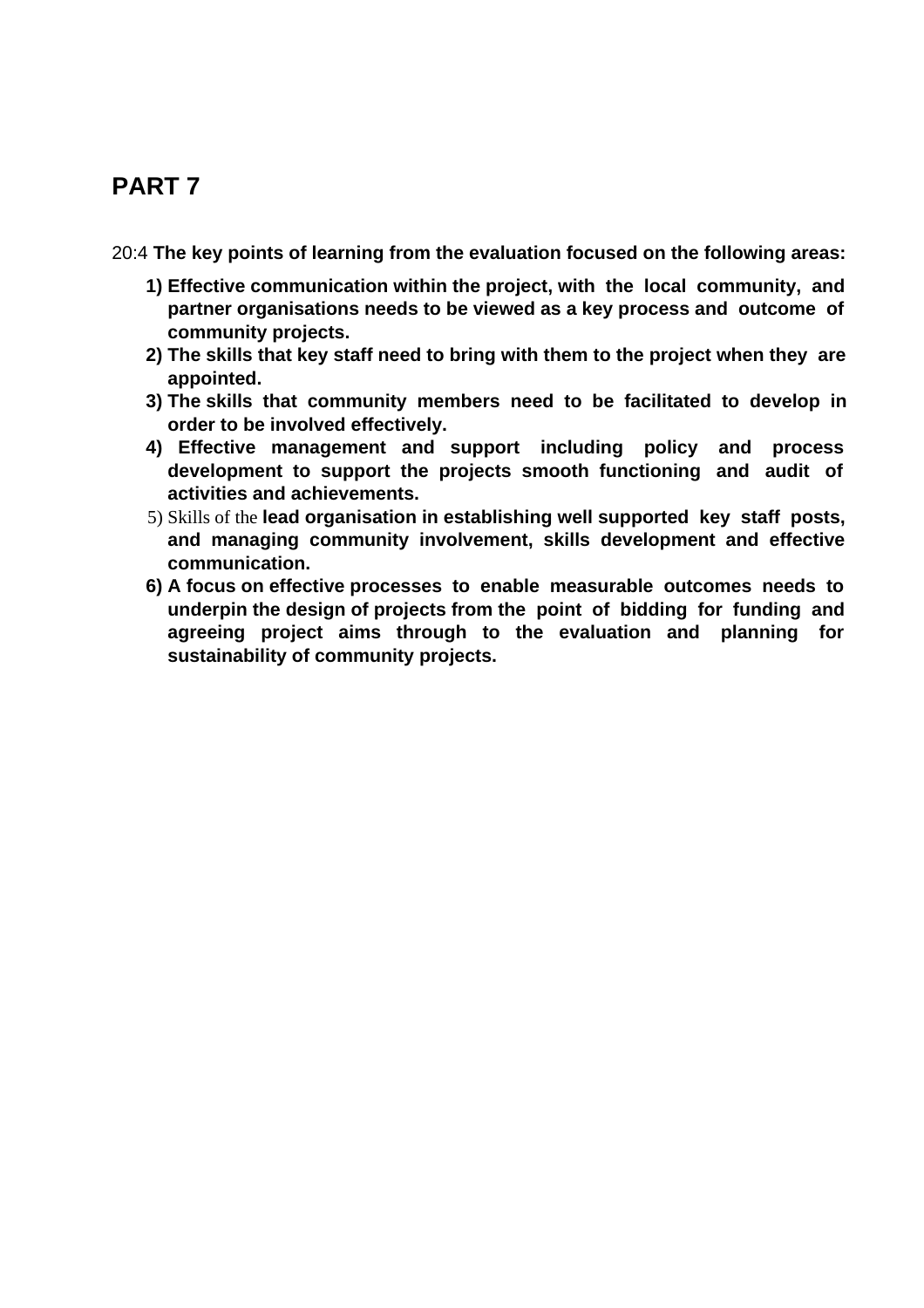## **References and Bibliography**

ACHESON, A. C. S. D. (26 November 1998) *The Acheson Report*. DEPARTMENT OF HEALTH . Stationery Office. ISSBN 011322173 8

ACTION, BOURNEMOUTH HEALTH (Report 2000) *The Boscombe Project* : A Community based project based on health improvement through empowerment, community development and social inclusion. Bournemouth.

ADRIAN COGGS, D. S. HUGH CROMBIE (1991) *Physical Activity and inequalities*. Briefing Paper. Health Education Authority. London. ISSBN 0 7521 1662 2

ALLIANCE, H. L. Web Page. (2006) Electronic Leaflet. www.healthylivingonline.org.uk

ANN HEMINGWAY,, MARY ANN ROBERTSON (2004) *Community Participation in Health Improvement Initiatives: Findings from the ACHIEVE Project*. Draft Document, Bournemouth University. Bournemouth,

ARVAC (2007) *Needs Assessment, Evaluations, and the Whole Kit and Caboodle of Community Research.* (What is Community Research) Pamphlet. 12 pages. ARVAC. England. www.research@arvac.org.uk

AUTHORITY, H. E. (1999*) Healthy Living Centres: guidance to local evaluators*. Health Education Authority. www.hda.nhs.uk

BAILEY, P. (2005) *Healthy Living Centres: Findings from year three of the programme evaluation.* Big Lottery Fund Research Issue 19. Big Lottery Fund. ISSN 1744 4756 /1744 4764

BAILEY, P. (August 2004) *Healthy Living Centres: Year 2 of the programme Evaluation*. Big Lottery Fund Research Issue 4. Big Lottery Fund.

BAILEY, P. (August 2006) *Learning from Healthy Living Centres: Year 4 Evaluation*. Big Lottery Fund Research Issue 29.Big Lottery Fund. ISSN (PRINT) 1744 4756 ISSN (ONLINE) 1744 4764

BAILEY, P. (Dec 2007) *Learning from Healthy Living Centres*: *final evaluation summary.* Big Lottery Fund Research Issue 40. Big Lottery Fund. ISSN (PRINT) 1744 4756 ISSN (ONLINE)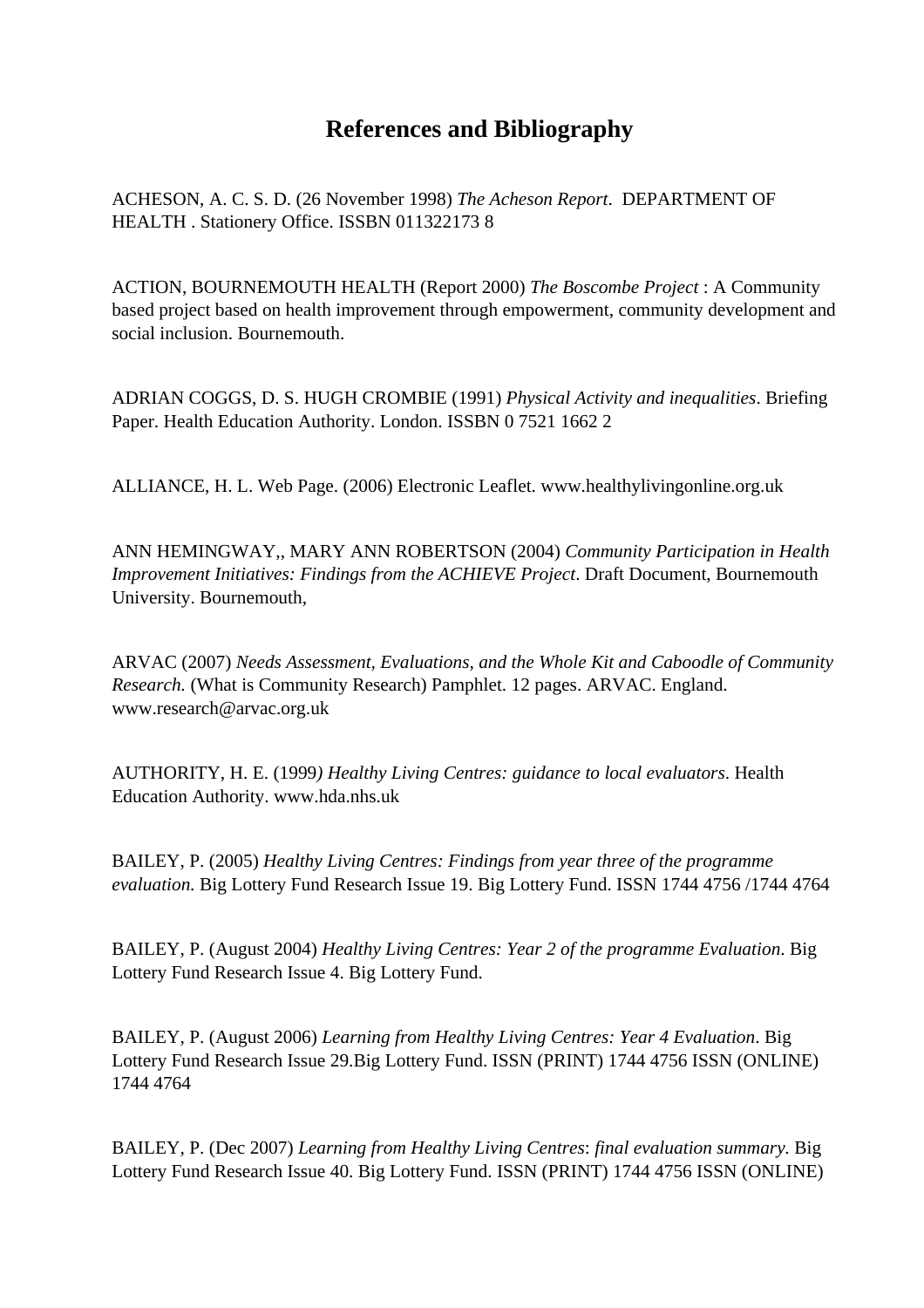1744 4764

BAULD L, J. K., BARNES M, BENZEVAL M, MACKENZIE M AND SULLIVAN H (2005) *Promoting Social Change: The Experience of Health Action Zones in England*.. Journal of Social Policy Vol. p. 34 427-445

BOURNEMOUTH BOROUGH COUNCIL (2004) *Choosing Health in Bournemouth*. (White Paper published to tackle ill health) Bournemouth Borough Council. Bournemouth,

BROMLEY BY BOW CENTRE RESEARCH AND EVALUATION PROJECT (2002-05)

*Bromley by Bow Centre Research and Evaluation Project: Integrated Practice - Focus on Older People.* Funded by the Dunhill Medical Trust.

BULL, JULIE Closing the Gap: setting local targets to reduce health inequalities. DEPARTMENT OF HEALTH. Health Development Agency. London, DEPARTMENT OF HEALTH.

CAMERON (2000) *Using Reflective Process in Community-based Participatory Action Research.* Reflective Practice, 1. Issue 2.

ST AUGUSTINE'S HEALTHY LIVING CENTRE. ((no date available) *St Augustine's Healthy Living Centre*. St Augustine's Healthy Living Centre. Renewal.net Case Study: East of England

CHANAN, G. (2002) *Community Involvement: the Roots of Renaissance*. Office of the Deputy Prime Minister, Crown Copyright. London

CLAUDIA BOTHAM, L. S. (2004) *Community Organisations tackling poverty and social exclusion - guide for donors and grant-makers*. Electronic Article/Paper. New Philanthropy Capital. London. www.philanthropycapital.org.

COLE, A. (2007) *Minister backs social enterprise model in healthcare market*. British Medical Journal, Vol.334. Issue 669 DOI 10.1136/bmj.39168.489838DB www.bmj.com/cgi/content/full/334/7595/659E

CONN, D. (2005) *Fit to Drop*. The Guardian. September 28<sup>th</sup> 2005. London.

CONNEXIONS (2001) *A little book of evaluation*. Nottingham, DFES Publications.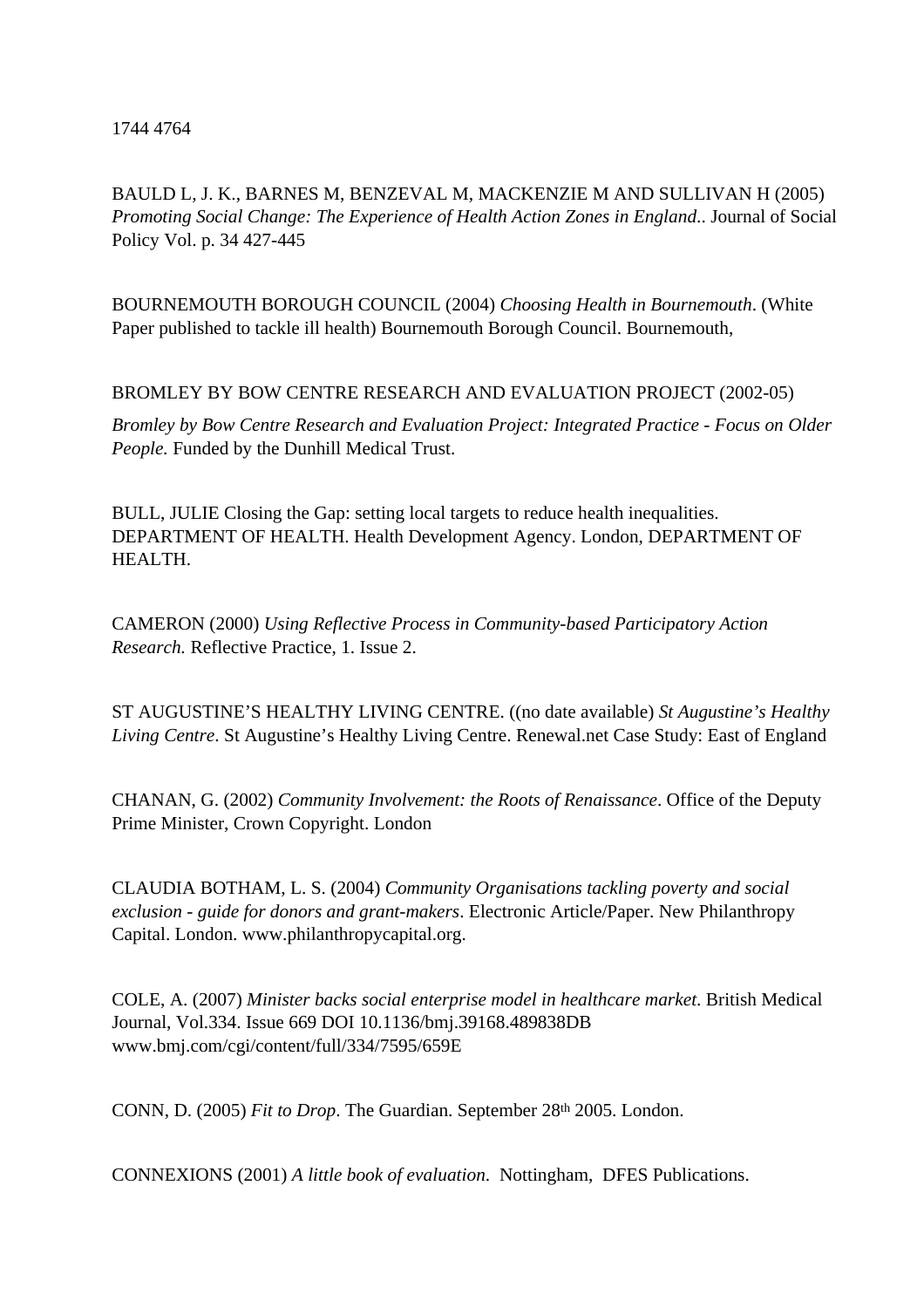CONSULTANTS, W. E. (2006) *Findings from the 2006 Residents Survey*. Bournemouth, Neighbourhood Management in Springbourne & Boscombe West. Caterham, Surrey

CONSULTANTS, W.E. (2004) *Community Engagement Topic Study* Bournemouth, Neighbourhood Management in Springbourne and Boscombe West. Surrey, Caterham.

BOURNEMOUTH AND POOLE TEACHING PRIMARY CARE TRUST (January 2002) Healthy Boscombe - Healthy Living Project Update

BOURNEMOUTH AND POOLE TEACHING PRIMARY CARE TRUST (2005) News Release. *Local Heroes - Healthy Living Project wins award.* Bournemouth Teaching Primary Care Trust. Bournemouth,

BOURNEMOUTH BOROUGH COUNCIL . *Areas Profiles*. Bournemouth Borough Council. www.gov.uk. www.bournemouth.gov.uk/Partner/CommunityPlan/AreaProfiles/Eastcliff and Springbourne.

CUPITT S, E. J. (2003) *Your project and its outcomes.* Charities Evaluation Service and the Community Funders.

DAVID RANK, J. T., KATHRYN BACKETT - MILBURN, STEPHEN PLATT, MARK PETTIGREW (2006) *The contextual development of healthy living centre services: an examination of food related initiatives*. Health and Place. Vol 12 p644-655 Elsevier. DOI. 10.1016/J.HEALTHPLACE.2005.08.014 www.eslevier.com/locate/healthplace

DEPARTMENT OF HEALTH (1 January 2002*) Securing Our Future Health: Taking a Long-Term View -The Wanless Report.* DOH . The Stationery Office. London.

DEPARTMENT OF HEALTH , WANLESS DEREK, H. T. ( February 2004) *Securing good health for the whole population: Final report - February 2004*. DOH Product No. 09847819983 The Stationery Office. London.

DEPARTMENT OF HEALTH (1 July 2000) *The NHS Plan: a plan for investment, a plan for reform*. DOH .CM 4818-1 Product No. 010481829 The Stationery Office. London.

DEPARTMENT OF HEALTH (29 April 2004) *At least five a week*. DOH The Stationery Office. London. Gateway reference 2389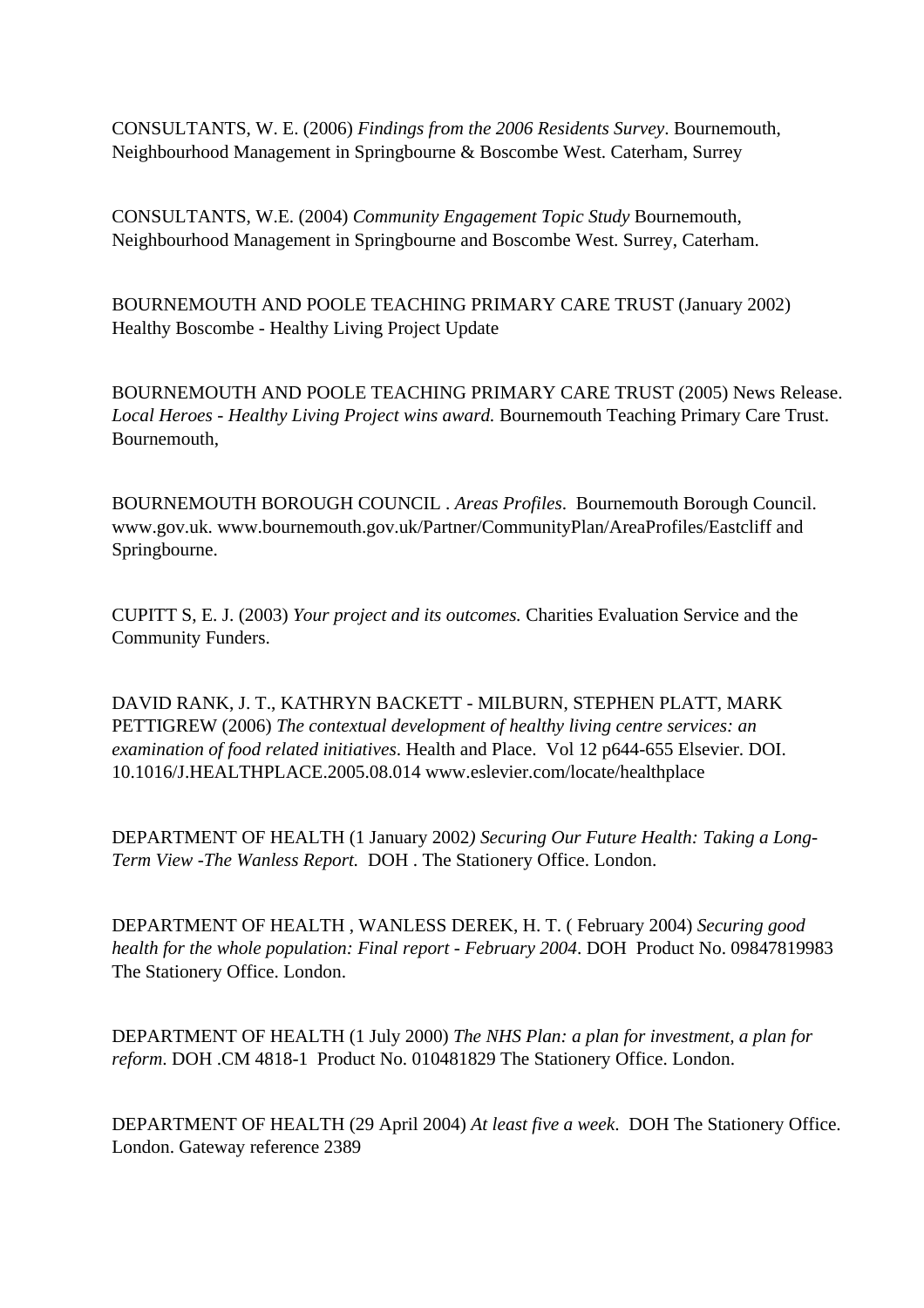DEPARTMENT OF HEALTH (1992) *The Health of the Nation*. *A strategy for health in England.* CM 1986 The Stationery Office. London.

DEPARTMENT OF HEALTH (1997) *Healthy Living Centres*. DH Circular Misc (97) 83

DEPARTMENT OF HEALTH (1998a) *Our Healthier Nation: a contract for health*. The Stationary Office. London.

DEPARTMENT OF HEALTH (1999*) Our Healthier Nation* CM 4386 The Stationery Office. London.

DEPARTMENT OF HEALTH (1999b) *Saving Lives: our healthier nation*. The Stationery Office. London.

DEPARTMENT OF HEALTH (January 1999) Health Services Circular 1999/008

DEPARTMENT OF HEALTH, (13 March 2008) *Tackling health inequalities: 2007 Status Report on the Programme for Action.* Gateway Reference 9548. The Stationery Office. London.

DONALDSON, L. (1999) *Healthy Living Centres*. Health Services Circular 1999/008. 15<sup>th</sup> Jan DEPARTMENT OF HEALTH.

DWELL, T. (2005) *Delivering Neighbourhood Management*. The Office of the Deputy Prime Minister London, National Neighbourhood Management Network. www.neighbourhoodmanagement.net

EDITOR, C. H.-. (1998) *Healthy Living Centres - Report of a seminar held on 2 April* 1998. DOH and the Health Education Authority.

EDITORIAL (2007) *Socioeconomic inequalitites in health*. British Medical Journal, 334, p.963 DOI 10.1136/bmj.39203.661829.BE www.bmj.com/cgi/content/full/334/7601/963

ENTERPRISE, D. C. A. S. (2005) *Support for Social Enterprise in Bournemouth, Poole and Dorset. Bournemouth*, SEDNet.

FOLEY, C. (2006) *Discover the difference: Research, audit, and evaluation explained*. Practice Nursing, Vol 17. Issue 6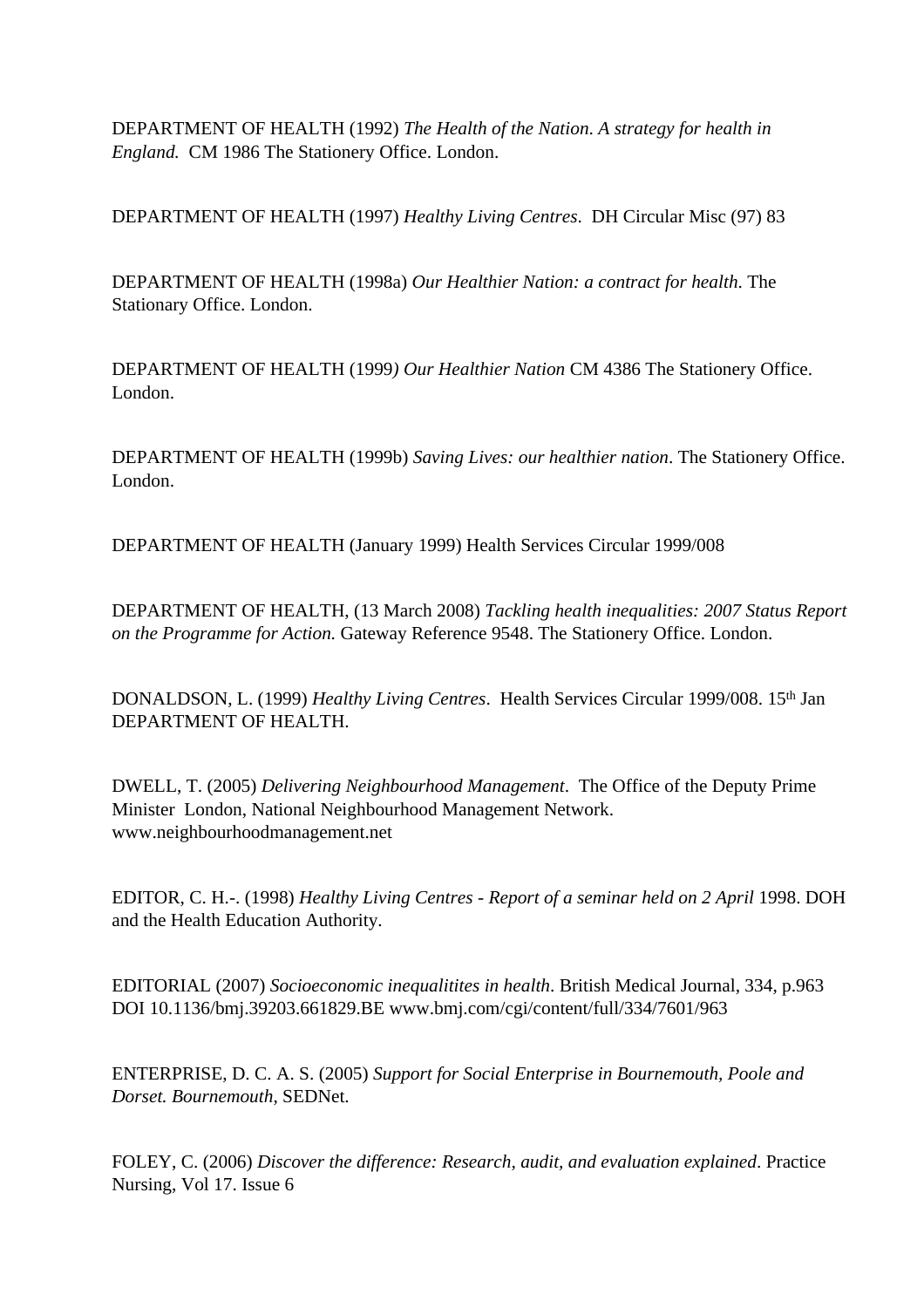FUND, BIG LOTTERY. (December 2007) *Learning from Healthy Living Centres: The changing policy context* Big Lottery Fund Policy Commentary Issue 1 Stock Code BIG-PC1-HLC. The Stationery Office. London

FUND, BIG LOTTERY. (31 March 2007) *Annual Report and Accounts for the financial year ended 31 March 2007* HC865 DOI SE/2007/140. The Stationery Office. London

GARROD B, The Delphi Technique (2006) Web Page PowerPoint Presentation. www.users.aber.ac.uk/bgg/delphimethod.ppt#1

HAMERSTON, L. (2005) *Physical Activity Strategy for Bournemouth*. (Report) Bournemouth, HealthLink. Bournemouth

HEMINGWAY, A. (2005) *Healthy Living Centre Evaluation Service Specification*. Bournemouth, Centre for Practice Development. Bournemouth University.

.

HERON, P. R. A. J. (1999) *A Layperson's Guide to Co-Operative Inquiry. (The Postgraduate Programme in Action Research)* University of Bath. www.bath.ac.uk/carpp/layguide.html.

HILL D, E. E., KOWARZIK U, MCGREGOR E, MILLER P, RUGKASA J, RUSSELL S, SULLIVAN F, WILKSON E (Jan 2006) *The Evaluation of the Big Lottery Fund Healthy Living Centres Programme.* Fourth Annual Report of the Bridge Consortium. Contract No. FCSP/TEN/02/24. The Big Lottery Fund. London,

HILL D, E. E., KOWARZIK U, SULLIVAN F, STERN E, PLATT, S, BOYDELL L, POPAY J, WILLIAMS G, PETTICREW M, MCGREGOR E, RUSSELL S, WILKSON E, RUGKASA J, GIBCON M, MCDAID D (Jan 2007) *The Evaluation of the Big Lottery Fund Healthy Living Centres Programme - Final Report*. FCSP/TEN/02/24 The Big Lottery Fund. London,

HILLS, D. (2004) *Evaluation of community - level interventions for health improvemen : a review of experience in the UK.* Health Development Agency. www.hda.nhs.uk.

HINDS D, TODRES L. ( 2006) *The RIPE Project A Regional Inter-professional Education Project co-ordinated by Bournemouth University*. Bournemouth University. Bournemouth.

FRIERSON, S. H., HUGHES G (2002) *Strategies that address culturally responsive evaluation. The 2002 User-Friendly Handbook for Project Evaluation* (NSF 02-057). www.nsf.gov/pubs/2002/nsf02057/nsf02057\_.pdf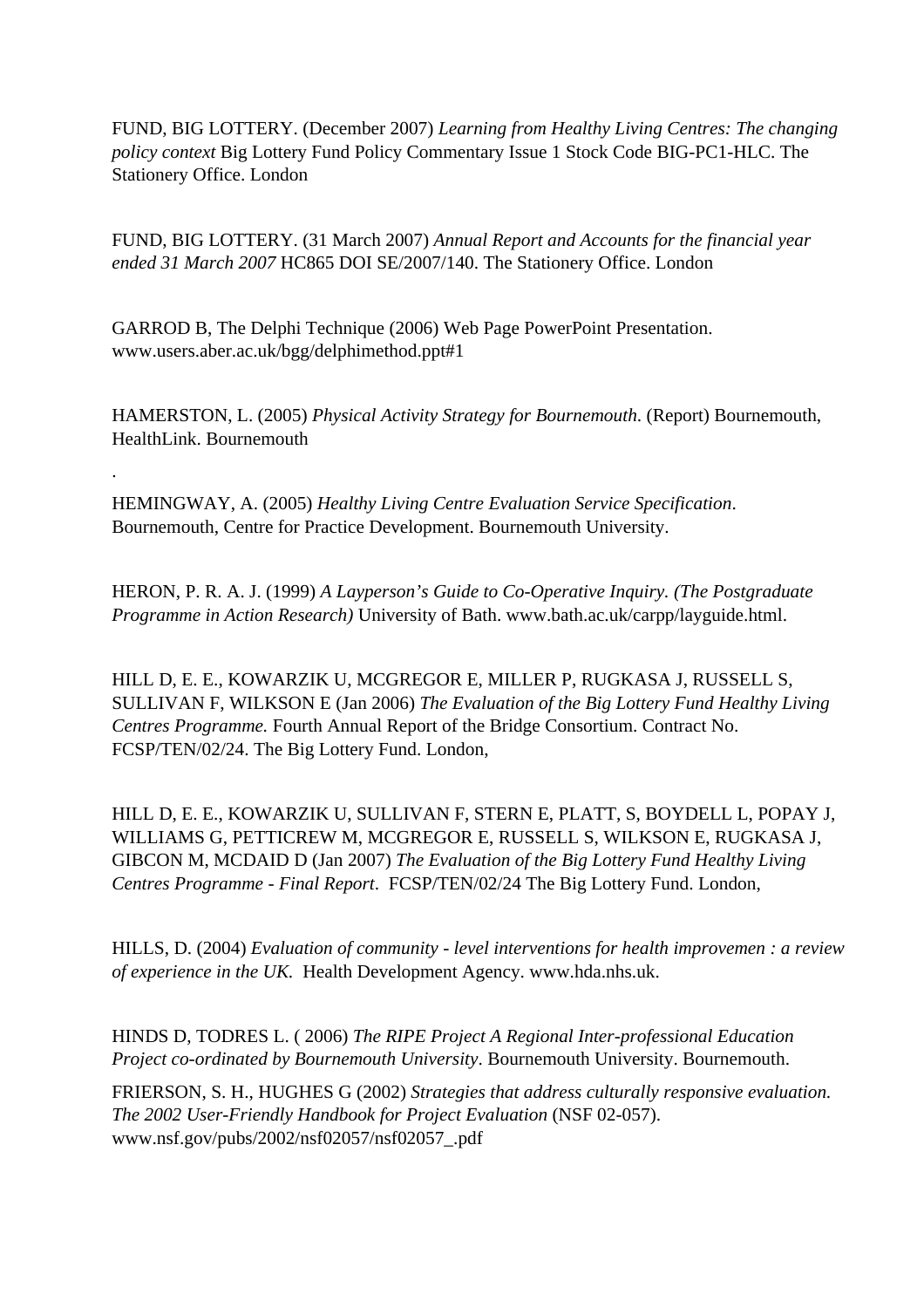PAT McGINN, Community Development and Health Network (CDHN) *A Rough Guide To Learning For Healthy Communities Through Evaluation.* www.cdhn.org/roughguide.doc.

KENNY L, L. D., J SPRINGETT ((1998)) *Practical evaluation: A frame work for action*. . John Moores University. Liverpool,

LEWIS S (2005) *Dundee Healthy Living Initiative Research Report*. Dundee Healthy Living Initiative.

MCDONALD P, U. P. (July 2005) *South Wye Healthy Living Community: An Evaluation of the Co-ordinating Role.* University of Worcester.

MCLEOD, M. I., LEWENDON G, HARKER P, PITT S (?2005) *Health in Dorset*. *(The First Dorset Health Report.)* Dorset Health Community NHS. www.dorsetforyou.com/media/pdf/l/j/FinalPublicHealth.pdf.

MCNAMRA, C. ((1997) *Basic Guide to Program Evaluation*. (as adapted from *The Field Guide to non profit program design, marketing and evaluation.*) www.managementhelp.org/evaluatn/fnl\_eval.htm accessed 2008.

MELLOR, J (2006) *The economic contribution of the social economy in Bridport (West Dorset) and Boscombe & Springbourne (Bournemouth). Final Report.* Charity No. 106090910 Dorchester, Dorset. www.dorsetcommunityaction.org.uk

MEYRICK, J. SINKLER., P (1999. ) *An evaluation resource for healthy living centres.* DEPARTMENT OF HEALTH. Health Education Authority. DEPARTMENT OF HEALTH. London.

CRAIGAVON BANBRIDGE COMMUNITY HSS TRUST and MOLEY, O. M., (June 2002.) *Improving practice:, an approach to implementing self-evaluation within health and social services*

MORRISSEY M, MCDONNELL P. The Voluntary and Community Unit. (December 2002) *Report on Research into Evaluating Community -Based and Voluntary Activity in Northern Ireland* Commissioned by The Voluntary & Community Unit. Northern Ireland

O'GRADY A, B. P. (2003) *Emerging Themes: Year One findings from the healthy living centres programme evaluation.* New Opportunities Fund.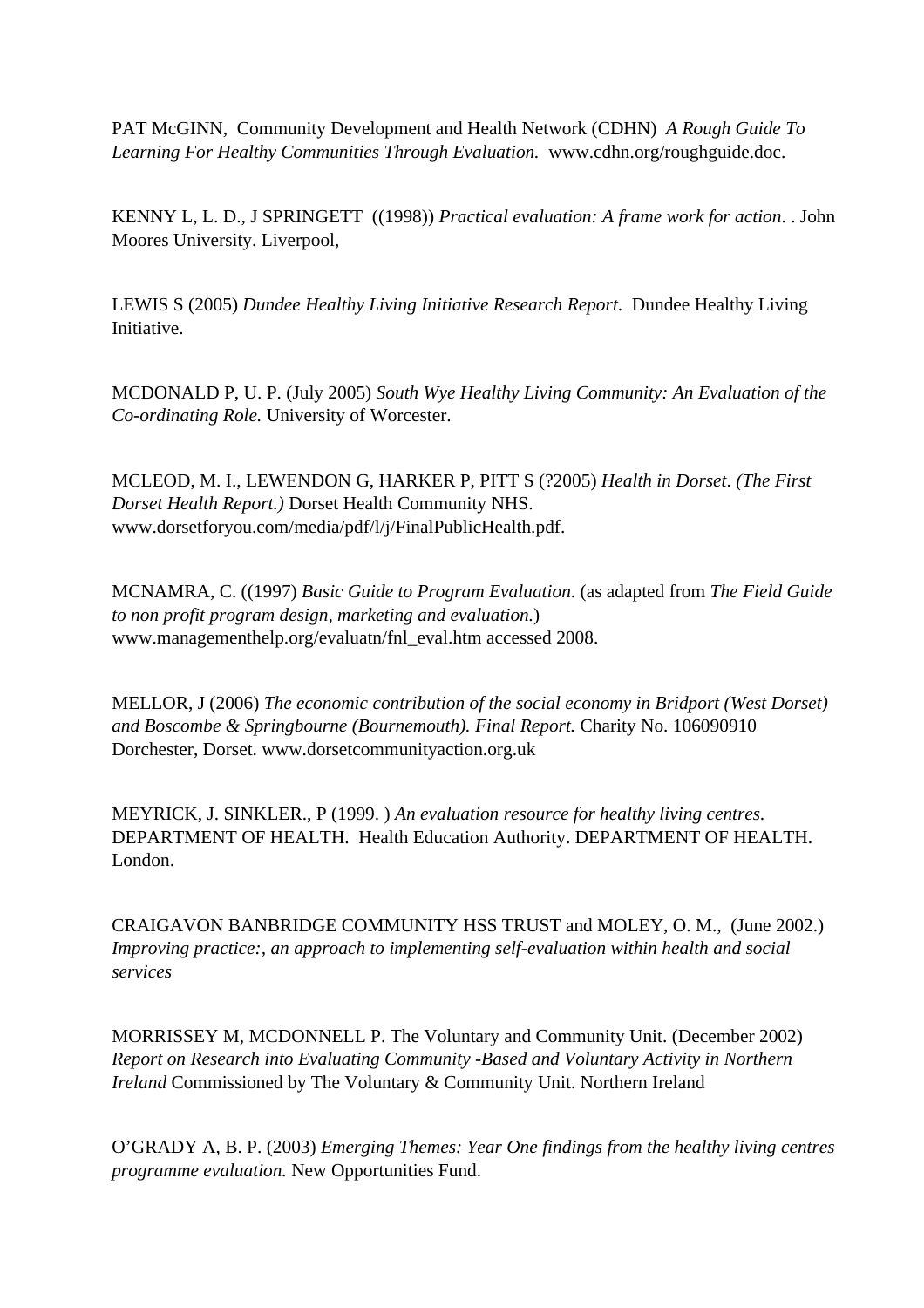PATTON, M. Q. (1986) *Utilisation Focused Evaluation,* Sage. London,

PATTON, M. Q. (2002) *Qualitative Research Methods and Evaluation Methods*, Sage. London.

PHILIPS D, M. I., RAYNES S, PITT S (2005) *Choosing Health in Dorset.(The Second Dorset Annual Public Report)* 14th November. 2005.

PIERCY, F. P., THOMAS, VOLKER (Apr 1998) *Participatory evaluation research: An introduction for family therapists* Journal of Marital and Family Therapy,

PLATT S, B.-M. K., PETTICREW M, RANK D,TRUMAN J (Published August 2005) *Evaluation of the Healthy Living Centre Programme In Scotland.* Report of phase 1.RUHBC Working Paper. RUHBC

POWER, D. (11/12/2006) Press Release: *Alliance for Healthy living formal launch at Parliament Buildings.* Health Promotion Agency.

PRIEST, S. (2001) *A Program Primer*. Journal of Experiential Education, Vol. 24, p. 34-40.

PURDON S, C. L., K WOODFIELD, BRYSON C (2001) *Research Methods for Policy Evaluation*. Research Working Paper No.2 .Department for Work and Pensions. London.

RANK, D., BACKETT-MILBURN, K. & PLATT, S.(2006). October.) *The use of ethnography in the evaluation of Scottish Healthy Living Centres: enacting and managing everyday evaluation practice.*

Paper presented at the United Kingdom Evaluation Society and European Evaluation Society Joint International Conference,. London, UK, .

REASON, P. E. (1994).) *Participation in Human Inquiry*. Sage. London

RENEWAL.NET (date unknown) *How To Do It. How to commission an evaluation*, Electronic Article.

REYNOLDS JOY, DALE JAYNE, BENNETT SUE (2005/6) *Bournemouth Public Health Report 2006/6*, Bournemouth Teaching Primary Care Trust and Bournemouth Borough Council.Dorset and Somerset Health Protection Unit. Bournemouth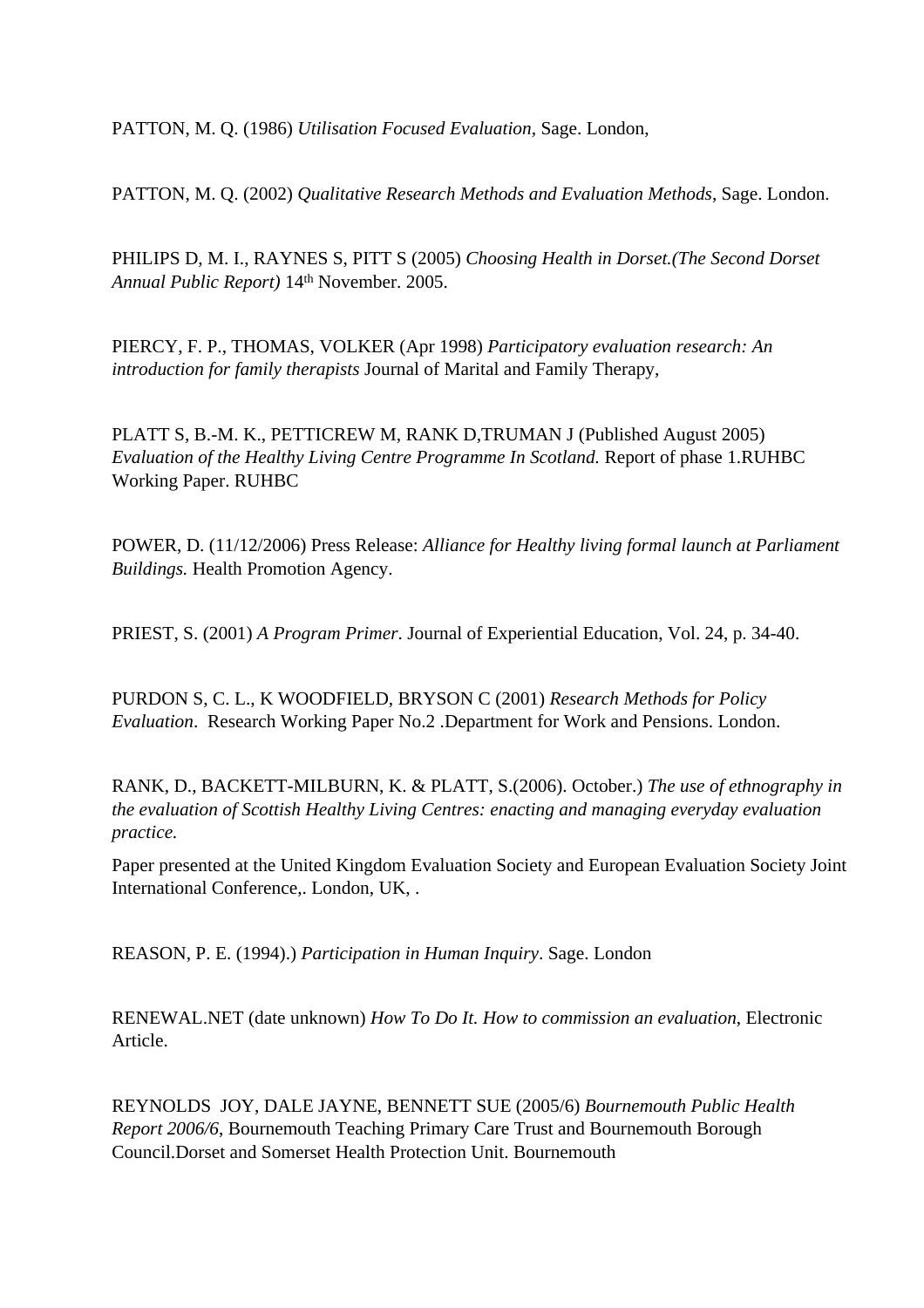ROWLANDS, J. (1997) *Questioning Empowerment*. Oxfam. Oxford,

RUBIN, F. (1995) *A Basic Guide to Evaluation for Development Workers*, Oxford, Oxfam.

RUHBC (2005) *Evaluation Plan for the Healthy Living Support and Development Programme. Edinburgh,* University of Edinburgh.

SAUNDERS, M. *Beginning an evaluation with RUFDATA: theorising a practical approach to evaluation planning.* Evaluation, Vol. 6, Issue 1, pp7-21.

SHAH, A. (May 2003)) *Self-evaluation: a handy guide to sources*. Big Lottery Fund. London,

SHARKEY S, S. A. (2006) *From the beginning: Negotiation in Community Evaluation*. IHCS. Bournemouth University.

SHEFFIELD HALLAM UNIVERSITY. (2004) *Evaluation of Healthy Living Barnsley*. Draft Interim Report. Faculty of Health and Well Being. Sheffield Hallam University.

SHERWOOD (1999) *Healthy Living Centres.* (Healthy Living Centres Seminar 1 Report). Glasgow, Glasgow Healthy City Partnership.Glasgow.

SMITH, M. K. (2001, 2006) *"Evaluation" in the encyclopaedia of informal education*. Last modified 2006. www.infed.org/biblio/b-eval.htm.

STATED, N. (December 2007) *Learning from Healthy Living Centres*. Big Lottery Fund. STOCK CODE BIG-PC1-HLC. London.

STERN, E. (1999) *Proposal for the Evaluation of Healthy Living Centres.* Evaluation Research and Development Unit. Tavistock Institute. London,

STRATEGY UNIT/DEPARTMENT FOR CULTURE, M. A. S. (2002) *Game Plan: A Strategy for delivering the government's sport and activity objectives.* Cabinet Office.

THE BOURNEMOUTH PARTNERSHIP (2005) *Choosing Health: Making Healthier Choices Easier. (A Delivery Plan for Bournemouth)* Bournemouth.

THE BRIDGE CONSORTIUM. (Nov 2002) *The Evaluation of the New Opportunities Fund*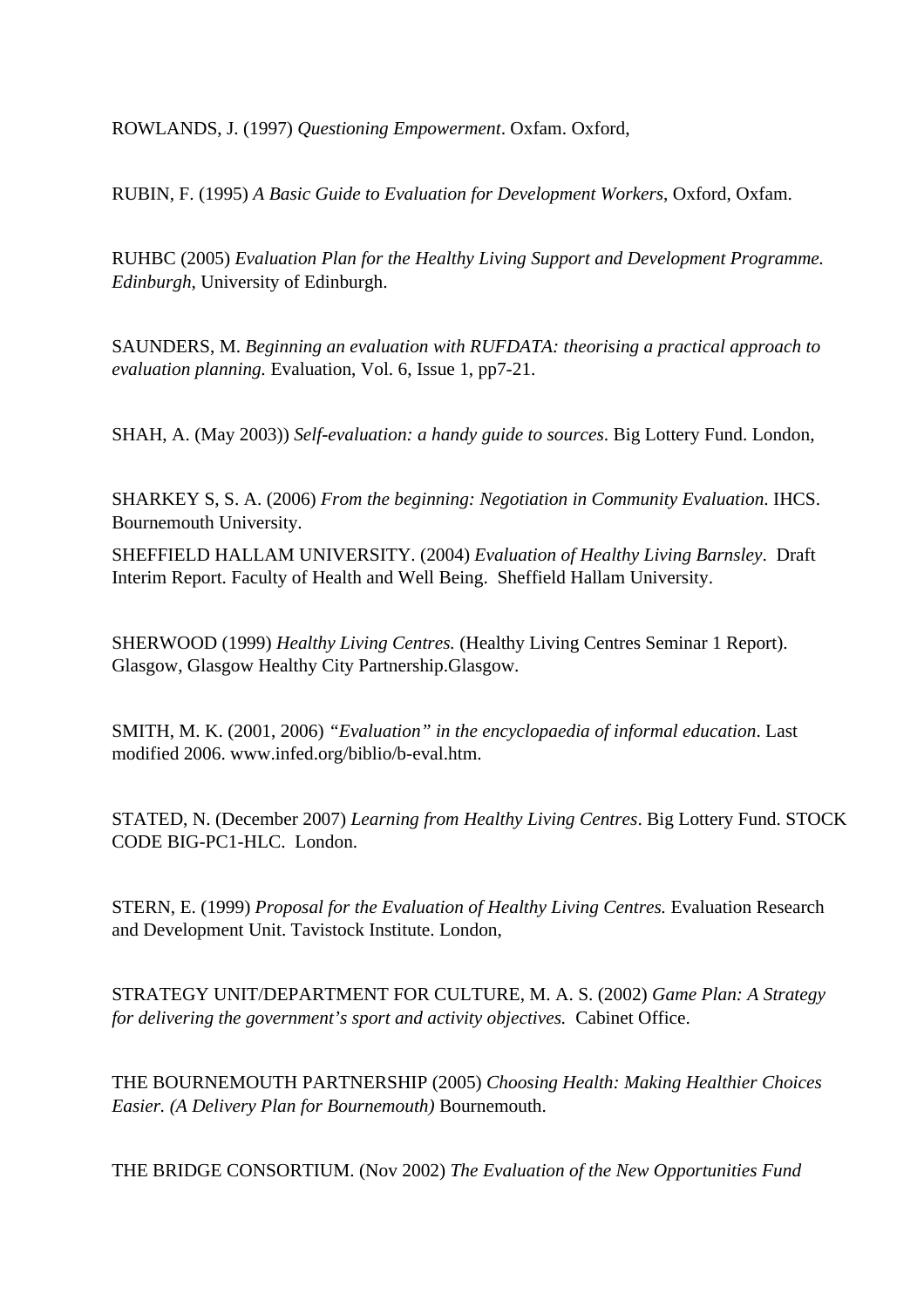*Healthy Living Centres - First Annual Report.* Contract No. FCSP/TEN/02/24 www.nof.org.uk

THE BRIDGE CONSORTIUM, H. D., ELLIOT E, KOWARZIK U, SULLIVAN F, STERN E, PLATT, S, BOYDELL L, POPAY J, WILLIAMS G, PETTICREW M, MCGREGOR E, RUSSELL S, WILKSON E, RUGKASA J, GIBCON M, MCDAID D (January 2006) *The Evaluation of the Big Lottery Fund Healthy Living Centres Programme - Fourth Annual Report of he Bridge Consortium.* The Big Lottery Fund. London,

THE BRIDGE CONSORTIUM, H. D., ELLIOT E, KOWARZIK U, SULLIVAN F, STERN E, PLATT, S, BOYDELL L, POPAY J, WILLIAMS G, PETTICREW M, MCGREGOR E, RUSSELL S, WILKSON E, RUGKASA J, GIBCON M, MCDAID D (January 2007*) The Evaluation of the Big Lottery Fund Healthy Living Centres Programme - Final Report*. The Big Lottery Fund. London.

TROCHIM, M. (2006) *An Introduction to Evaluation*. Electronic Article. Research Methods Knowledge Base. www.socialresearchmethods. Accessed 2008.

TRUMAN, J. (2007*) Healthy Living Centres in Greater Glasgow - Assessing the Impact; moving to sustainability*. Public Health Resource Unit. Glasgow. www.phru.net/rande/Shared%20Documents/Reports/healthy%20Living%20Centres/Glasgow%20H LC%20evaluation%20final%20short%20report.pdf

WAINRIGHT, S. (2002?) *Measuring Impact: A Guide to Resources*. NCVO - National Council for Voluntary Organisations. London,

WILDE, M. C. A. P. (2006) *Hello, Is Anyone Listening*? *A Report for the Neighbourhood Programme.* Joseph Rowntree Foundation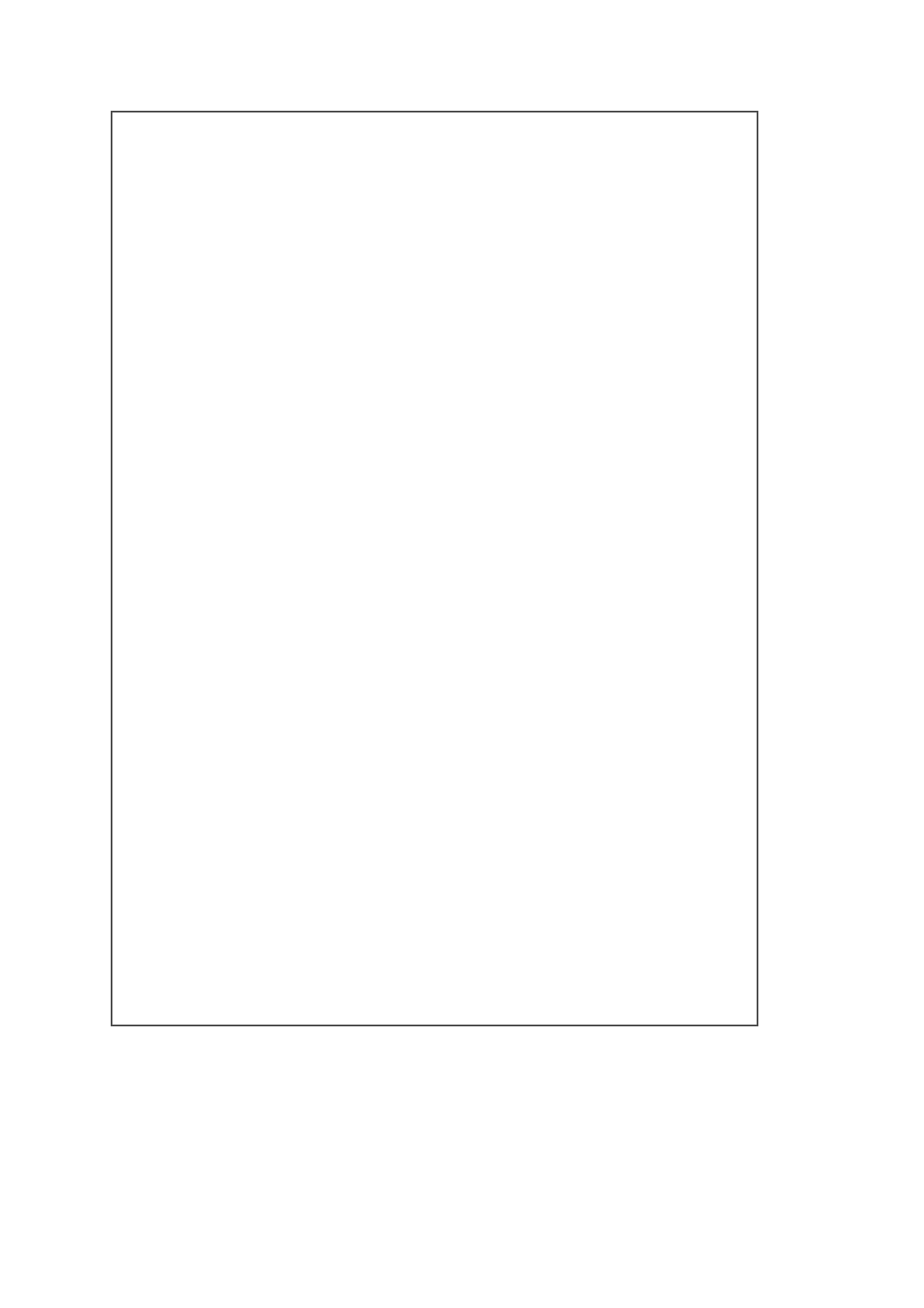# **Community Development Model**

 $|\text{Activity}|$ | Independence | Taking Responsibility |Setting the Agenda | Stage 5 Involved in the Stage 5 Involved in the Stage 5 Involved in the Stage 5 Involved in the Stage 5 Involved in the Stage 5 Involved in the Stage 5 Involved in the Stage 5 Involved in the Stage 5 | Participation | Stage 4 T | Trust | Stage 3 Social | Expressing needs | Stage 2 Meet Others | Stage 2 Meet Others | Stage 2 Meet Others | Stage 2 Meet Others | Stage 2 Meet Others | Stage 2 Meet Others | Stage 2 Meet Others | Stage 2 Meet Others | Stage 2 Meet Others | Sta |Access: Information, opportunity | |Stage 1 Make Contact

**Adapted from Huskins J (1995) Youth Work UK**